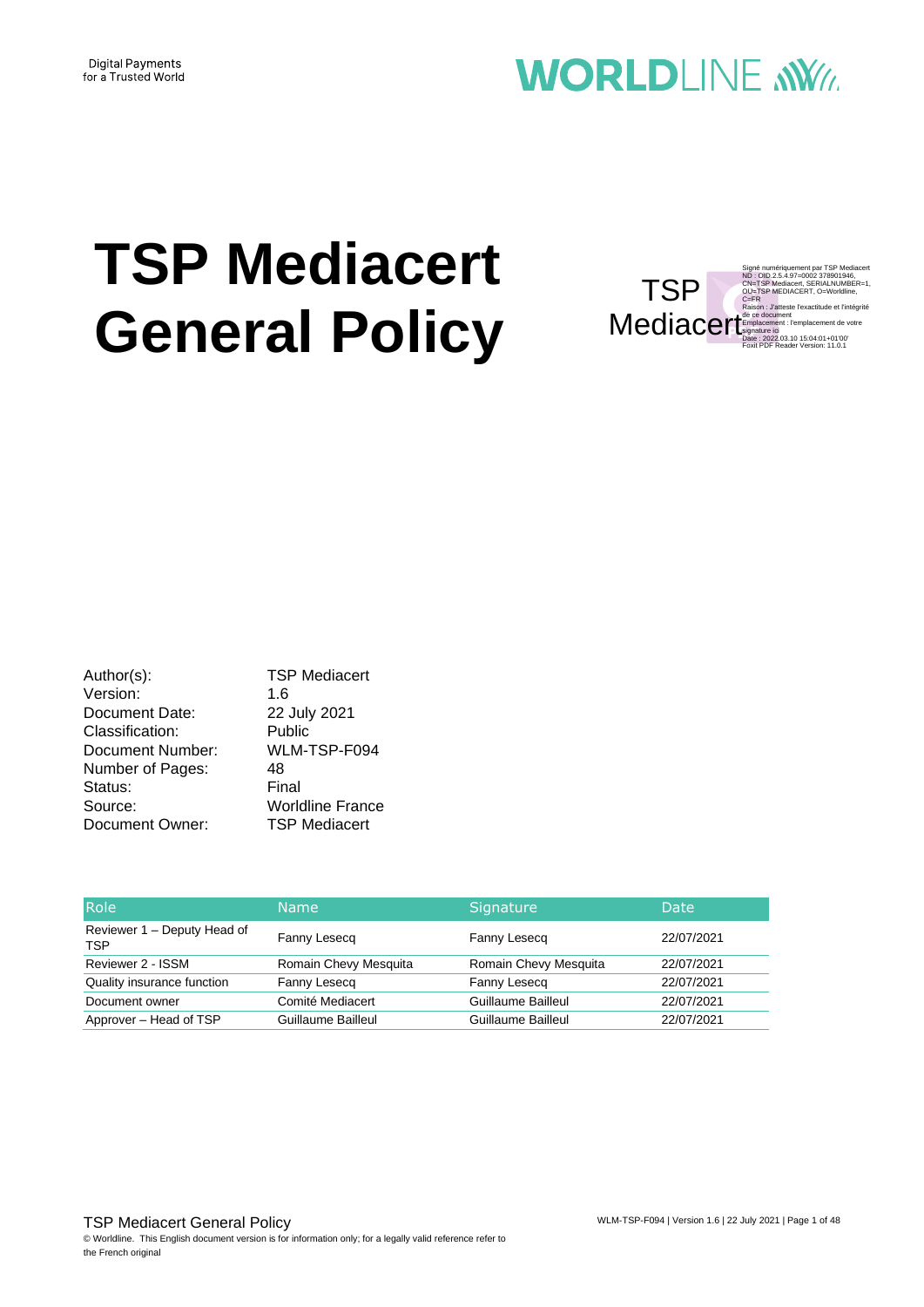## **Table of** contents

| 1              |                                                                                                                                   |  |
|----------------|-----------------------------------------------------------------------------------------------------------------------------------|--|
| 1.1            |                                                                                                                                   |  |
| 1.2            |                                                                                                                                   |  |
| 1.3            |                                                                                                                                   |  |
| $\overline{2}$ |                                                                                                                                   |  |
| 2.1            |                                                                                                                                   |  |
| 2.2            |                                                                                                                                   |  |
| 2.3            |                                                                                                                                   |  |
| 3              |                                                                                                                                   |  |
| 3.1            |                                                                                                                                   |  |
| 3.2            |                                                                                                                                   |  |
| 4              |                                                                                                                                   |  |
| 5              |                                                                                                                                   |  |
| 5.1            |                                                                                                                                   |  |
| 5.2            |                                                                                                                                   |  |
| 5.3            |                                                                                                                                   |  |
| 5.4            |                                                                                                                                   |  |
| 5.5            |                                                                                                                                   |  |
| 6              |                                                                                                                                   |  |
| 6.1            |                                                                                                                                   |  |
| 6.2            |                                                                                                                                   |  |
| 6.3            |                                                                                                                                   |  |
| 6.4            |                                                                                                                                   |  |
| 6.5            |                                                                                                                                   |  |
| 6.6            |                                                                                                                                   |  |
| 6.7            |                                                                                                                                   |  |
| 6.8            |                                                                                                                                   |  |
| $\overline{7}$ |                                                                                                                                   |  |
| 7.1            |                                                                                                                                   |  |
| 7.2            |                                                                                                                                   |  |
|                | WLM-TSP-F094   Version 1.6   22 July 2021   Page 2 of 48<br><b>TSP Mediacert General Policy</b><br>$\cdots$ . $\cdots$ , $\cdots$ |  |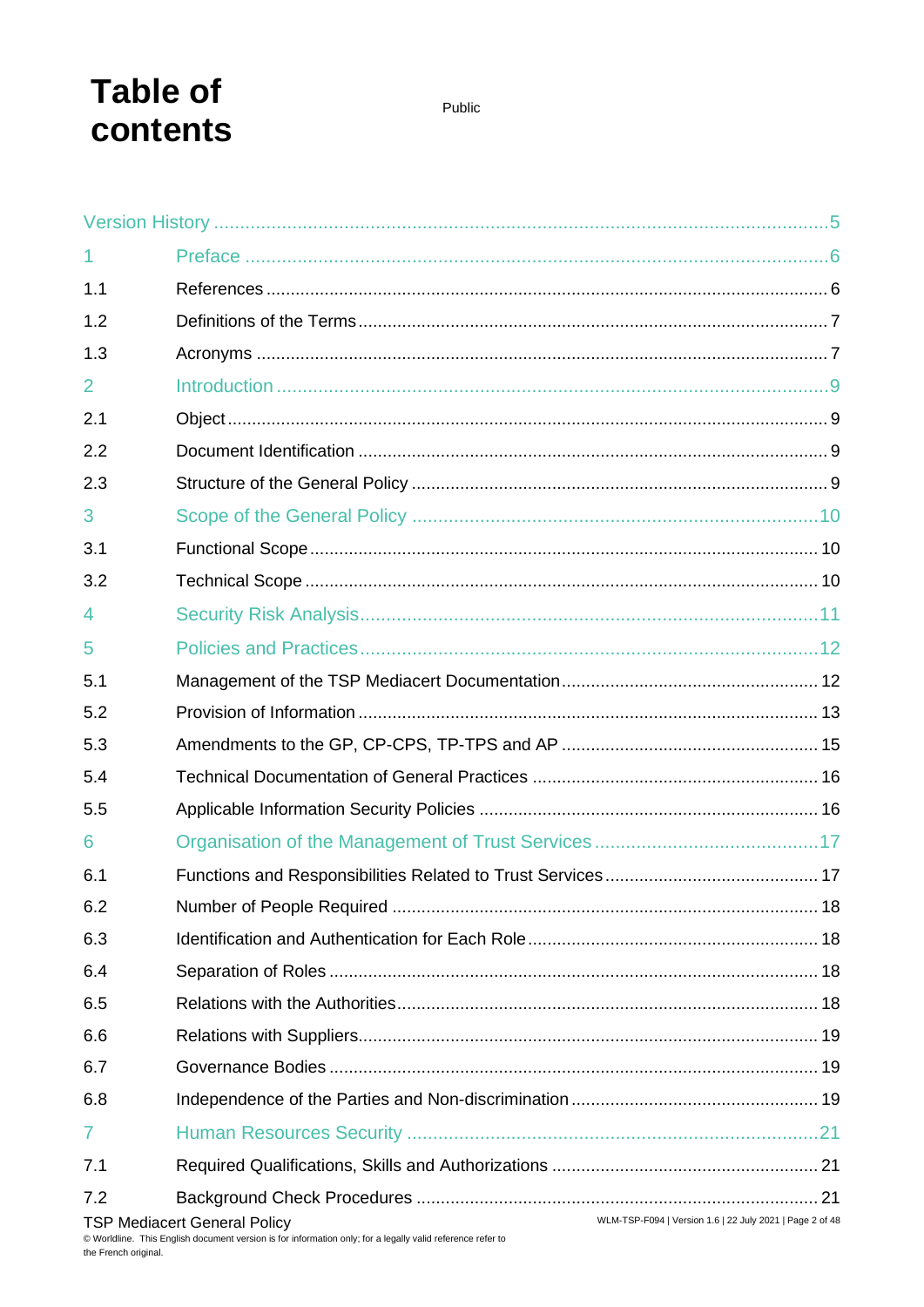| 7.3  |                                                                     |    |
|------|---------------------------------------------------------------------|----|
| 7.4  |                                                                     |    |
| 7.5  | Frequency and Sequence of Rotation Between Different Allocations 23 |    |
| 7.6  |                                                                     |    |
| 7.7  |                                                                     |    |
| 7.8  |                                                                     |    |
| 8    |                                                                     |    |
| 8.1  |                                                                     |    |
| 8.2  |                                                                     |    |
| 9    |                                                                     |    |
| 9.1  |                                                                     |    |
| 9.2  |                                                                     |    |
| 9.3  |                                                                     |    |
| 9.4  |                                                                     |    |
| 9.5  |                                                                     |    |
| 10   |                                                                     |    |
| 10.1 |                                                                     |    |
| 10.2 |                                                                     |    |
| 10.3 |                                                                     |    |
| 11   |                                                                     |    |
| 11.1 |                                                                     |    |
| 11.2 |                                                                     | 31 |
| 11.3 |                                                                     |    |
| 11.4 |                                                                     |    |
| 11.5 |                                                                     |    |
| 12   |                                                                     |    |
| 12.1 |                                                                     |    |
| 12.2 |                                                                     |    |
| 12.3 |                                                                     |    |
| 12.4 |                                                                     |    |
| 12.5 |                                                                     |    |
| 12.6 |                                                                     |    |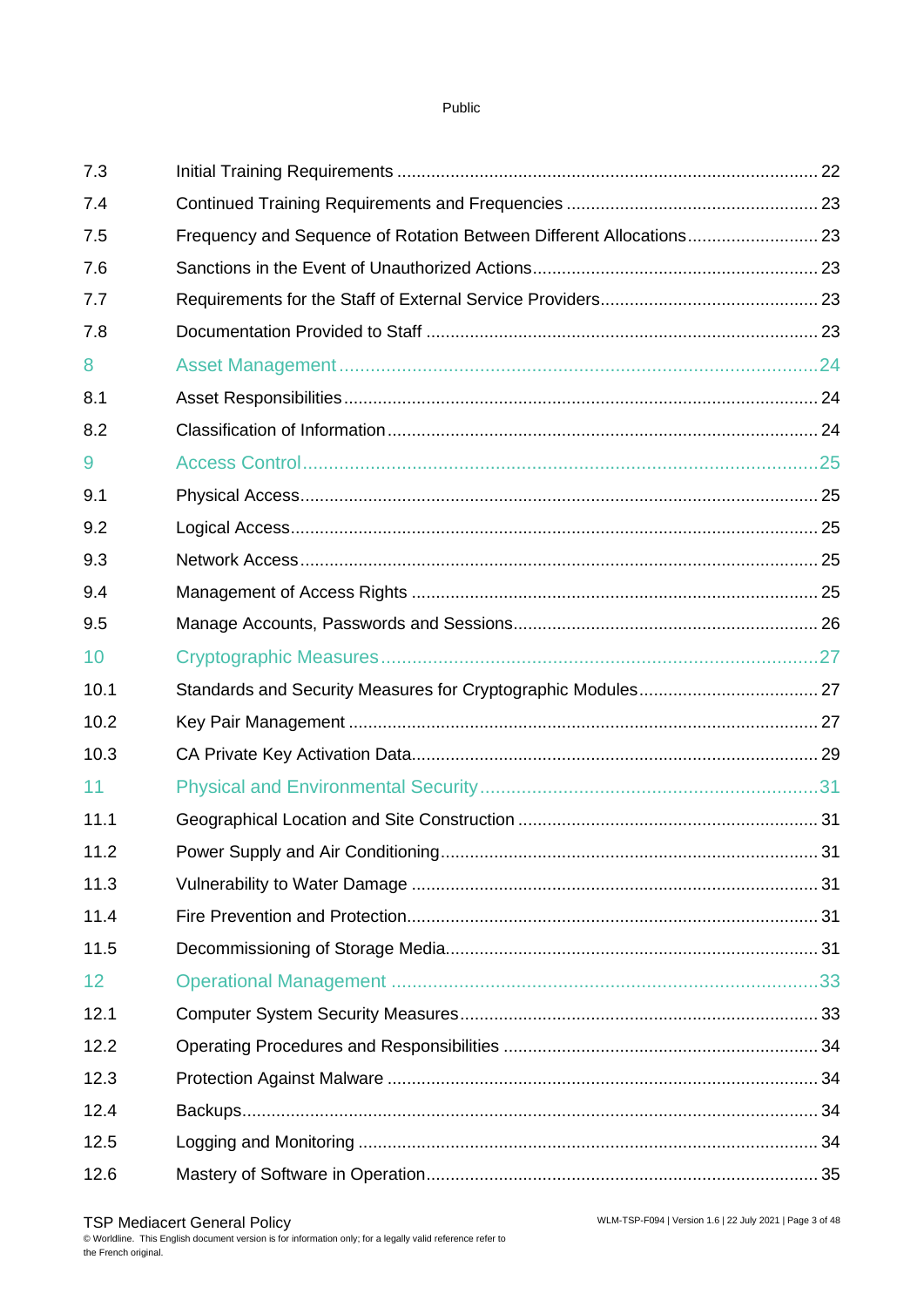| 12.7 |                                                                     |  |
|------|---------------------------------------------------------------------|--|
| 12.8 | Acquisition, Development and Maintenance of Information Systems  36 |  |
| 13   |                                                                     |  |
| 13.1 |                                                                     |  |
| 13.2 |                                                                     |  |
| 13.3 |                                                                     |  |
| 14   |                                                                     |  |
| 14.1 |                                                                     |  |
| 14.2 |                                                                     |  |
| 15   |                                                                     |  |
| 15.1 |                                                                     |  |
| 15.2 |                                                                     |  |
| 16   |                                                                     |  |
| 16.1 |                                                                     |  |
| 16.2 |                                                                     |  |
| 17   |                                                                     |  |
| 18   |                                                                     |  |
| 18.1 |                                                                     |  |
| 18.2 |                                                                     |  |
| 18.3 |                                                                     |  |
| 18.4 |                                                                     |  |
| 18.5 |                                                                     |  |
| 18.6 |                                                                     |  |
| 18.7 |                                                                     |  |
| 18.8 |                                                                     |  |
| 18.9 |                                                                     |  |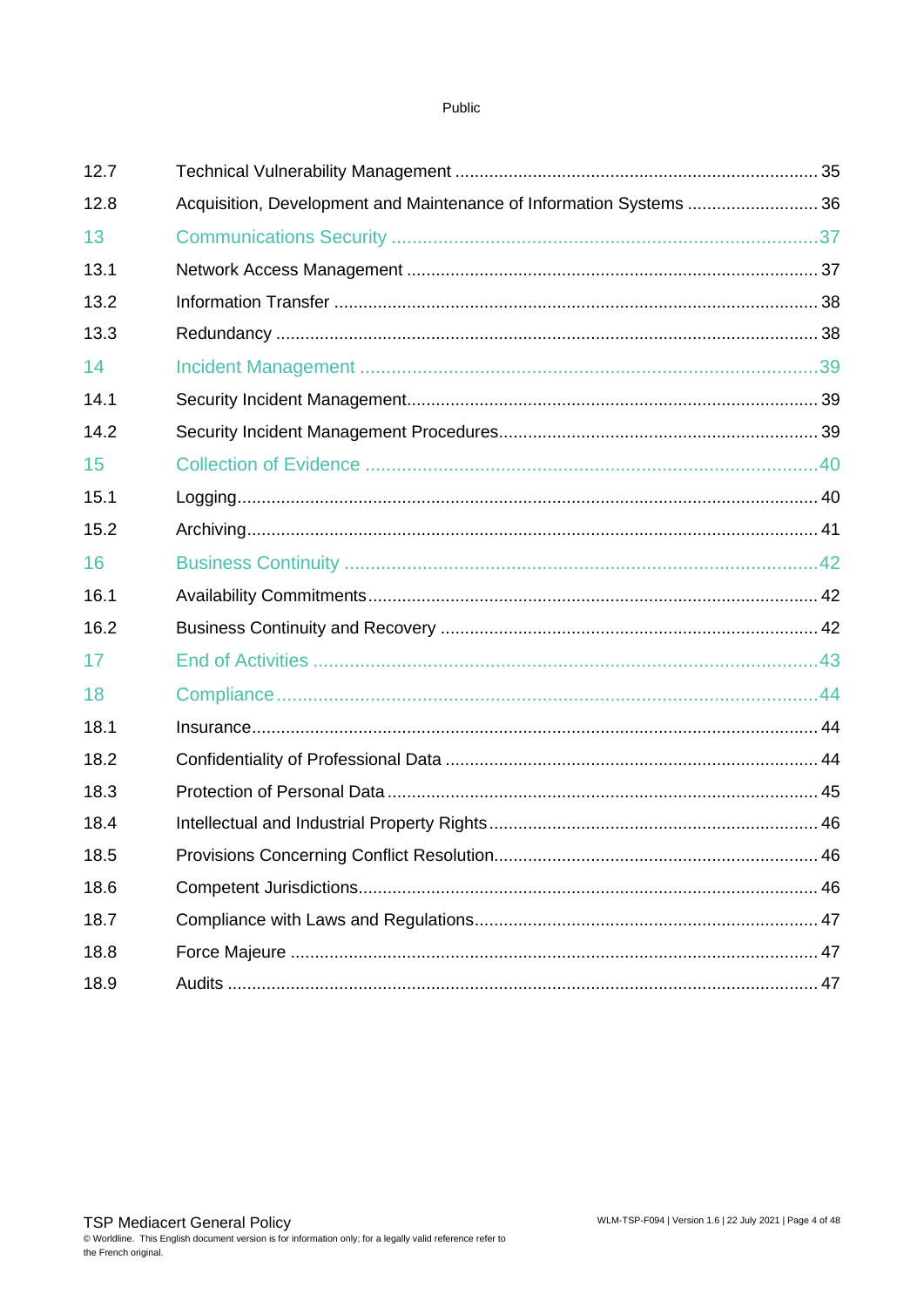## <span id="page-4-0"></span>Version History

| Version no. | <b>Version date</b> | <b>Edited by</b>                       | <b>Most important edit(s)</b>                                                                                                                                                                                                                                                                                                                           |
|-------------|---------------------|----------------------------------------|---------------------------------------------------------------------------------------------------------------------------------------------------------------------------------------------------------------------------------------------------------------------------------------------------------------------------------------------------------|
| 0.1         | 14/11/2017          | F. Da Silva<br>N. Abrioux<br>V. Dumond | Initialization of the document                                                                                                                                                                                                                                                                                                                          |
| 1.0         | 30/03/2017          | Comité Sécurité                        | Validation of the document by the Security<br>Committee                                                                                                                                                                                                                                                                                                 |
| 1.1         | 05/07/2018          | F. Da Silva<br>C. Lootvoet             | Integration of post-audit remarks internal to the<br>timestamping platform:<br>Modification of the deadline for publication of<br><b>TSP Mediacert documentation</b><br>Modification of the presentation schema of the<br><b>TSP Mediacert</b>                                                                                                          |
| 1.2         | 18/09/2018          | F. Da Silva                            | Integration of the Electronic Archiving Service<br>into the scope of the TSP Mediacert<br>Consideration of the integration of a new CA (the<br>LCP OTU CA) which only leads to a change in<br>the functional scope of the GP                                                                                                                            |
| 1.3         | 12/10/2018          | F. Da Silva                            | Consideration of the remarks/deviations<br>detected during the 2018 certification audit of<br>the CA OTU LCP:<br>separation of tasks for<br>review/validation and approval of<br>documents                                                                                                                                                              |
| 1.4         | 23/04/2019          | F. Da Silva                            | Clarification of the contact point of the TSP<br>Mediacert: it concerns not only documentation<br>but also all forms of requests.<br>Consideration of possible foreign service<br>providers in the verification of criminal records<br>because bulletin n°3 is specifically French.<br>Evolution of the versions of the standards of the<br>repository. |
| 1.5         | 27/01/2020          | F. Lesecq                              | Adding new Mediacert CA 2019's                                                                                                                                                                                                                                                                                                                          |
| 1.6         | 01/07/2021          | F. Lesecq                              | Update of the graphic charter<br>Changing company name information<br>Modification of the scope of the Certification<br>Authorities 2021                                                                                                                                                                                                                |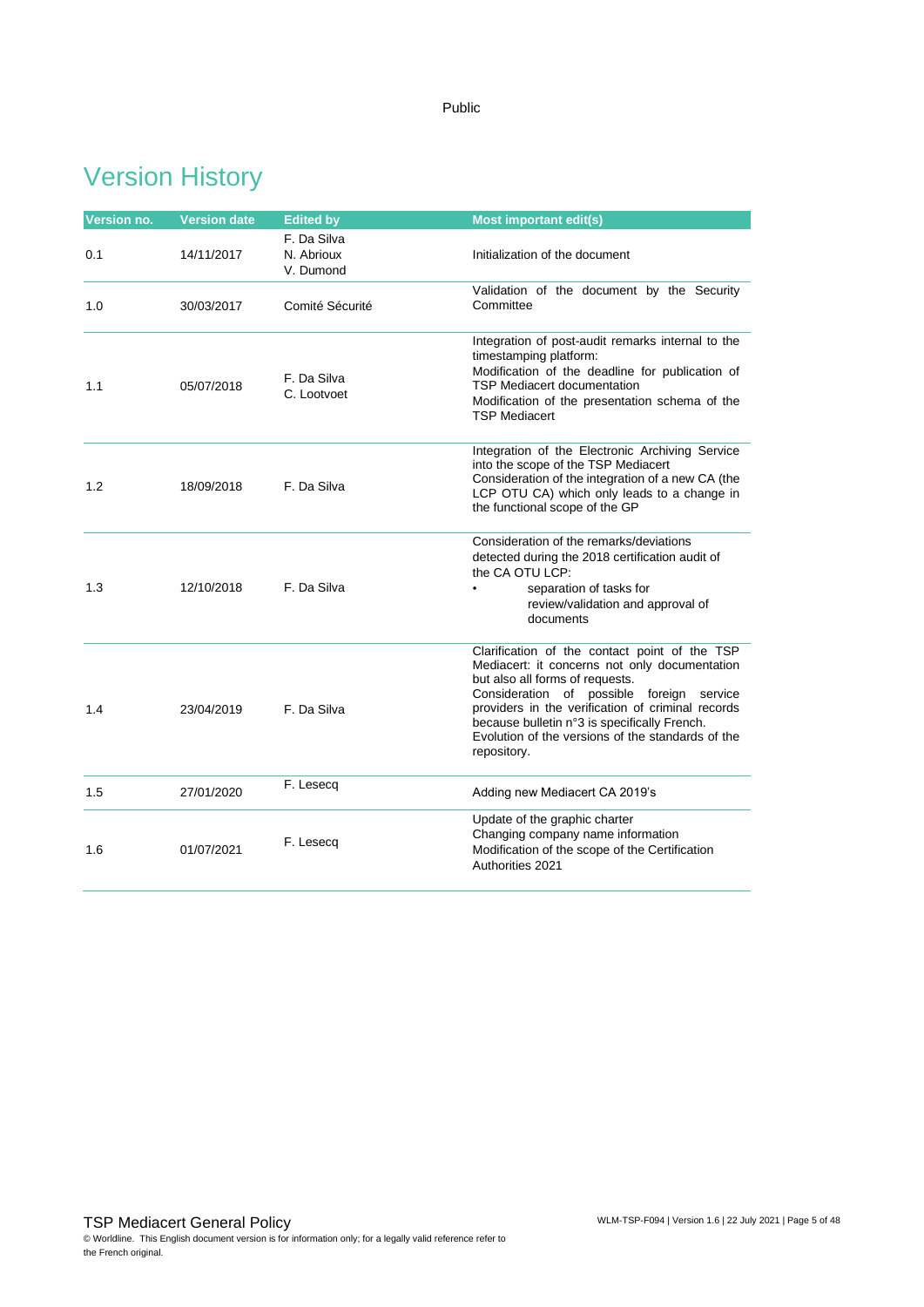## <span id="page-5-0"></span>1 Preface

#### <span id="page-5-1"></span>1.1 References

### 1.1.1 Regulations

| <b>Reference</b> | <b>Description</b>                                                                                                                                                                                                                    |
|------------------|---------------------------------------------------------------------------------------------------------------------------------------------------------------------------------------------------------------------------------------|
| [CNIL]           | Law n°78-17 of 6 January 1978 relating to data processing, files and<br>freedoms, amended by law n°2004-801 of 6 August 2004                                                                                                          |
| [EIDAS]          | REGULATION (EU) No 910 OF THE EUROPEAN PARLIAMENT AND OF<br>THE COUNCIL of 23 July 2014 on electronic identification and trusted<br>services for electronic transactions in the internal market and repealing<br>Directive 1999/93/EC |
| [SIAF]           | Heritage Code<br>Decree n°2011-574 of 24 May 2011<br>Book 2                                                                                                                                                                           |
| [GDPR]           | Regulation (EU) 2016/679 of the European Parliament and of the Council of<br>27 April 2016 on the protection of individuals with regard to the processing<br>of personal data and on the free movement of such data                   |

### 1.1.2 Technical Regulatory References

| <b>Reference</b>      | <b>Description</b>                                                                                                                                                                                                                    |
|-----------------------|---------------------------------------------------------------------------------------------------------------------------------------------------------------------------------------------------------------------------------------|
| [ETSI 119 312]        | ETSI EN 119 312 v1.3.1 (2021-05)<br>Electronic Signature and Infrastructures (ESI);<br><b>Cryptographic Suites</b>                                                                                                                    |
| [ETSI 319 401]        | ETSI EN 319 401 v2.3.1 (2021-05)<br>Electronic Signature and Infrastructures (ESI);<br><b>General Policy Requirements for Trust Service Providers</b>                                                                                 |
| [ISO 27001]           | ISO/IEC 27001: 2013<br>Information technology - Security techniques - Information security<br>management systems - Requirements                                                                                                       |
| [ISO 27002]           | ISO/IEC 27002: 2013<br>Code of good practice for information security management                                                                                                                                                      |
| [Hygiene]             | Computer hygiene guide - Strengthen the security of your information<br>system in 42 steps<br>National Agency for Information Systems Security (ANSSI)                                                                                |
| [ANSSI Qualification] | Qualified trusted service providers<br>Criteria for assessing compliance with the eIDAS v1.1 Regulation<br>National Agency for Information Systems Security (ANSSI)                                                                   |
| [RGS B1]              | General Security Standard v2.0 - Appendix B1 (2014-02)<br>National Agency for Information Systems Security (ANSSI)<br>Cryptographic mechanisms: rules and recommendations for the selection<br>and sizing of cryptographic mechanisms |
| [SOGIS_CRYPTO]        | SOG-IS Crypto Evaluation Scheme - Agreed Cryptographic Mechanisms -<br>Version in force.<br>Available at http://sogis.org                                                                                                             |

#### TSP Mediacert General Policy

© Worldline. This English document version is for information only; for a legally valid reference refer to the French original.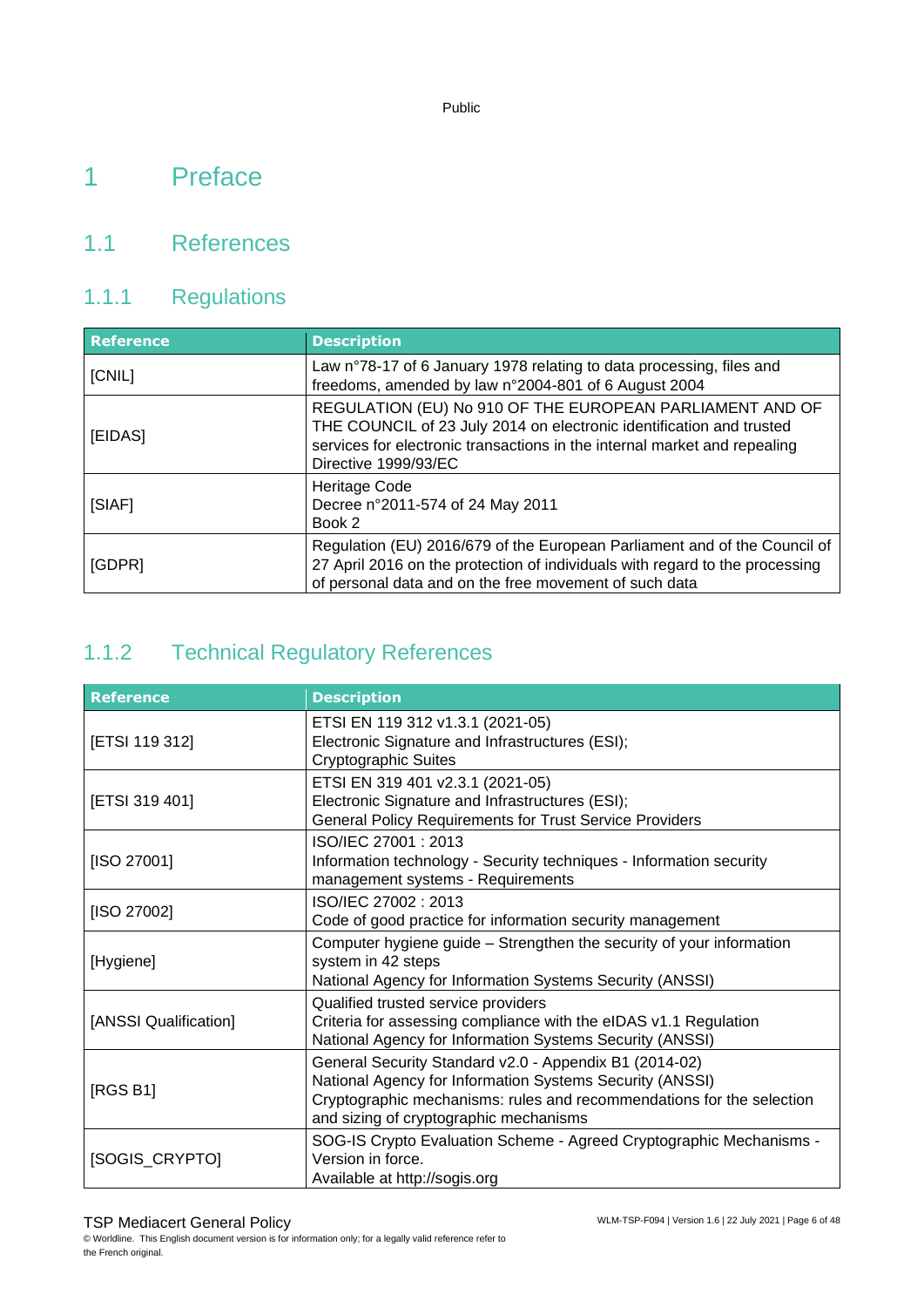### <span id="page-6-0"></span>1.2 Definitions of the Terms

A list of the main definitions of the technical terms used in this GP is provided below:

**Subscriber:** an entity/organization that benefits from one or more trusted services provided by TSP Mediacert.

**Key pair:** pair composed of a private key (to be kept secret) and a public key, necessary for the implementation of a cryptography service based on asymmetric algorithms (RSA for example).

**Certificate:** X509 standard data element used to associate a public key with its holder. A Certificate contains data such as the identity of the holder, his public key, the identity of the organization that issued the Certificate, the validity period, a serial number, a digest or the criteria for use. The whole is signed by the private key of the Certification Authority that issued the Certificate.

**Archiving Service:** a service that includes a set of actions aimed at identifying, collecting, classifying, storing, storing, communicating and returning electronic documents, for the time necessary to satisfy legal obligations or for information needs or for property purposes.

**Certification Service**: service that produces Certificates and, more generally, manages them (manufacturing, delivery, revocation, publication, logging, archiving) in accordance with a certification policy.

**Trust Service:** a trust service is an electronic service that consists of:

- the issuance of electronic signature, electronic seal and website authentication certificates; or
- the validation of electronic signatures and seals; or
- the storage of electronic signatures and electronic seals
- electronic timestamping
- electronic registered mail

Electronic archiving of information (other than the storage of electronic signatures and electronic seals) is not considered a trusted service within the meaning of the Regulation [eIDAS]. However, as it is operated under conditions similar to the certificate issuance and timestamping services provided by TSP Mediacert, electronic archiving will be considered as a trusted service within TSP Mediacert and therefore within this document.

**Time Stamping service:** service that produces time stamps and more generally ensures their management in accordance with a time stamping policy.

#### <span id="page-6-1"></span>1.3 Acronyms

A list of acronyms used in this GP is provided here below:

- **CA:** Certification Authority
- **AFNOR:** French Standards Association
- **TSA**: Time-Stamping Authority
- **TDGP:** Technical Documentation of General Practices
- **EIDAS:** Electronic IDentification And Signature
- **HSM:** Hardware Security Module
- **PKI: Public Key Infrastructure**

#### TSP Mediacert General Policy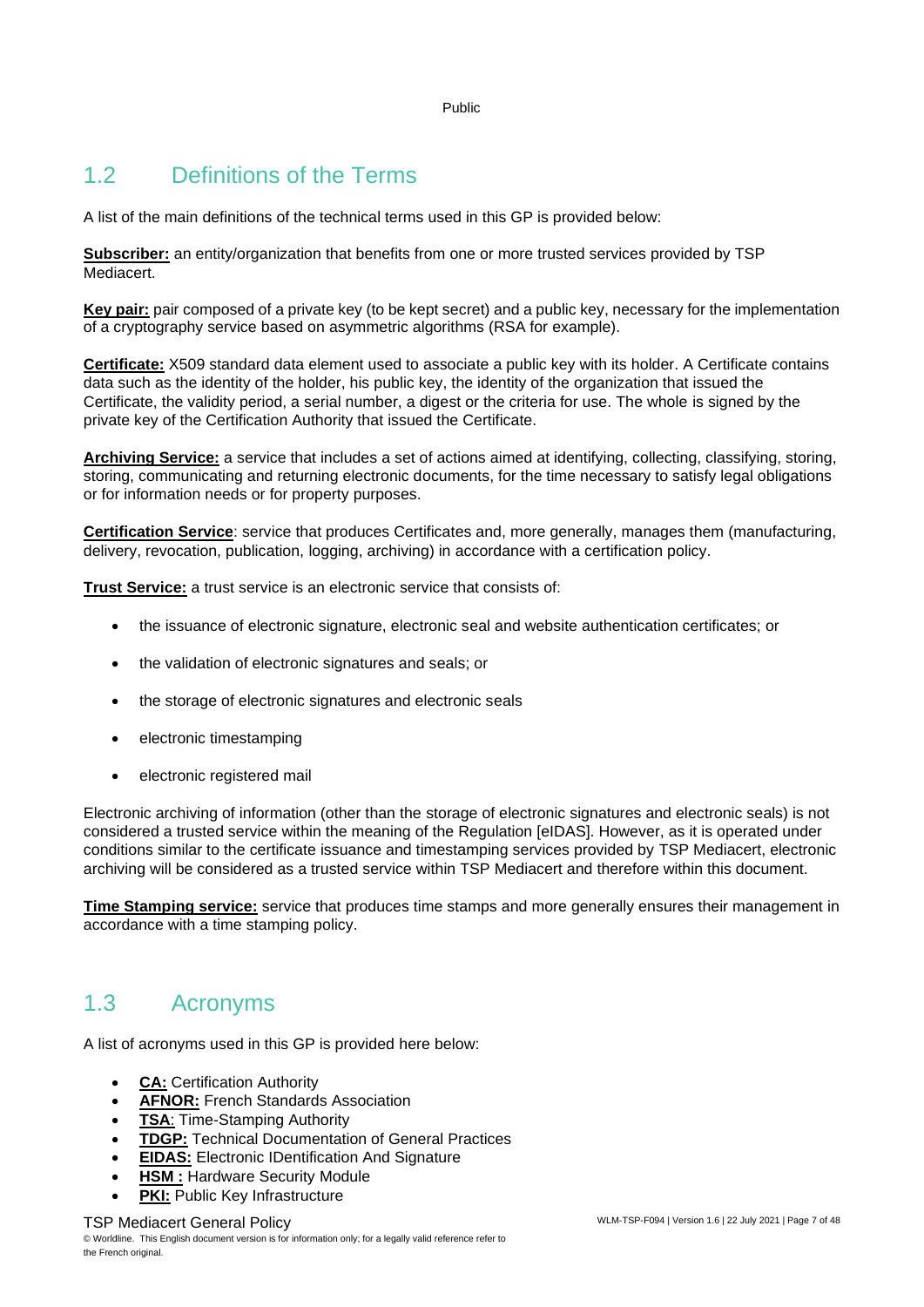- **CRL**: List of Revoked Certificates
- **OID:** Object IDentifier
- **CP-CPS:** Certification Policy Certification Practices Statement
- **TP-TPS:** Time-Stamping Policy Time-Stamping Practices Statement
- **AP:** Archiving Policy
- **PCRA**: Continuity and Business Resumption Plan
- **GP:** General Policy of the TSP Mediacert
- **IMP:** Incident Management Policy
- **ISP:** Worldline France Information Security Policy
- **GDPR:** General Data Protection Regulations
- **EAS:** Electronic Archiving Service
- **SIAF:** Service Interministériel des Archives de France
- **SIEM:** Security Information & Event Management
- **SOC:** Security Operation Center
- **ISS**: Information Systems Security
- **TSP**: Trust Service Provider
- **TSU**: Time Stamping Unit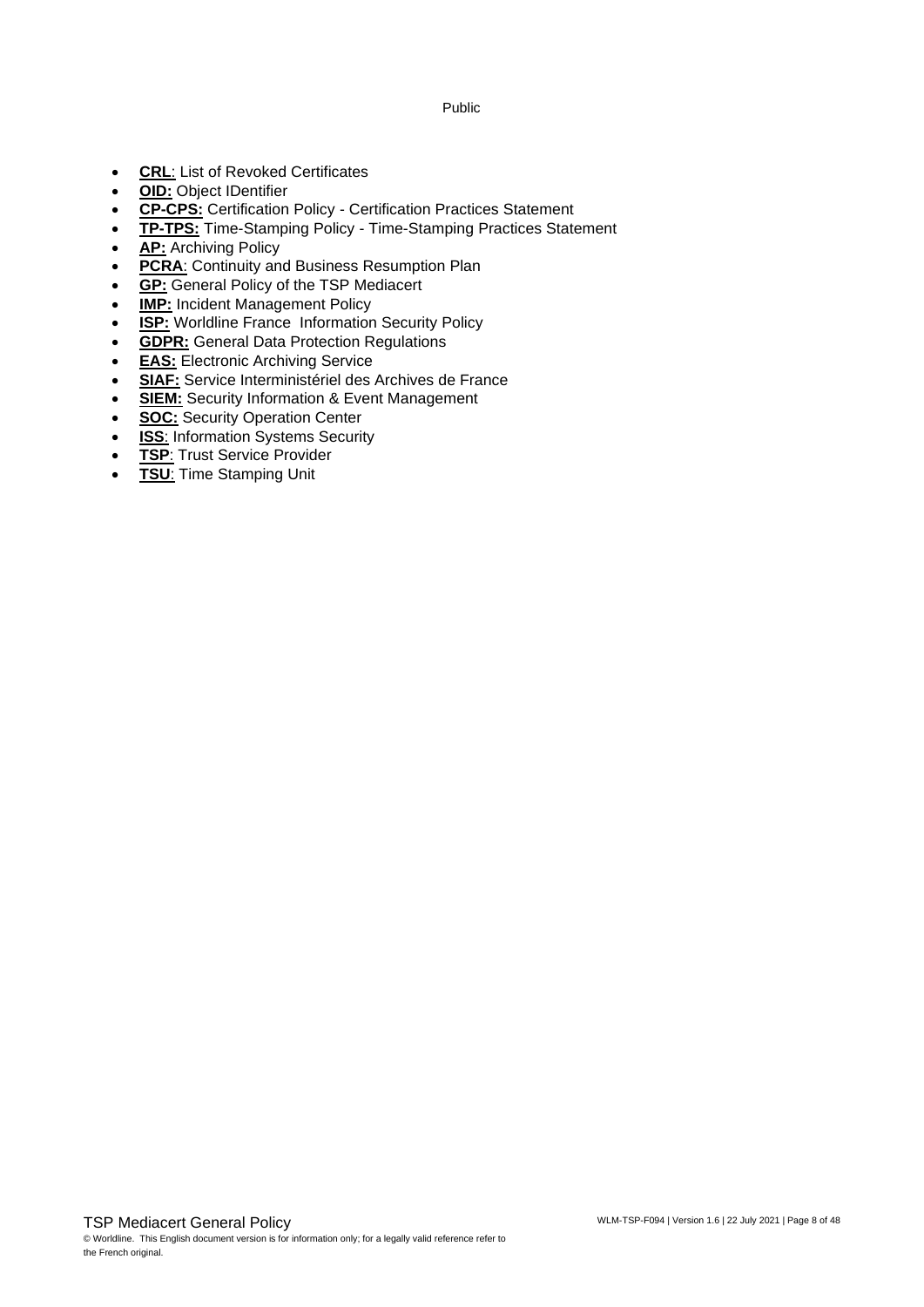## <span id="page-8-0"></span>2 Introduction

#### <span id="page-8-1"></span>2.1 Object

The Mediacert *Trust Service Provider,* established by Worldline France, provides a set of Trust Services and is therefore subject to a set of regulations (see chapter **Erreur ! Source du renvoi introuvable.**) such as the "eIDAS" Regulation No 910/2017 of the European Parliament and of the European Council on electronic identification and trust services for electronic transactions in the internal market.

This document describes the general policy of TSP Mediacert. In this context, it presents:

- the general requirements to which the TSP Mediacert is subject
- the organisation set up to ensure the provision of services
- the general security measures applied

#### <span id="page-8-2"></span>2.2 Document Identification

| <b>Elements</b>    | <b>Value</b>                        |
|--------------------|-------------------------------------|
| Title              | <b>TSP Mediacert General Policy</b> |
| Document reference | WLM-TSP-F094                        |
| <b>OID</b>         | 1.2.250.1.111.20.1.1                |
| Version            | 1.6                                 |
| Author             | . Leseca                            |

The OID definition of this document is presented in chapter **Erreur ! Source du renvoi introuvable.**.

<span id="page-8-3"></span>This document will be referred to as "GP" throughout the document.

#### 2.3 Structure of the General Policy

In order to facilitate interoperability with applicable standards, this GP is structured in accordance with:

- the clauses of the standard [ETSI 319 401]
- the main clauses of the standard [ISO 27002]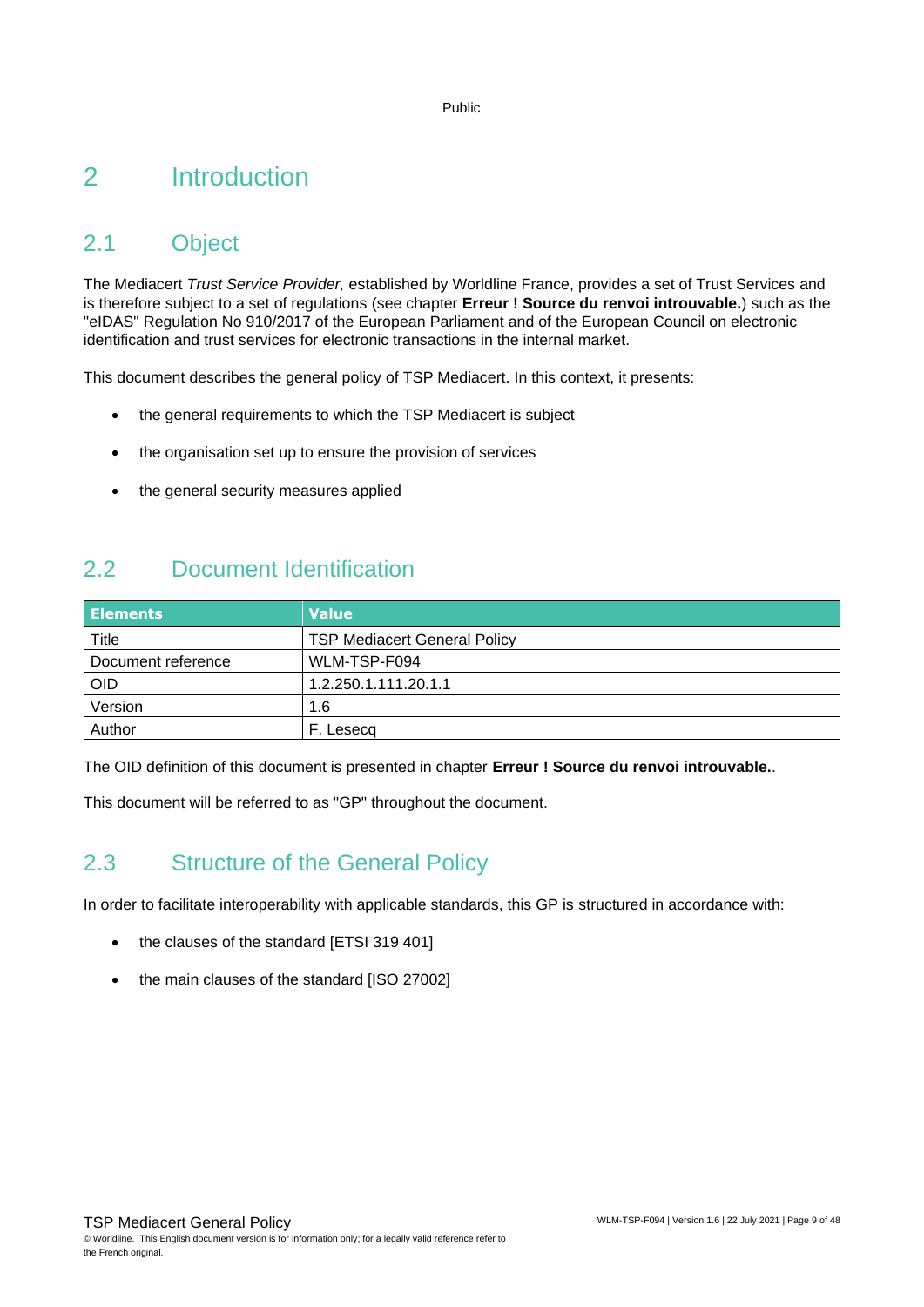## <span id="page-9-0"></span>3 Scope of the General Policy

### <span id="page-9-1"></span>3.1 Functional Scope

As defined in the introduction, this document describes the general policy adopted and applied by all TSP Mediacert Trust Services, regardless of their level of qualification, in accordance with the eIDAS regulation.

Among the Trust Services provided are the following:

- the issuance of electronic signature and electronic seal certificates
- electronic timestamping
- electronic archiving (see chapter **Erreur ! Source du renvoi introuvable.**)



#### **Figure 1 - Functional scope of the TSP Mediacert**

#### <span id="page-9-2"></span>3.2 Technical Scope

This GP applies to the entire scope of TSP Mediacert. These components are presented in the TDGP as well as in the technical documentation specific to each TSP Mediacert Trust Service.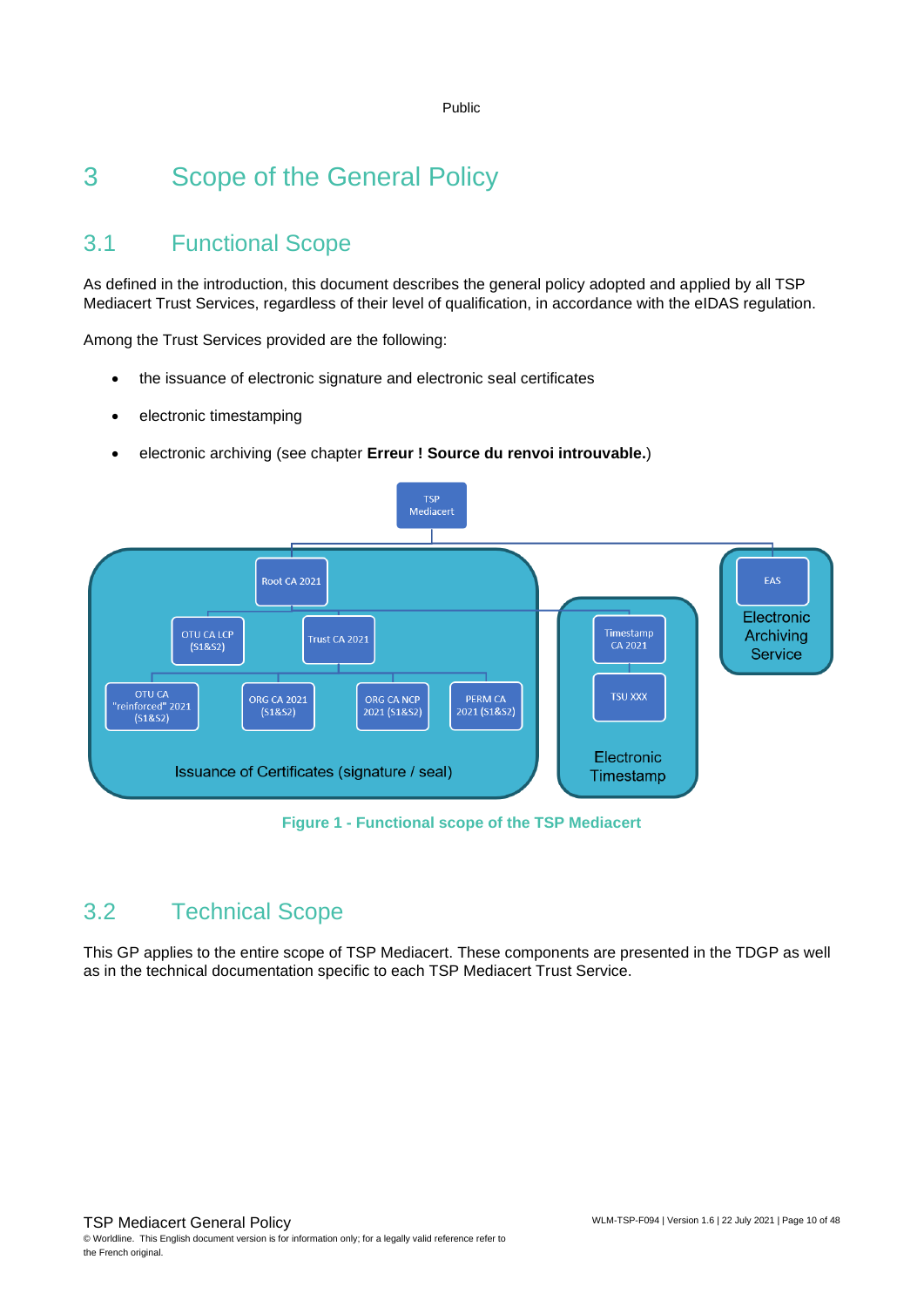## <span id="page-10-0"></span>4 Security Risk Analysis

As part of TSP Mediacert activities, a risk analysis is carried out by the TSP Mediacert security manager within the scope of the Trust Services.

Its objective is to enable the identification, analysis and assessment of ISS functional and business risks, and to enable the definition of appropriate measures implemented to deal with them, taking into account the results of the assessment.

Risk management measures ensure that the level of security implemented is proportionate to the risks weighing on the IS.

It ensures that the TDGP (see chapter **Erreur ! Source du renvoi introuvable.**) is consistent with the level of risk by determining all necessary security requirements and operational procedures.

This document makes it possible to identify the depreciation of algorithms, assets and their security needs applicable to TSP Mediacert systems. It takes into account the state of the art in this field and is subject to regular revision, at least once a year, and in the event of major changes in infrastructure or services. It is validated by the Mediacert Committee (Comité Mediacert), which accepts the residual risks exposed, following its regular review (see chapter [6.7\)](#page-18-1).

In the case of a qualified service, the TSP Mediacert will proceed to the approval of the service according to the recommendations of the ANSSI [ANSSI Qualification] before providing the Qualified Trust Service. This approval is reviewed every two (2) years.

Risk analysis also makes it possible to identify sensitive data. As such, they are subject to specific security measures that may include backup, logging, access, etc.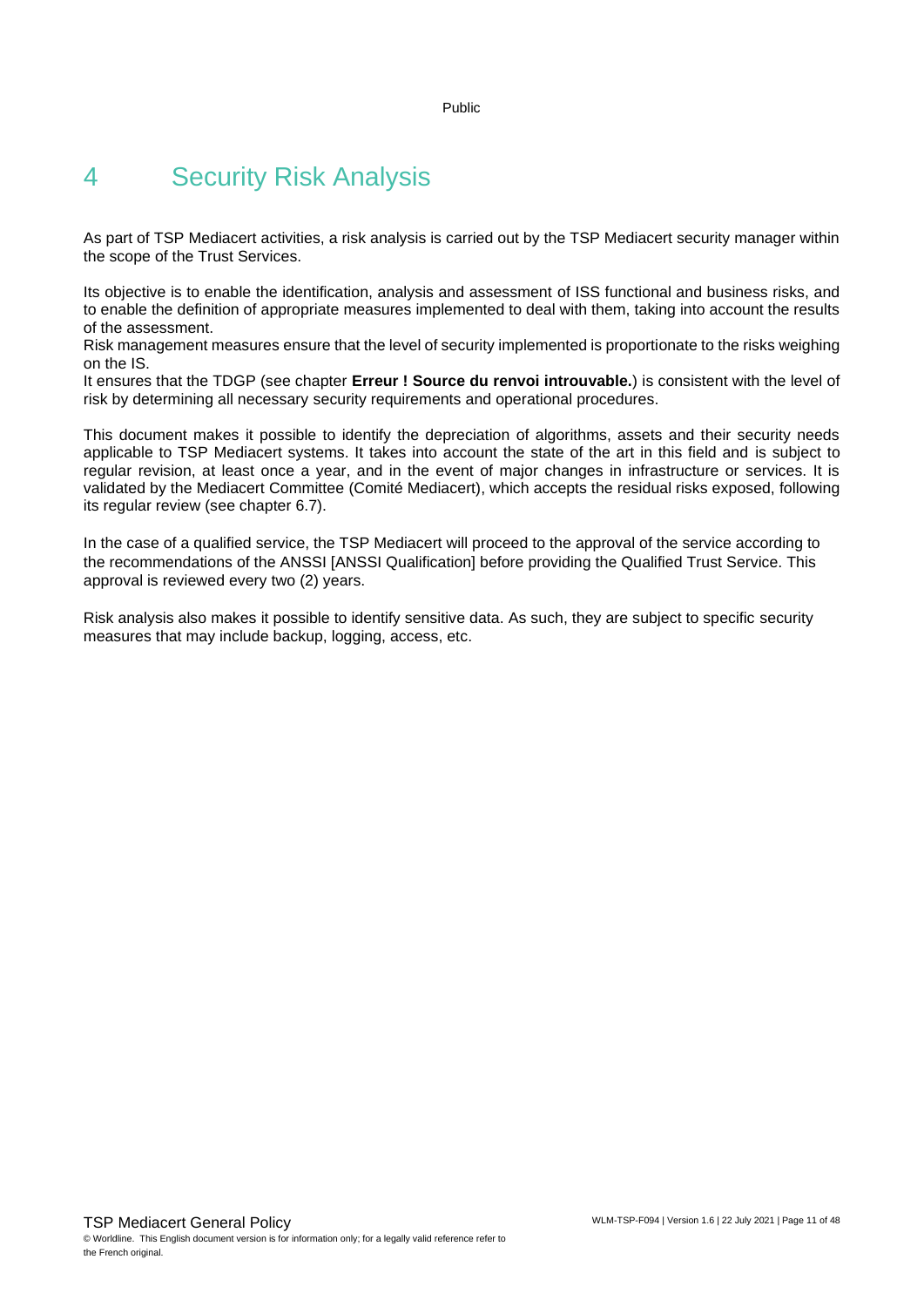## <span id="page-11-0"></span>5 Policies and Practices

### <span id="page-11-1"></span>5.1 Management of the TSP Mediacert Documentation

#### 5.1.1 Entity Managing the Documentation of the TSP Mediacert

Worldline France is responsible for the development, approval, monitoring and revision, as necessary, of the TSP Mediacert documentation. To this end, a committee called the "Mediacert Committee" (Comité Mediacert) is set up as defined in chapter 6.7 of this document.

In particular, for each Trusted Service operated by Mediacert, a Trusted Service Policy, as well as practices supporting this policy, are developed and documented.

This document defines and documents the requirements and practices common to all Mediacert trust services, and specific additional requirements and practices are detailed in the documentation specific to each of the Trust Services.

Among the relevant TSP Mediacert documentation are the following:

- this General Policy
- Certification Policy Certification Practices Statement
- Time Stamping Policy Time Stamping Practices Statement
- Archiving Policy
- Risk Analysis

All these documents, as well as this document, are subject to approval by the Head of the TSP Mediacert during a security meeting of the Mediacert Committee. After approval, they are published and communicated to employees and third parties as necessary (see chapter 5.3.1).

All these documents are also subject to a revision process. This review process is triggered after each major addition or change of a Trusted Service and at least annually. The review process is the responsibility of the Mediacert Committee.

The Information System Security Policy (ISSP or ISP) applied by TSP Mediacert is managed (writing, revision, approval, publication) by the Worldline France Security Committee (see chapter 5.5). In addition, any significant change in the said ISSP resulting in a change in this GP will trigger a notification to the ANSSI (see chapter 5.3.1).

#### 5.1.2 Point of Contact

The authorized contact point for any comments, requests for additional information, complaints or dispute files, particularly concerning the TSP Mediacert documentation is:

> Comité Mediacert Worldline France 23 rue de la Pointe Zone Industrielle A 59113 SECLIN France dl-mediacert-tsp@worldline.com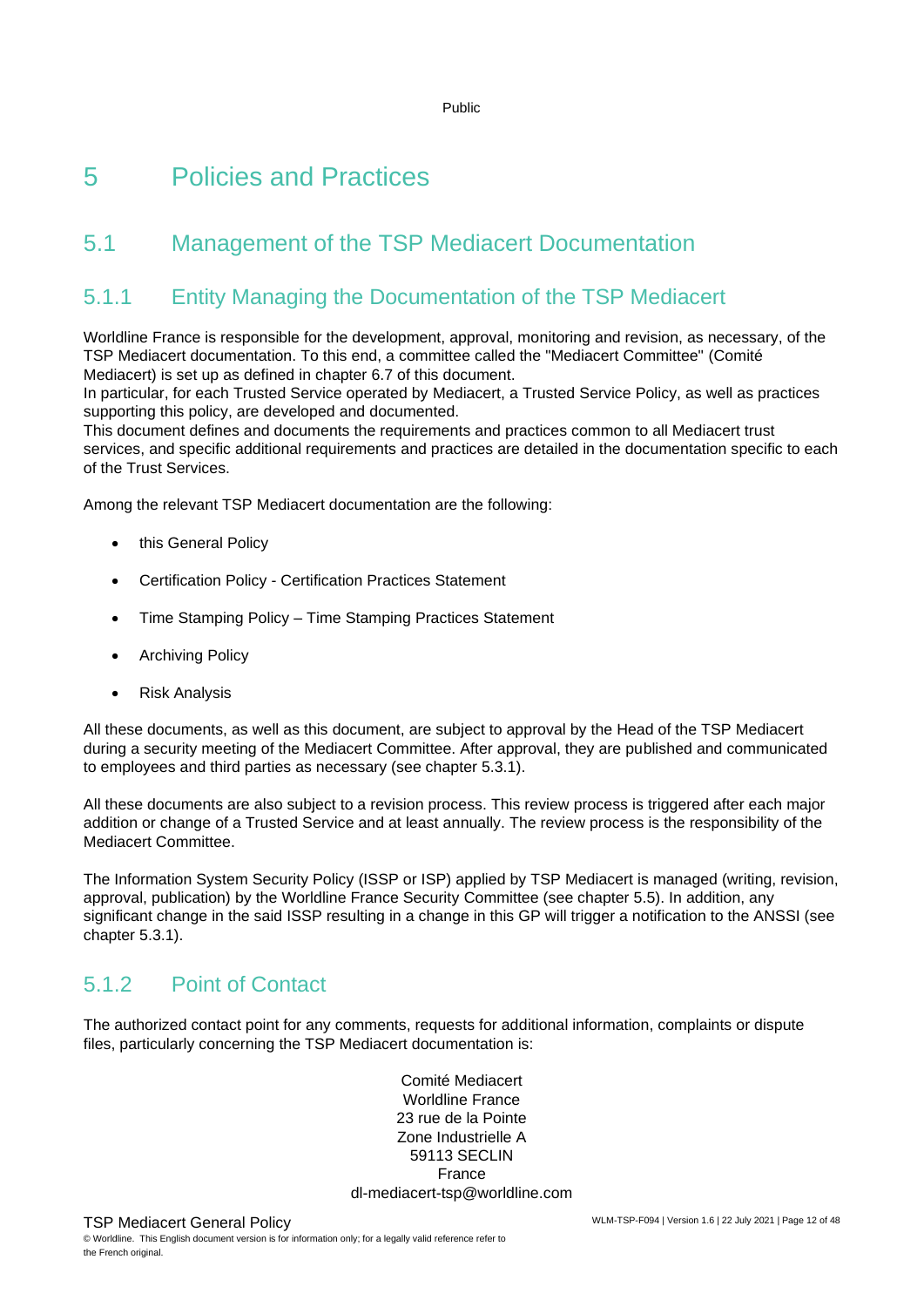#### 5.1.3 Entity Determining the Compliance of a Practice Statement with its Associated Policy

The consistency of a statement of practices with its associated policy is determined by the Mediacert Committee when validating the policy.

The consistency of a technical documentation with the associated policy is determined by the Mediacert Committee when validating the policy.

#### 5.1.4 Procedure for Approving the Compliance of a Statement of Practices with its Associated Policy

The process of verifying the compliance of a practices statement with the associated policy is guaranteed by the uniqueness of the document. The Mediacert Committee reviews and validates any major changes (see chapter 6.7).

The Mediacert Committee is responsible for the implementation and effective application of the practices described.

The compliance of a technical documentation with the associated policy - statement of practices is guaranteed by the writer of the technical documentation. Indeed, any modification of a technical documentation is made in parallel with the policy - declaration of practices concerned. The Mediacert Committee reviews and validates any major changes (see chapter 6.7).

In the event of a significant change in the provision of its qualified Trust Services, the TSP Mediacert shall inform the ANSSI in accordance with the procedures recommended by the latter within [ANSSI Qualification]. In particular in the following cases (not limited):

- changes induced by a change in the service policy or associated terms and conditions of use
- changes in subcontractors
- changes in hosting conditions
- changes in cryptographic equipment
- changes in technical architecture
- changes in registration procedures and identification procedures
- changes in the governance of TSP Mediacert Trust Services

Changes leading to changes in the trust list published by ANSSI are also notified as soon as possible. In addition, the TSP Mediacert sends ANSSI a summary of all the changes made to the provision of its qualified Trust Services, impacting the findings presented in the compliance assessment report, on an annual basis.

#### <span id="page-12-0"></span>5.2 Provision of Information

#### 5.2.1 Entity Responsible for Making Information Available

The Mediacert Committee (Comité Mediacert) is the entity responsible for making available the information to be published.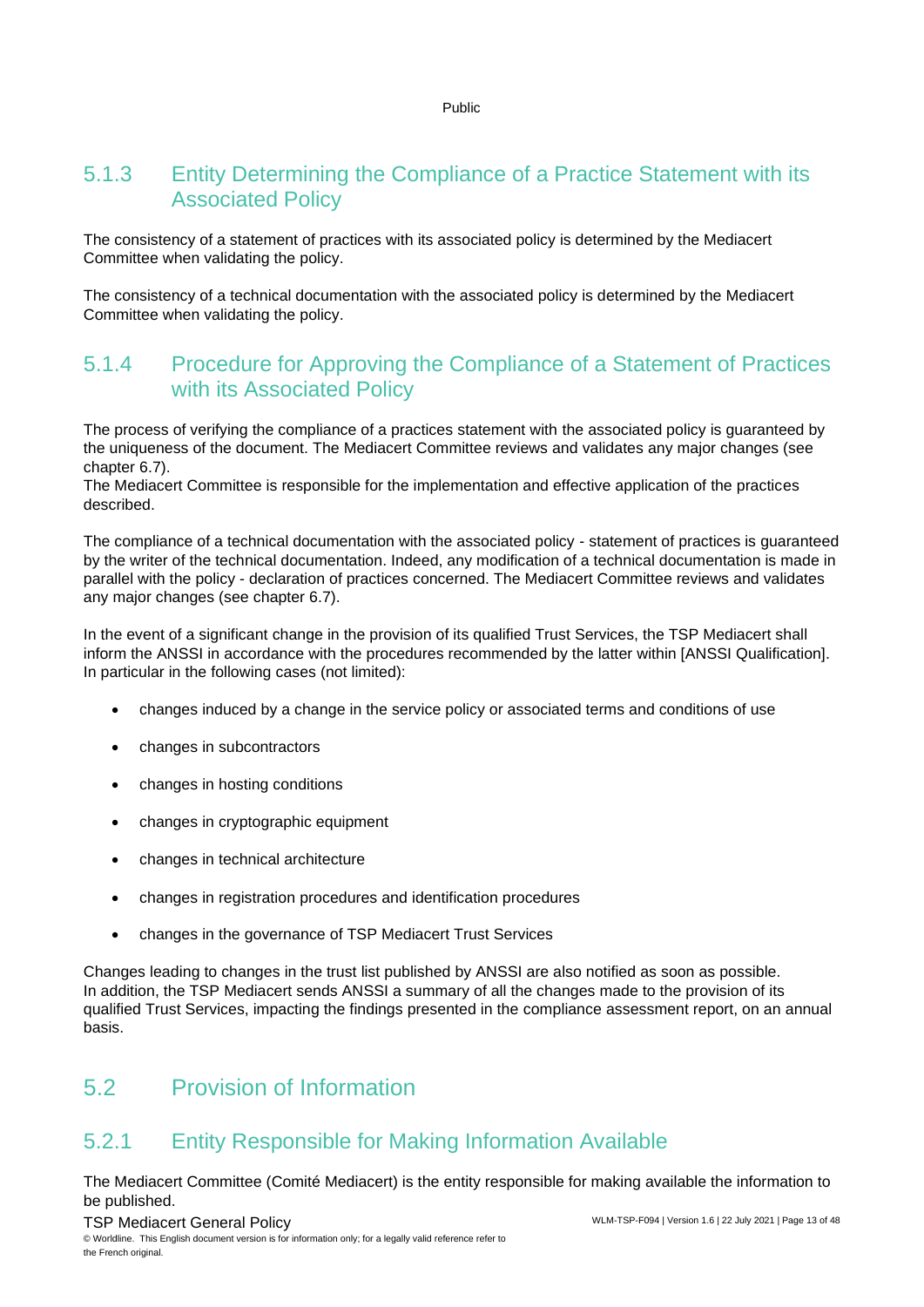#### 5.2.2 Information to Be Made Available

The definition of the information to be published is specific to each Trust Service and is therefore available in the policies specific to the various Trust Services.

However, some elements are necessarily published on the site specified in chapter 5.2.3:

- the present General Policy, common to all Trust Services
- the Terms and Conditions of each of the Trust Services

The Terms and Conditions of a Trusted Service are made available to Users and Subscribers before any use of the service.

#### 5.2.3 Place of Availability of Information

The information to be published is available on the TSP Mediacert website, available 7 days a week, 24 hours a day, at [https://www.mediacert.com](https://www.mediacert.com/)

This website has a requirement for high availability.

#### 5.2.4 Time Limits and Frequency of Publication

The deadlines and frequencies for publishing information are specific to each TSP Mediacert Trust Service and are therefore available in the relevant policies, - except for documentation that must be published immediately, independently of the relevant Trust Service.

It is specified that the previous versions of the contractual documents (policies, general conditions, etc.) exclusively govern the periods of time covered by these versions, i.e. until their replacement notified to Subscribers. Indeed, as soon as a new version is notified to Subscribers and published, it will be immediately applicable for the future, the changes that have occurred concerning only editorial clarifications, changes related to the state of the art and regulations, without affecting the clauses of the contract between the Subscriber and TSP Mediacert but necessary for the qualitative monitoring of trust services. If, however, they should have an impact on the economy of the contract between the Subscriber and TSP Mediacert, the parties shall refer to the terms and conditions provided for in the applicable general conditions.

#### 5.2.5 Access Control to the Information Made Available

All the information published on the TSP Mediacert website is accessible to users for reading. In addition, documents filed on this website are electronically signed to certify their authenticity.

Access to the information published on the TSP Mediacert website for modification purposes is strictly limited to the authorized internal administrative functions. Access control is performed by servers dedicated to this function.

In addition, additional measures specific to Trust Services may be implemented, as defined in the following sub-chapters.

#### 5.2.6 Certification Services

Access to the systems for publishing information on the status of Certificates (addition, deletion, modification of published information) is strictly limited to the authorized functions of the TSP Mediacert and is carried out through strong authentication on servers dedicated to access control.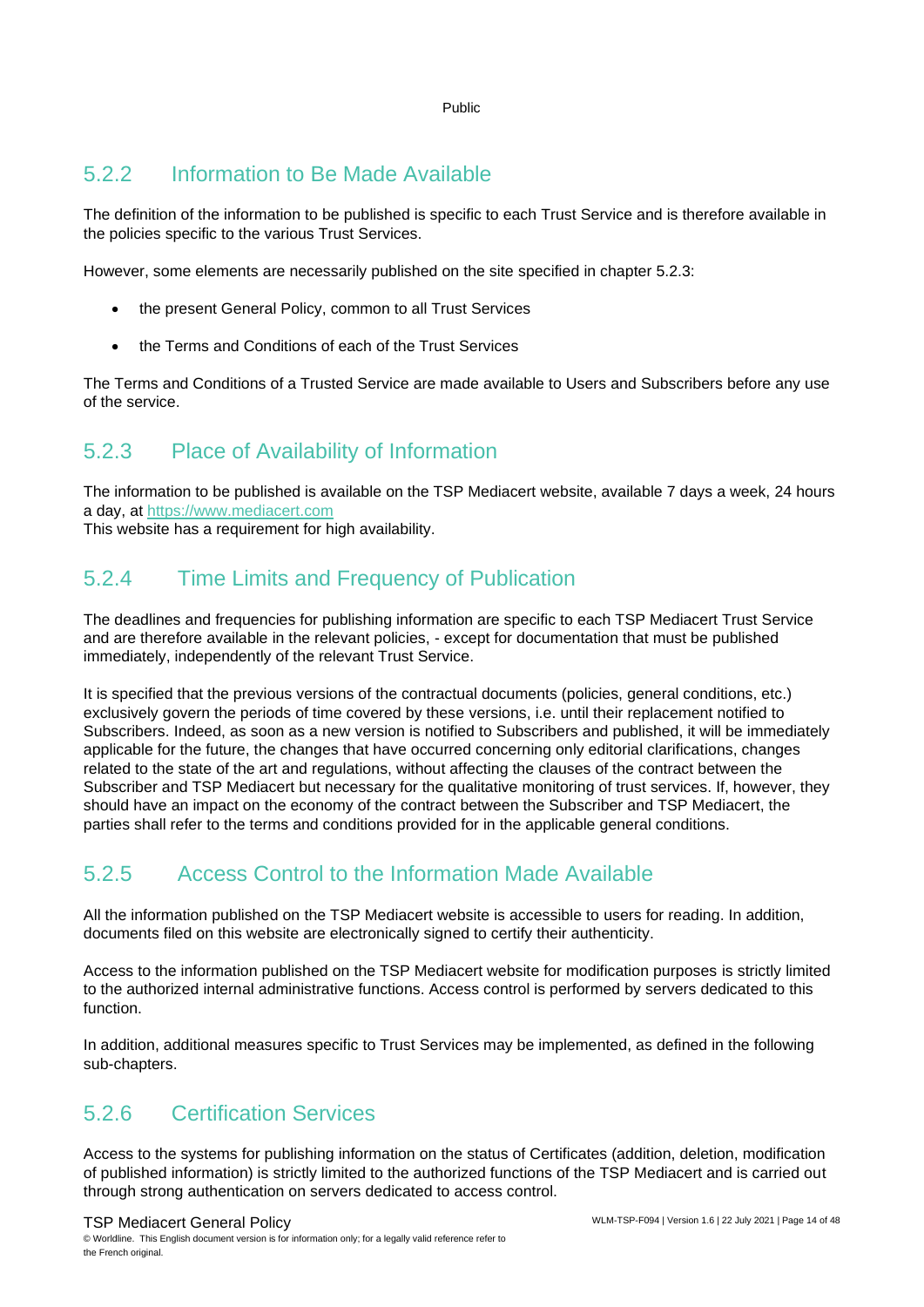#### 5.2.7 Time Stamping Services

Time Stamping Services are not subject to any additional measures other than those described in chapter 5.2.5.

#### 5.2.8 Archiving Services

<span id="page-14-0"></span>Archiving Services are not subject to any additional measures other than those described in chapter 5.2.5.

### 5.3 Amendments to the GP, CP-CPS, TP-TPS and AP

#### 5.3.1 Amendment Procedures

The Mediacert Committee regularly reviews the documents for which it is responsible.

When one of these documents is amended, it is generally reviewed and validated. The approval of the amendment is the responsibility of the Head of the TSP Mediacert, who does not make any documentary changes. The whole package of the above-mentioned actions is carried out during a meeting of the Mediacert Committee. The Subscribers and Users concerned are notified in advance of the amendments by the Mediacert Committee members.

However, amendments to the revised documents are not always necessary. Indeed, changes in form (spelling, etc.) or editorial clarifications are not subject to validation and documents subject to prior notification to Subscribers and Users can then be updated without notification being made.

In the event of a major change in these documents, the following entities may also be notified of the change:

- the body in charge of conformity assessment
- ANSSI, as the national control body for Trust Services

#### 5.3.2 OID Management

#### 5.3.2.1 Construction of the OID

The OID of the TSP Mediacert documents is based on the OID "**1.2.250.1.111**" assigned by AFNOR to Worldline France and is constructed as follows: 1.2.250.1.111.**x.y.z.w** where:

- **x**: Worldline France activity. Here it is the TSP Mediacert (Trust Service Provider -> 20)
- **y**: number assigned to the policy of the relevant Trust Service
- **z** : major version number of the document version (e.g.: v3.1 -> 3)
- **w**: specific to each Trust Service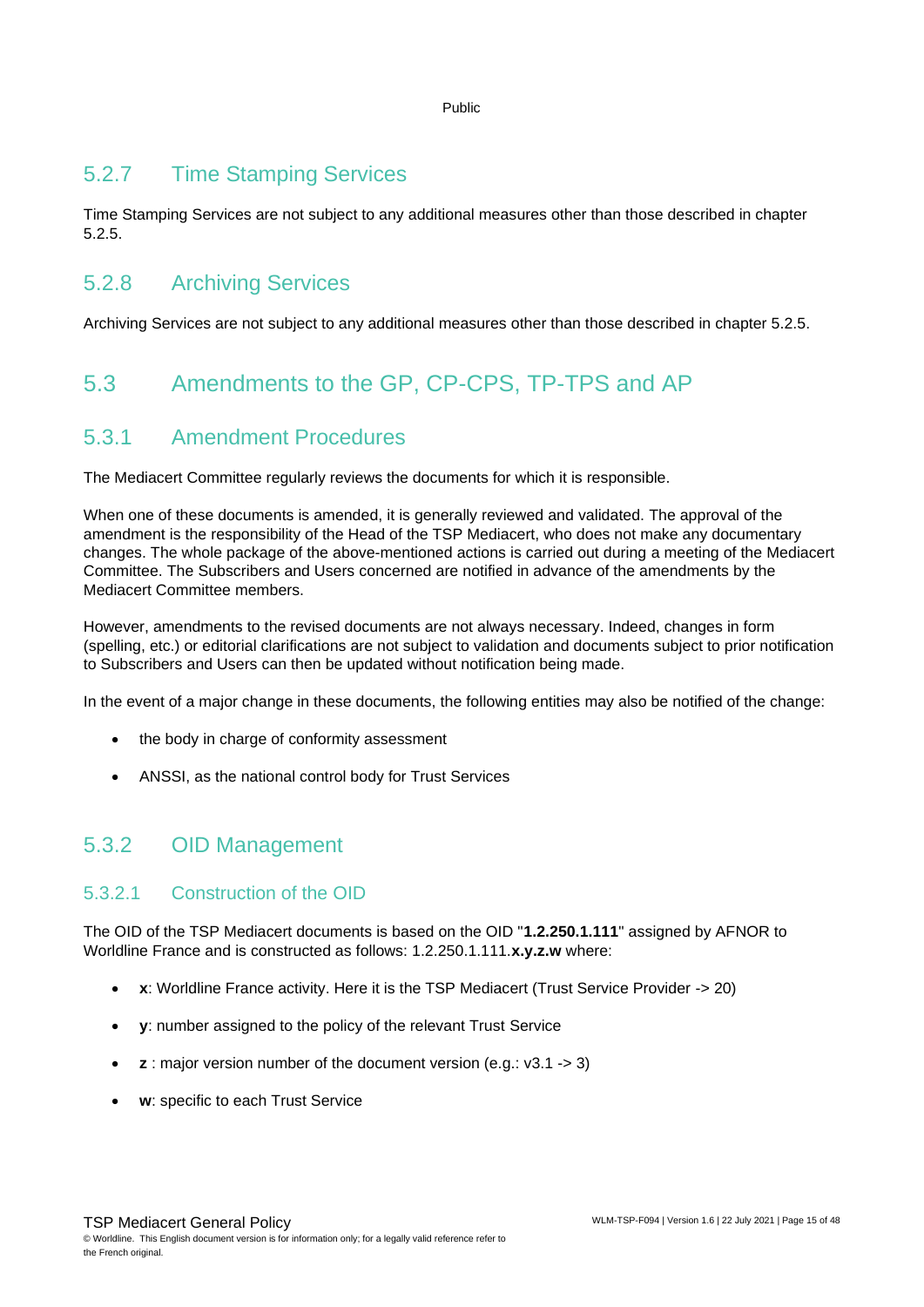#### 5.3.2.2 Circumstances Under Which the OID Must Be Changed

If the Mediacert Committee considers that a change in these documents has an impact on the level of security or trust in the relevant Trust Service, it may define a new version of the document and then assign it a new OID.

<span id="page-15-0"></span>If the OID of this document is likely to evolve, the Mediacert Committee will take this evolution into account within the reference documents (CP-CPS, TP-TPS, AP, etc.).

#### 5.4 Technical Documentation of General Practices

TSP Mediacert has a Technical Documentation of General Practices for its own use. This document details the security and legal measures common to the various Trust Services implemented by Worldline France. These measures can be organisational, functional or technical.

#### <span id="page-15-1"></span>5.5 Applicable Information Security Policies

The measures defined in the Worldline France Information Security Policy are applied within the scope of TSP Mediacert during all phases of its life cycle. This policy defines the objectives regarding the availability, integrity and confidentiality of information through a series of security rules. It demonstrates Worldline France commitment to information security. It should be considered as a reference for all safety decisions. This is based in particular on recognized safety standards such as the [ISO 27001] standard and the ANSSI IT hygiene guide [Hygiene] for the standard level.

Information security measures specific to each Trust Service may be defined in the relevant technical documentation to meet their specific security needs.

The TSP Mediacert ensures that the Worldline France ISP is documented and maintained by Worldline France and implemented within the scope of all Trust Services. This includes responsibility for implementing security controls and operational procedures for all sites, systems, information and assets involved in providing the Trusted Service. The Worldline France ISP is published and communicated to all employees affected by its scope.

The Mediacert Committee is responsible for the proper application of the Worldline France ISP on all Trust Services. In particular, the Mediacert Committee ensures that it is properly applied even in the event of outsourcing a function of a Trust Service to a third party. To this end, in the event of subcontracting, the TSP Mediacert defines, where applicable, the responsibilities of its subcontractors and ensures that subcontractors comply with all the necessary controls (see chapter 6.6) and the obligation to train its employees (see chapters 7.3 and 7.4).

The security measures applied to the Trust Services are defined and validated by the Mediacert Committee. They are reviewed regularly and in the event of major changes, in particular in the event of changes that have a potential impact on the compliance, adequacy or effectiveness of the service. Any change affecting the level of security must be approved by the Mediacert Committee.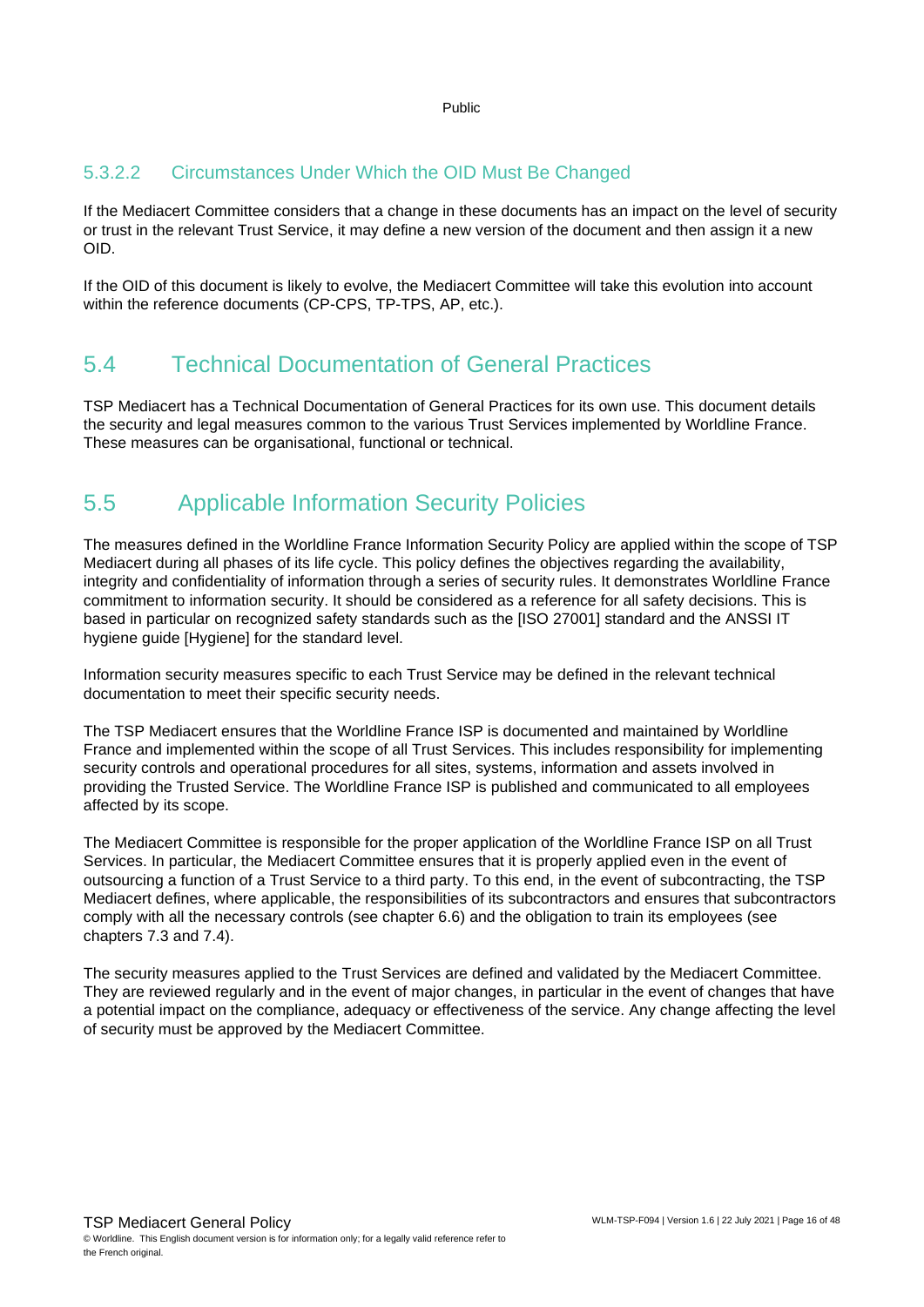## <span id="page-16-0"></span>6 Organisation of the Management of Trust Services

### <span id="page-16-1"></span>6.1 Functions and Responsibilities Related to Trust Services

The TSP Mediacert explicitly defines the trusted roles required to ensure its operation and security. Definitions of trusted roles are made available to all staff concerned.

The functions performed on all components of TSP Mediacert services are distributed among several types of stakeholders to ensure the separation of knowledge for sensitive tasks or roles. The trusted roles involved in the organisation of TSP Mediacert are as follows:

- HSM Administrator: he is in charge of the installations and configurations of the cryptographic modules (HSM) of the TSP Mediacert
- System administrator: he is in charge of the installation, configuration and maintenance of TSP Mediacert trusted systems for service management. He is authorized to restore these systems; he also acts as a system operator, being responsible for the daily operation of TSP Mediacert trusted systems
- System auditor: he is authorized to consult the archives and all event logs of the TSP Mediacert trust systems
- Master of Ceremonies: he is in charge of managing the preparation and conduct of key ceremonies
- Security Officer: he is in charge of administering the implementation of security practices and applying the technical constraints defined in the risk analysis
- Registration operator: he is in charge of intervening in the process of creating Certificates
- Secret carrier: he ensures the confidentiality, integrity and availability of secrets. It is the custodian of the secrets and physical keys to access their safes. He is a member of a team whose members all have the same rights to access the vaults
- Application manager: he is in charge of monitoring the service and its performance. He coordinates and/or carries out the corrective and evolutionary maintenance of the application
- Head of TSP Mediacert: he is in charge of the implementation of this GP, CP-CPS and TP-TPS as well as the verification of their application. In particular, he is in charge of revoking a Certificate issued by the CAs of the TSP Mediacert. As a member of the Mediacert Committee, he is also in charge of approving this document, policies (CP-CPS, TP-TPS and AP) and risk analyses of the TSP Mediacert
- Deputy Head of TSP Mediacert: he is in charge of the same functions supported by the Head of TSP **Mediacert**
- Security manager: he is in charge of defining the security rules around the TSP Mediacert

When a new member is enrolled in a trusted role within the TSP Mediacert, a document acknowledging his or her appointment must be signed by the person concerned, for acceptance of the role, by the human resources manager and by the person in charge of the TSP Mediacert or one of his or her assistants. This document refers to the TDGP so that the future trusted staff member is aware of the description of his role and the responsibilities assigned to him. In particular, it specifies:

- the signatory's commitments and their proper understanding
- in the event of a change in the TDGP document, the signatory will be informed

TSP Mediacert General Policy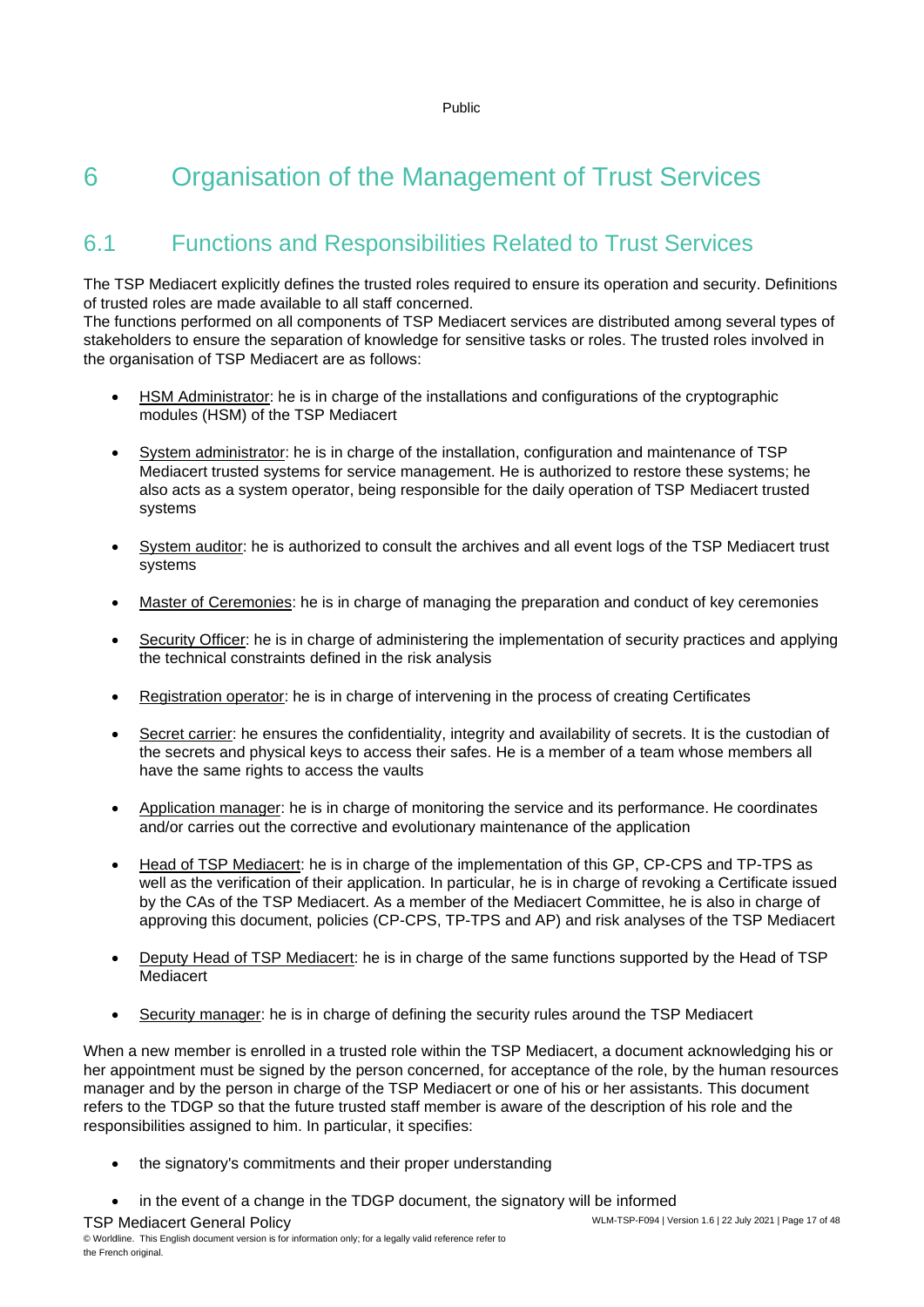Similarly, when a trusted role within the TSP Mediacert is terminated, a document recording the termination must be signed by the person concerned.

#### <span id="page-17-0"></span>6.2 Number of People Required

#### 6.2.1 Number of People Required per Task

Depending on the type of operation performed, the number and roles of people to be present, as actors or witnesses, may be different. Indeed, some sensitive tasks, such as the generation of a CA's Certificate, require more than one person in a trusted role within the TSP Mediacert for security reasons.

#### 6.2.2 Number of People Required per Role

Some trusted roles are held by several people so that TSP Mediacert can ensure the continuity of its services without compromising the security of the services offered.

<span id="page-17-1"></span>It is regularly checked that all the trusted roles defined above are filled.

#### 6.3 Identification and Authentication for Each Role

Each staff in a trusted role is clearly identified by the TSP Mediacert through a role inventory.

Each entity operating a component of a TSP Mediacert service checks, for each of its components, the identity and authorizations of any staff member as well as any external persons involved in sensitive tasks.

Before using a critical application contributing to a Trusted Service, all personnel must be identified and authenticated in advance. All operations carried out on the systems by staff are traceable (see chapter [12.5\)](#page-33-3) guarantee the accountability of actions.

<span id="page-17-2"></span>Each assignment of a trusted role to a TSP Mediacert staff member is notified and documented in writing.

#### 6.4 Separation of Roles

It is hereby authorized by this GP that several roles be performed by the same person. However, as part of TSP Mediacert activities and for security reasons, some roles cannot be performed by the same person. The separation of the roles identified above is specified in the TDGP.

In general, roles and responsibilities are assigned on the principle of least privilege in order to limit the risk of conflict of interest and limit the opportunities for unauthorized actions or misuse of assets implemented by the Trust Service.

#### <span id="page-17-3"></span>6.5 Relations with the Authorities

Relations with legal and regulatory authorities are ensured by the managers of the TSP Mediacert as defined in chapter **Erreur ! Source du renvoi introuvable.** of this document, relying if necessary on the various appropriate departments of Worldline France (administrative and legal department, etc.).

In particular, they are responsible for notifying the competent authorities in the event of a security incident as specified in the TDGP.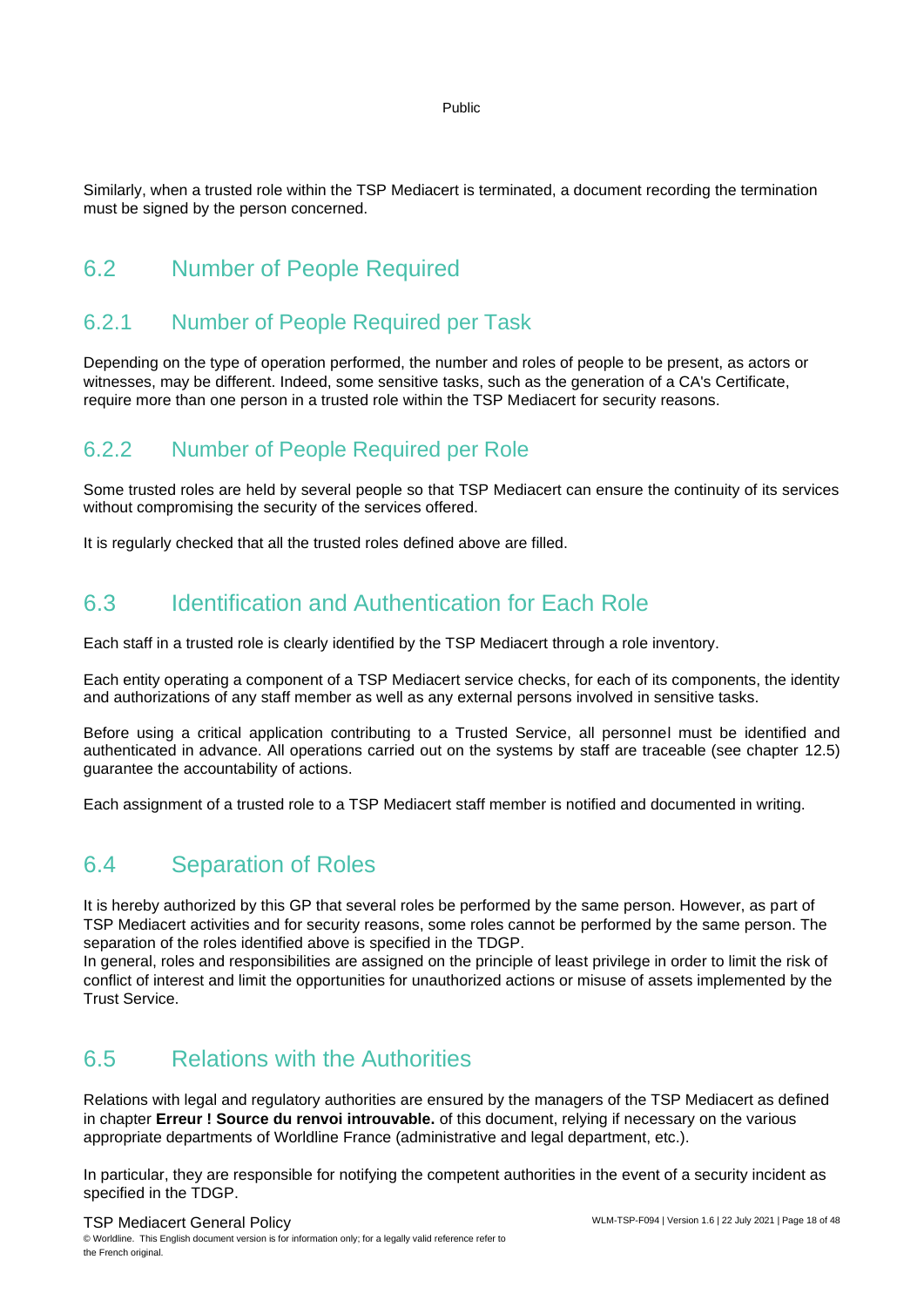#### <span id="page-18-0"></span>6.6 Relations with Suppliers

The Worldline France ISP defines the measures to be applied to suppliers in order to guarantee the application of a level of security at least equivalent to that defined in the ISP Worldline France, for the activities entrusted to them. The measures integrate the concepts of training and control.

Relations with external suppliers are systematically formalized through a contractual agreement with the supplier. This agreement specifies the responsibilities of each party.

In any event, the TSP Mediacert, upstream, assesses the specific risks of outsourcing (information system control, remote actions, shared hosting, etc.) in order to take into account, as soon as the requirements applicable to the future service provider are drafted, the adapted security needs and measures. TSP Mediacert requires its external service providers to have a security assurance plan (SAP) that formalizes its commitments or imposes appropriate security requirements in the service contract.

#### <span id="page-18-1"></span>6.7 Governance Bodies

The TSP Mediacert sets up a single governance body called the "Mediacert Committee" (Comité Mediacert) whose missions are multiple (validation of documentation, review of risk analyses, etc.). The people present at the meetings of this committee differ according to the subject of the meeting. However, the person in charge of the TSP Mediacert, or one of his deputies, is systematically present. Details are available within the associated TDGP.

#### <span id="page-18-2"></span>6.8 Independence of the Parties and Non-discrimination

The organization set up within the framework of the TSP Mediacert, dedicated to its activities with watertight roles, makes it possible to preserve the impartiality of operations. In addition, the TSP Mediacert ensures that the trust activities provided are carried out in an equivalent manner for all beneficiaries who have accepted the terms of service and comply with their obligations.

To the extent possible, TSP Mediacert will implement appropriate approaches to make its service accessible to any person with a disability, taking into account on a case-by-case basis the specificities of each applicant.

Generally speaking, the services provided by TSP Mediacert such as the generation of Certificates, the management of Certificate revocation, electronic archiving or the issuance of Time Stamps are performed independently and are therefore not subject to any possible commercial pressure that could harm the ethics and professional conduct of these trusted services provided by TSP Mediacert. This is guaranteed by the fact that the TSP Mediacert is centralized within a *Global Business Line, a* unit that is transversal to the other units of Worldline France (see Figure 2 – [Organisation diagram\)](#page-19-0).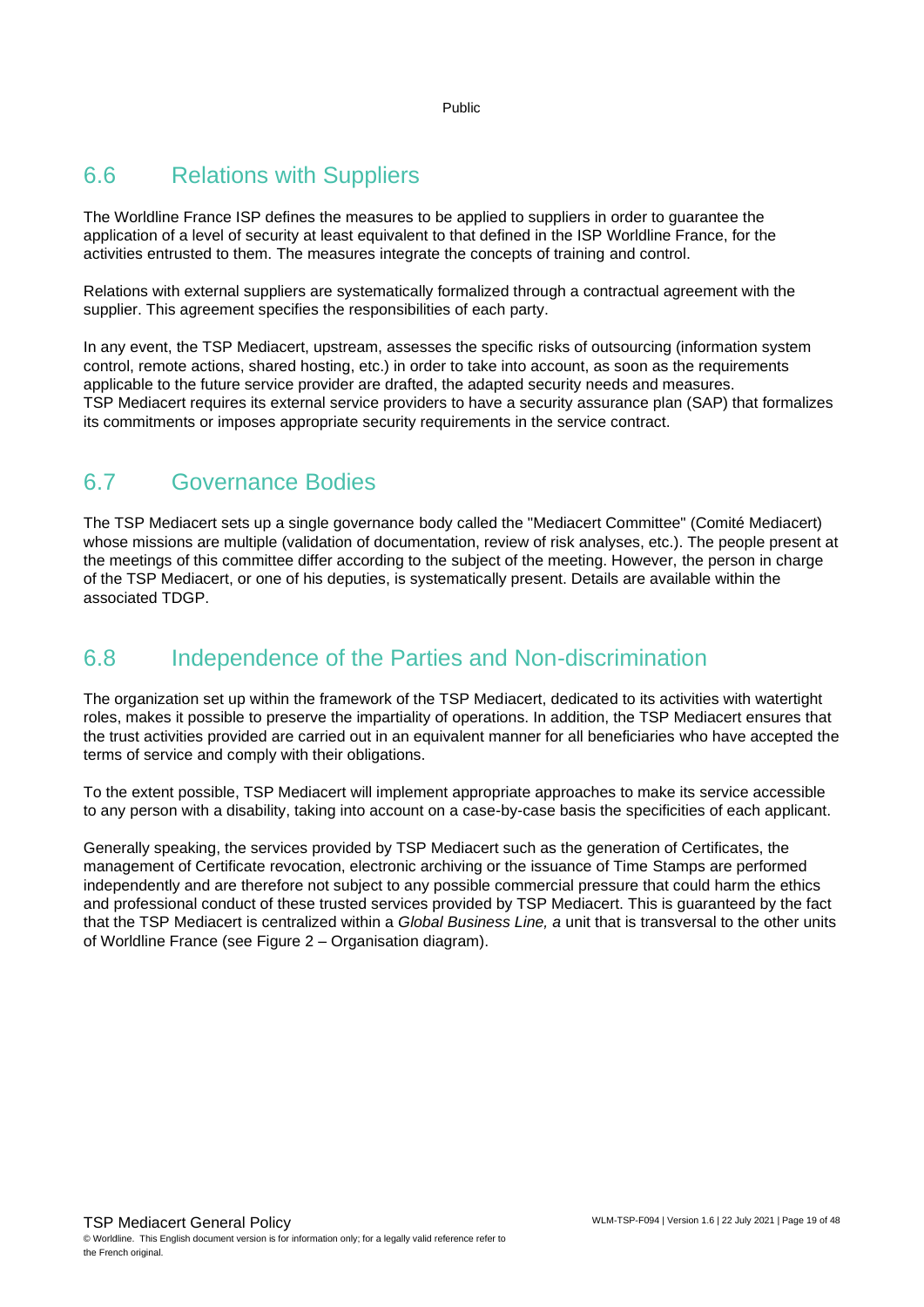

<span id="page-19-0"></span>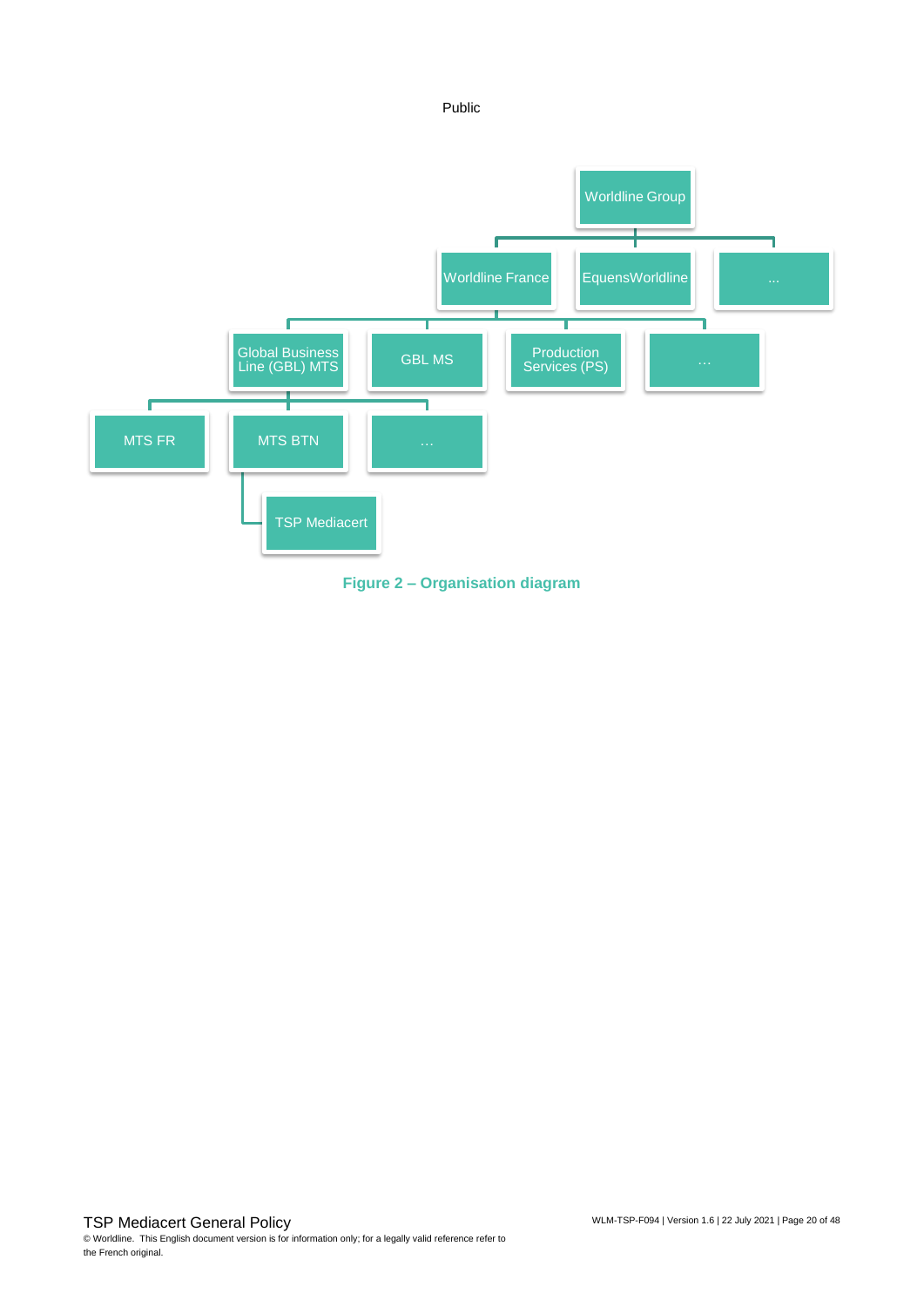## <span id="page-20-0"></span>7 Human Resources Security

The TSP Mediacert implements a human resources policy that contributes to trust in the operations of the trust service. In particular, the TSP Mediacert implements the legal means at its disposal to ensure the honesty of the personnel impacting the trust services.

In addition, rights and access to the information system are updated according to staff changes (arrival, departure, change of appointment). In particular, all the rights assigned to a person are revoked upon his departure or in the event of a change of function. Arrival and departure procedures are defined in conjunction with the human resources function. They take into account:

- the creation and deletion of computer accounts and associated mailboxes
- the rights and access to be granted and withdrawn to a person whose function changes
- management of physical access to the premises (allocation, return of badges and keys, etc.)
- the assignment of mobile equipment (laptop, USB key, hard disk, smartphone, etc.)
- the management of sensitive documents and information (transfer of passwords, change of passwords or codes on existing systems)

<span id="page-20-1"></span>These procedures are formalized.

#### 7.1 Required Qualifications, Skills and Authorizations

TSP Mediacert employs staff and, where applicable, suppliers with the experience, skills, qualifications and expertise necessary to operate a Trusted Service.

Staff operating in trusted roles within the TSP Mediacert is informed of their responsibilities and the procedures related to system security and staff control with which they must comply.

Management personnel are trained and aware of security and risk management, are familiar with the security procedures in place and have sufficient IT security experience to fully assume their responsibilities for the services provided by TSP Mediacert.

Administrative and personnel management procedures are designed and maintained in line with information security management procedures.

<span id="page-20-2"></span>TSP Mediacert ensures the qualification and competence of its staff operating in a trusted role.

#### 7.2 Background Check Procedures

Criminal record check procedures are in place for individuals who are called upon to take on a trusted role within the TSP Mediacert. In particular, these persons must not have been convicted by a court of any offence likely to compromise their participation in the activities of the TSP Mediacert, nor be in a conflict of interest with their duties. In France, for example, the persons concerned must provide a copy of their criminal record bulletin No. 3 to Worldline France Human Resources when signing the document (see chapter **Erreur ! Source du renvoi introuvable.**) in which they accept their role, obligations and responsibilities in connection with their participation in these activities. In particular, persons acting in a trusted role on behalf of TSP Mediacert are responsible for communicating any changes in this area. However, the TSP Mediacert sets up a regular verification of the adequacy of its members' criminal records with the role they operate on its behalf.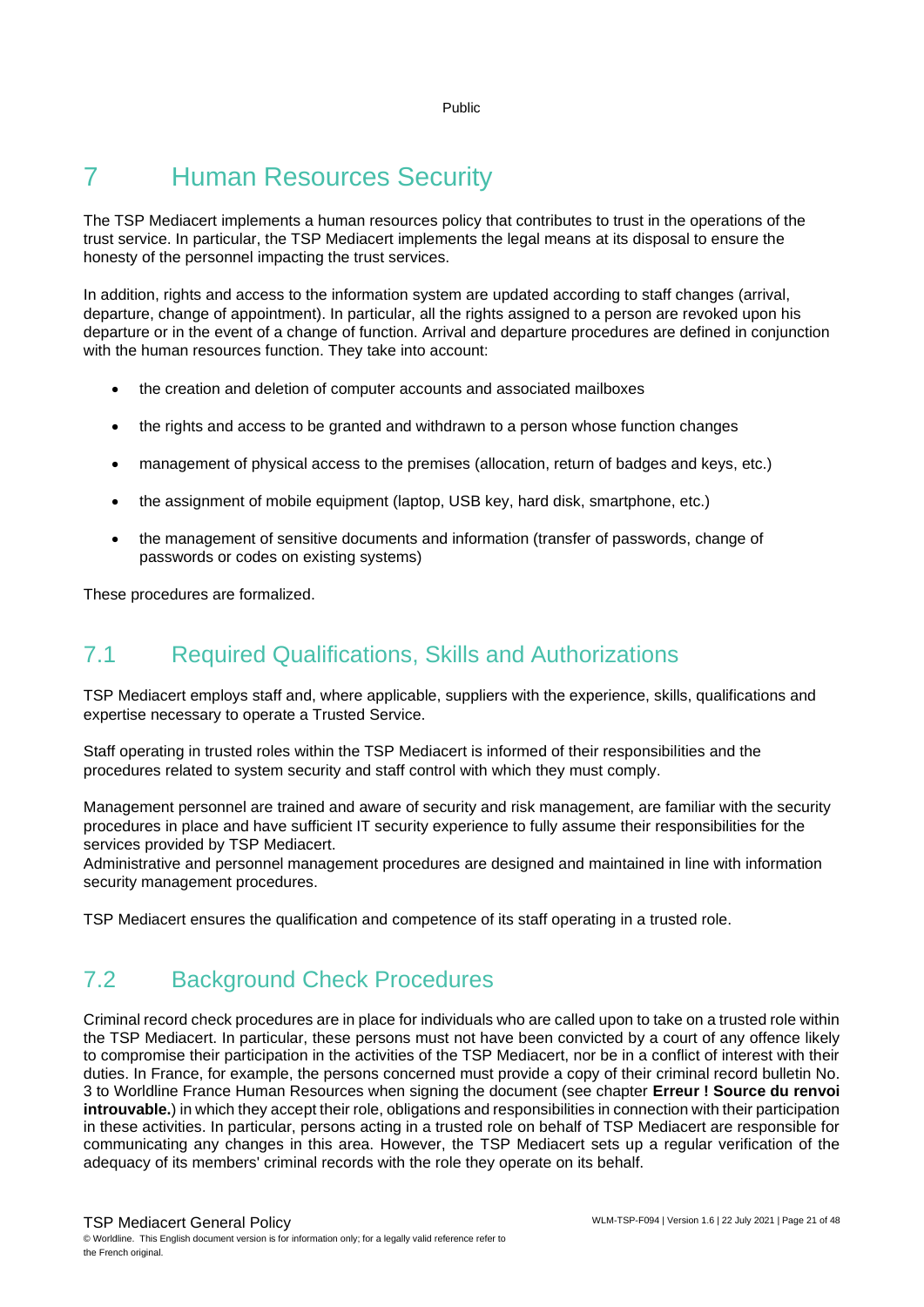The candidate's application file is submitted to the Human Resources department for validation and to the Head of TSP Mediacert (see chapter [6.3\)](#page-17-1). No access rights are granted until the file is validated.

The staff responsible for operating the TSP Mediacert trust services are not responsible for the commercial aspects of these services and are free from any conflict of interest that could influence the way in which the operations for which they are responsible are conducted and undermine trust (see chapter [6.8\)](#page-18-2). In this respect, they undertake to confirm in writing, upon acceptance of the trusted role within the TSP Mediacert, the absence of any conflict of interest related to the exercise of this new activity.

Any staff with a situation known to TSP Mediacert that could create a conflict of interest deemed incompatible or that could prejudice the impartiality of trusted service operations:

- cannot be assigned a role of trust
- <span id="page-21-0"></span>may be removed from a previously assigned trusted role

#### 7.3 Initial Training Requirements

Staff is trained in the software, hardware and operating procedures of the TSP Mediacert. The staff is also aware of information security and in particular:

- safety issues
- rules to be respected
- the right behaviour to adopt in terms of information system security

This staff has taken the measure and knowledge of what is involved in the operations for which they are responsible.

All trusted personnel receive training, typically concerning:

- security and protection of personal data
- the legislation in force
- the main risks and threats
- the maintenance in a safe condition
- authentication and access control
- the fine configuration and hardening of the systems
- network partitioning
- logging.

This training may be adapted according to the department and the position held. It can take the form of theoretical training, practical training through the support of trained staff or a combination of both.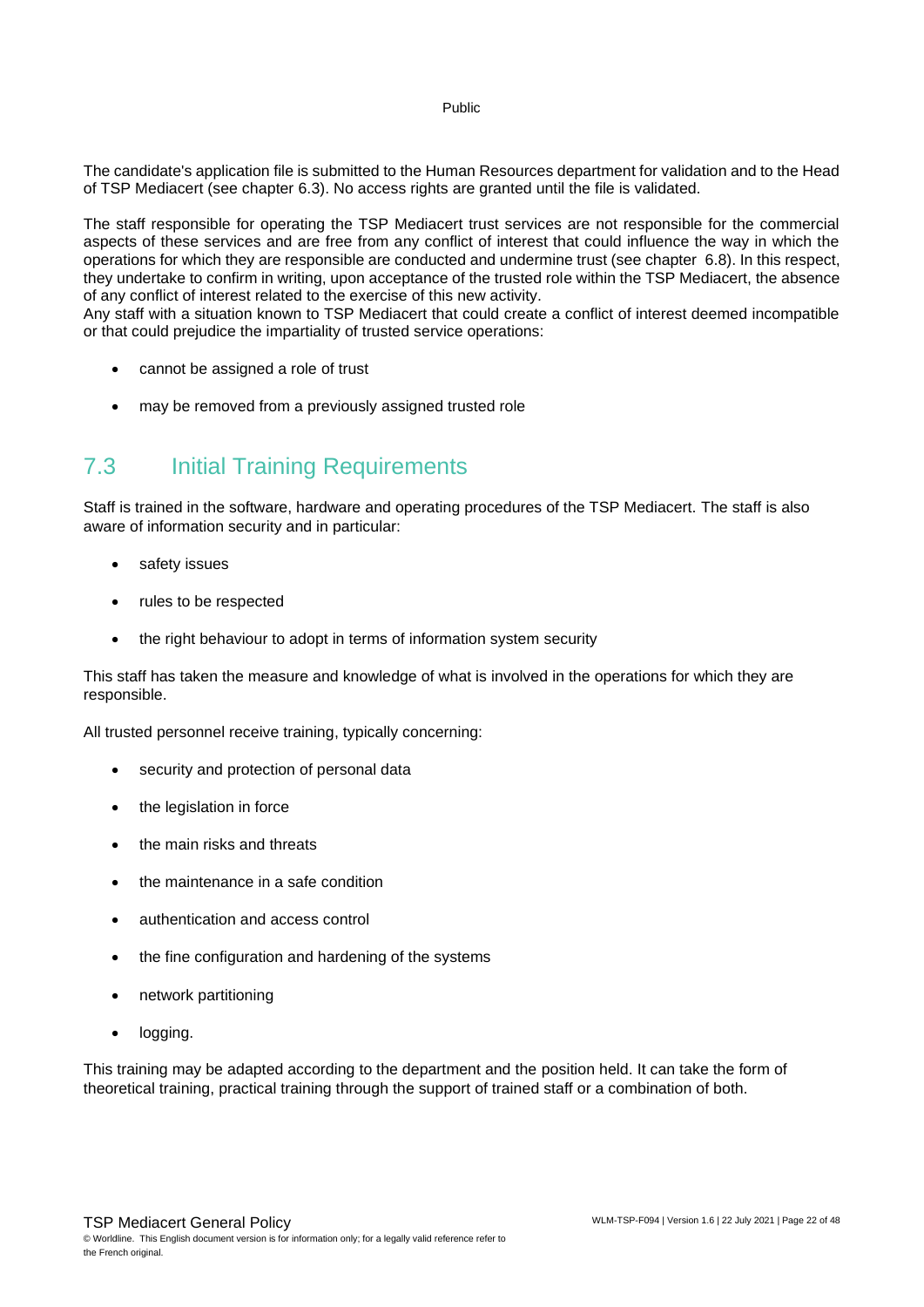### <span id="page-22-0"></span>7.4 Continued Training Requirements and Frequencies

Staff shall receive the necessary training prior to any changes in systems, procedures, organisation or others depending on the nature of these changes. In particular, the staff is trained on information system security issues and made aware of incident handling.

In particular, people receive regular training to maintain their level of expertise, knowledge and qualifications.

In addition, awareness-raising actions aimed at all employees are regularly implemented. These cover topics such as:

- the objectives and challenges that TSP Mediacert is facing in terms of information systems security (new threats and current security practices)
- information considered sensitive
- regulations and legal obligations
- the security rules and instructions governing the daily activity: compliance with the security policy, nonconnection of personal equipment to the entity's network, non-disclosure of passwords to a third party, non-use of professional passwords in the private sphere and vice versa, reporting suspicious events, etc.
- means available and contributing to the security of the system: systematic locking of the session when the user leaves his workstation, password protection tool, etc.

#### <span id="page-22-1"></span>7.5 Frequency and Sequence of Rotation Between Different Allocations

<span id="page-22-2"></span>There is no defined rotation within this GP between the different allocations.

#### 7.6 Sanctions in the Event of Unauthorized Actions

Worldline France internal rules state that appropriate administrative disciplinary sanctions are applicable in the event of misconduct (non-compliance with this GP, etc.). In particular, staff is reminded of this in the commitment of responsibilities they accept when accepting their role within the TSP Mediacert.

<span id="page-22-3"></span>Entities outside Worldline France and participating in the activities of TSP Mediacert are subject to sanctions defined during the contractualization in the event of misconduct (non-compliance with this GP, etc.).

#### 7.7 Requirements for the Staff of External Service Providers

<span id="page-22-4"></span>The staff of any external service providers working on the premises and/or components of the TSP Mediacert must comply with the requirements set out in chapters [7.1](#page-20-1) to [7.4](#page-22-0) this document.

#### 7.8 Documentation Provided to Staff

At a minimum, each person has documentation relating to the operational procedures and specific tools they implement, as well as the general policies and practices of the component of the service in which they work.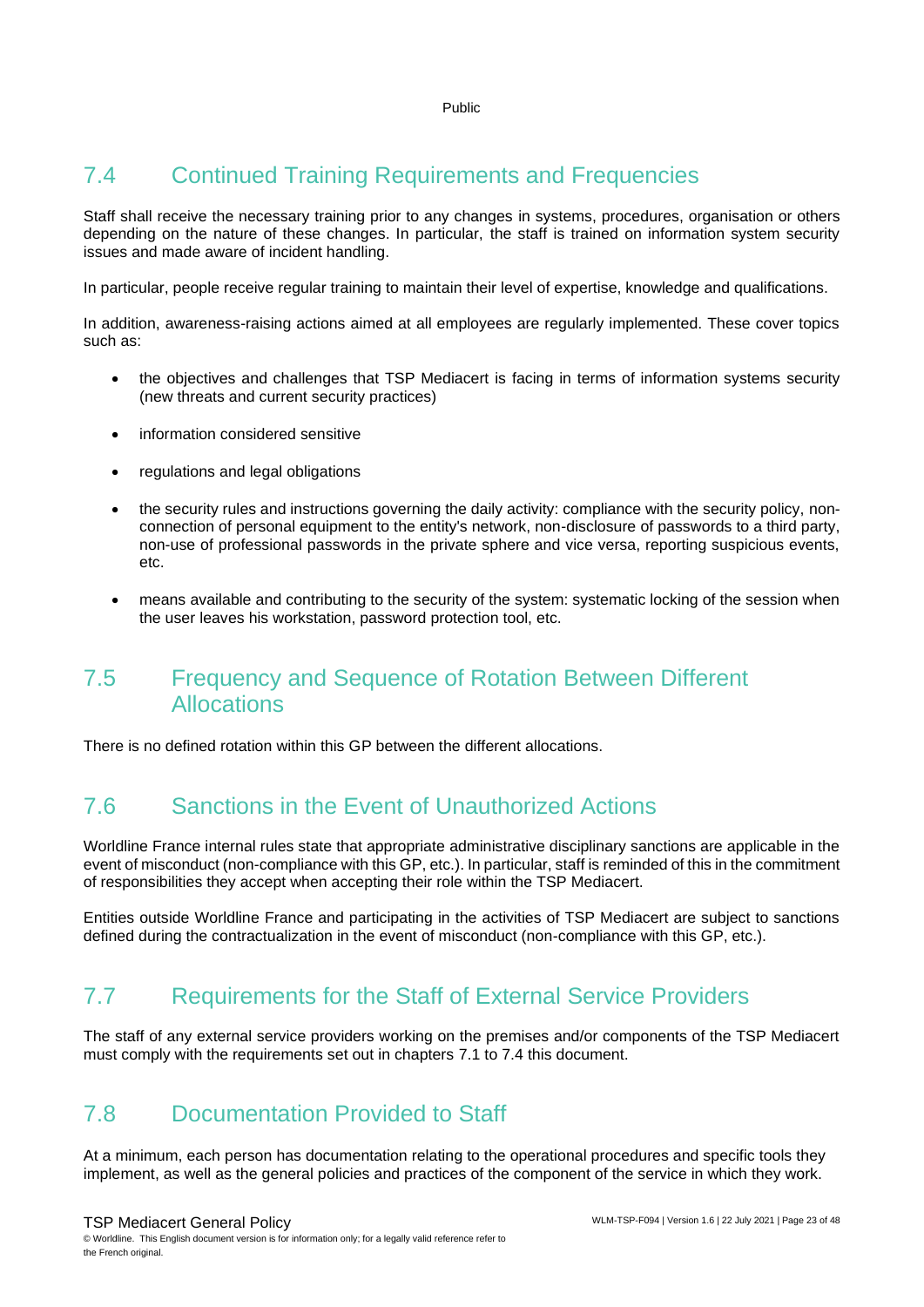### <span id="page-23-0"></span>8 Asset Management

#### <span id="page-23-1"></span>8.1 Asset Responsibilities

In accordance with the rules defined in the Worldline France ISP, the TSP Mediacert:

- regularly makes inventory controls of all the assets of the Trust Services it provides
- <span id="page-23-2"></span>• designates an owner/responsible for the assets concerned

#### 8.2 Classification of Information

TSP Mediacert data is classified according to the Worldline France Data Classification Policy. In addition, it follows the rules for handling information according to its sensitivity as defined in Worldline France Information Protection Standard.

This classification of information is derived from the risk analysis and is maintained in accordance with its results (see chapter 4).

This classification makes it possible to implement an adequate level of protection. All assets are handled in accordance with this information classification document and associated procedures. In particular, end-of-life measures are put in place so that end-of-life assets containing sensitive information can be safely destroyed or decommissioned (see chapter [11.5\)](#page-30-5).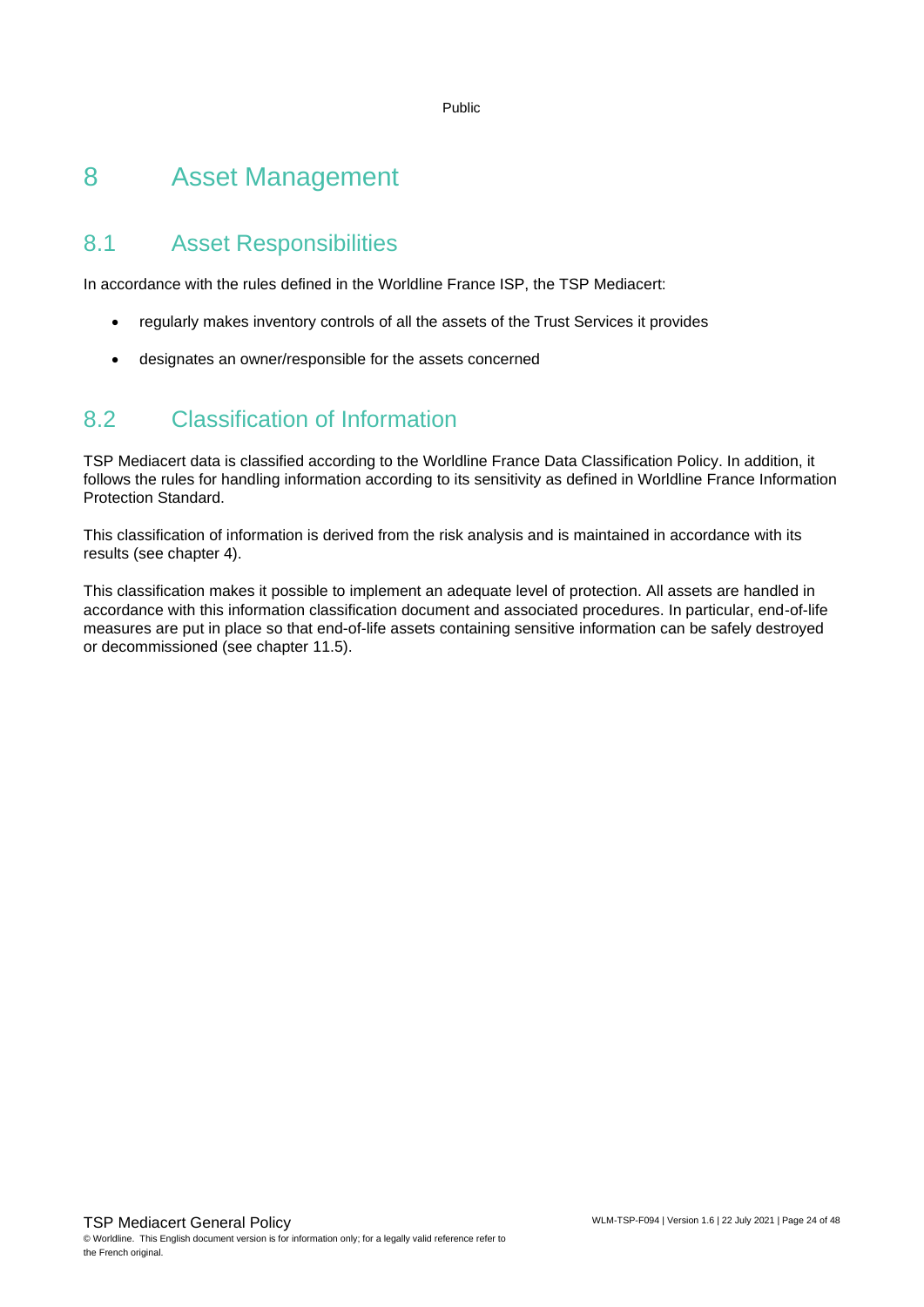## <span id="page-24-0"></span>9 Access Control

#### <span id="page-24-1"></span>9.1 Physical Access

The sites and premises hosting TSP Mediacert guarantee the physical security of the means implemented to provide the Trusted Services. All the means put in place to ensure this are specified in the TDGP.

Physical access control measures are put in place to ensure that critical trust service systems cannot be accessed by unauthorized persons. These controls minimize the risks associated with the physical security of assets. In particular:

- critical<sup>[1]</sup> components are isolated within clearly defined security perimeters and are only accessible to authorized persons
- security perimeters are subject to physical intrusion protection measures, access control measures and intrusion alarms
- measures are in place to prevent theft, destruction or compromise of components, as well as service interruption
- measures are in place against the compromise or theft of sensitive information
- measures are in place to prevent equipment, information, media and software relating to TSP Mediacert services from being removed from the site without authorization

#### <span id="page-24-2"></span>9.2 Logical Access

<span id="page-24-3"></span>Logical access to TSP Mediacert servers, collaborative development tools and applications is monitored and regularly verified (see chapter [9.4\)](#page-24-4).

#### 9.3 Network Access

<span id="page-24-4"></span>Network access control measures are presented in chapter **Erreur ! Source du renvoi introuvable.** this document. In particular, connections of personal equipment are prohibited on the TSP Mediacert network.

#### 9.4 Management of Access Rights

The TSP Mediacert sets up a management of access rights based on the principle of least privilege and regularly reviews the allocation of these access rights.

This management of access rights to TSP Mediacert systems and information is internal and is specified in the TDGP document.

<sup>&</sup>lt;sup>1</sup> Criticality is defined by the classification of the information derived from the risk analysis.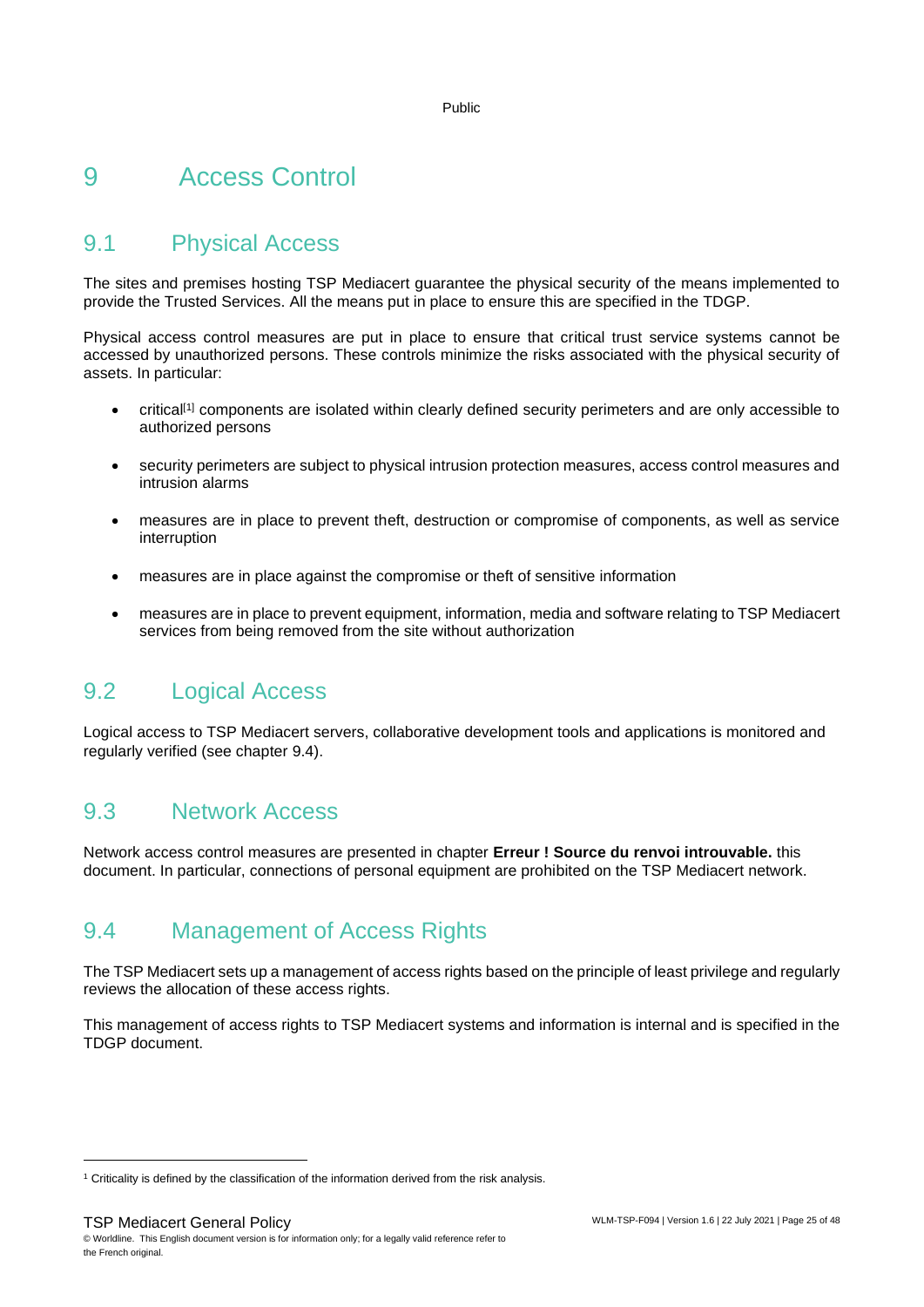#### <span id="page-25-0"></span>9.5 Manage Accounts, Passwords and Sessions

Account management rules, passwords and access sessions to TSP Mediacert systems are in place to ensure minimum robustness of identification information and minimum protection of system access.

These rules are internal and are specified in the TDGP document.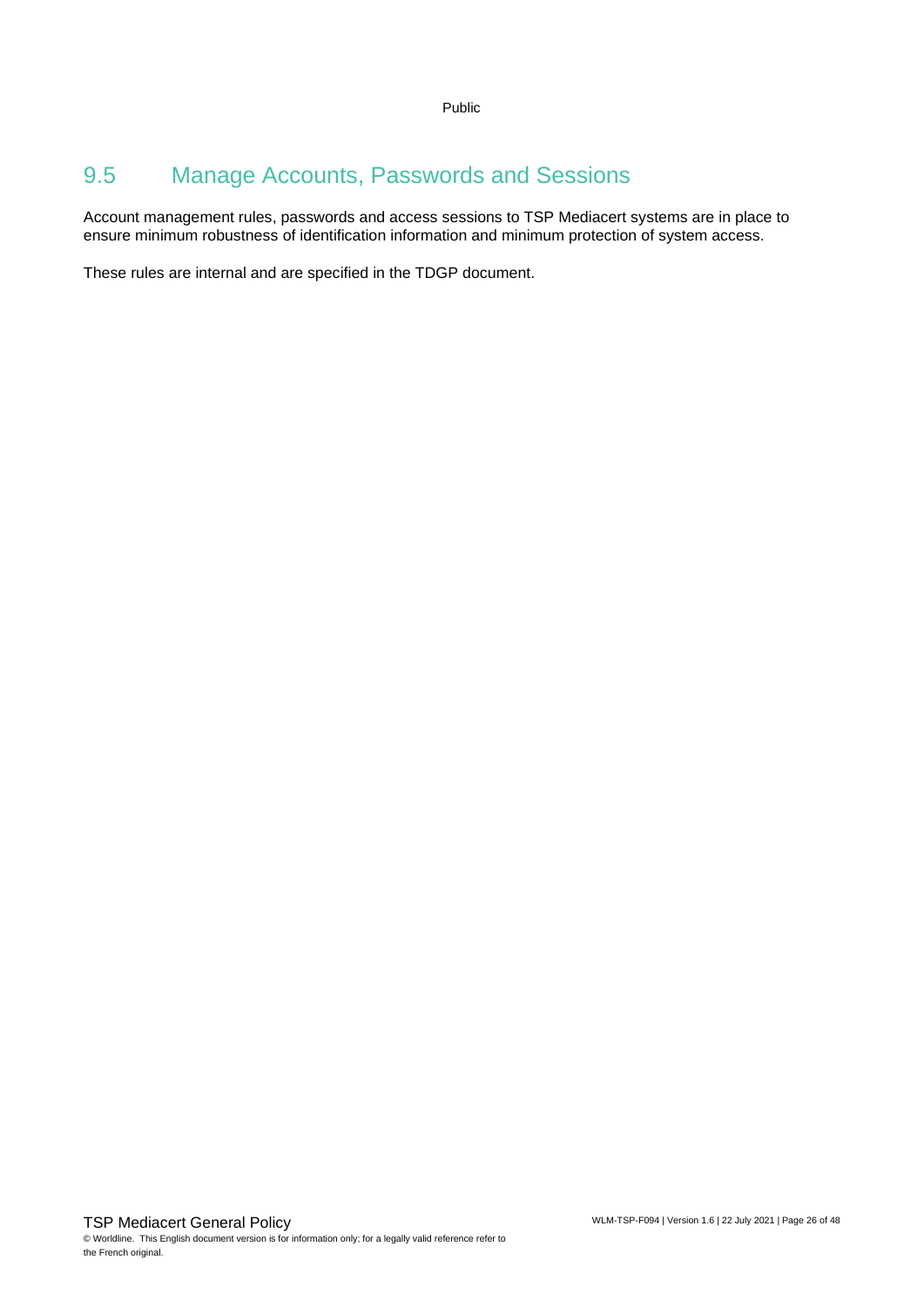## <span id="page-26-0"></span>10 Cryptographic Measures

Appropriate security measures and control procedures are in place for the management of cryptographic keys and cryptographic modules (HSMs) throughout their life cycle.

## <span id="page-26-1"></span>10.1 Standards and Security Measures for Cryptographic Modules

The HSMs used by the TSP Mediacert, for the generation of CA Key pairs, TSU Key pairs and those corresponding to the different Certificates issued by the CAs, are HSMs that meet the requirements defined in the policies associated with each relevant trust service.

These HSMs are dedicated to the services provided by TSP Mediacert.

TSP Mediacert ensures the security of the HSMs it uses throughout their life cycle. In particular, procedures are in place to:

- ensure the integrity of these HSMs during transport
- ensure the integrity of these HSMs during storage
- ensure the integrity of these HSMs during their operation
- ensure the proper functioning of these HSMs

For qualified services within the meaning of the eIDAS Regulations, TSP Mediacert uses only HSMs that have been qualified at the level reinforced by ANSSI.

#### <span id="page-26-2"></span>10.2 Key Pair Management

#### 10.2.1 Key Pair Generations

#### <span id="page-26-3"></span>10.2.1.1 CA and TSU Key Pairs

The generation of the CA or TSU Key pairs is carried out during a Key Ceremony. These key ceremonies are taking place:

- using a physically isolated HSM that meets the requirements defined in chapter **Erreur ! Source du renvoi introuvable.** of this document
- in the secure premises of the TSP Mediacert (see chapter **Erreur ! Source du renvoi introuvable.**)
- under the permanent control of at least two (2) persons occupying a trusted role within the TSP Mediacert, among: the secret holder, the master of ceremonies, the HSM administrator and the application manager (see chapter **Erreur ! Source du renvoi introuvable.**)
- according to an organisational document and a technical document, both signed by all participants, in particular by the master of ceremonies

The private key of each CA and TSU is implemented and remains in the secure premises of TSP Mediacert.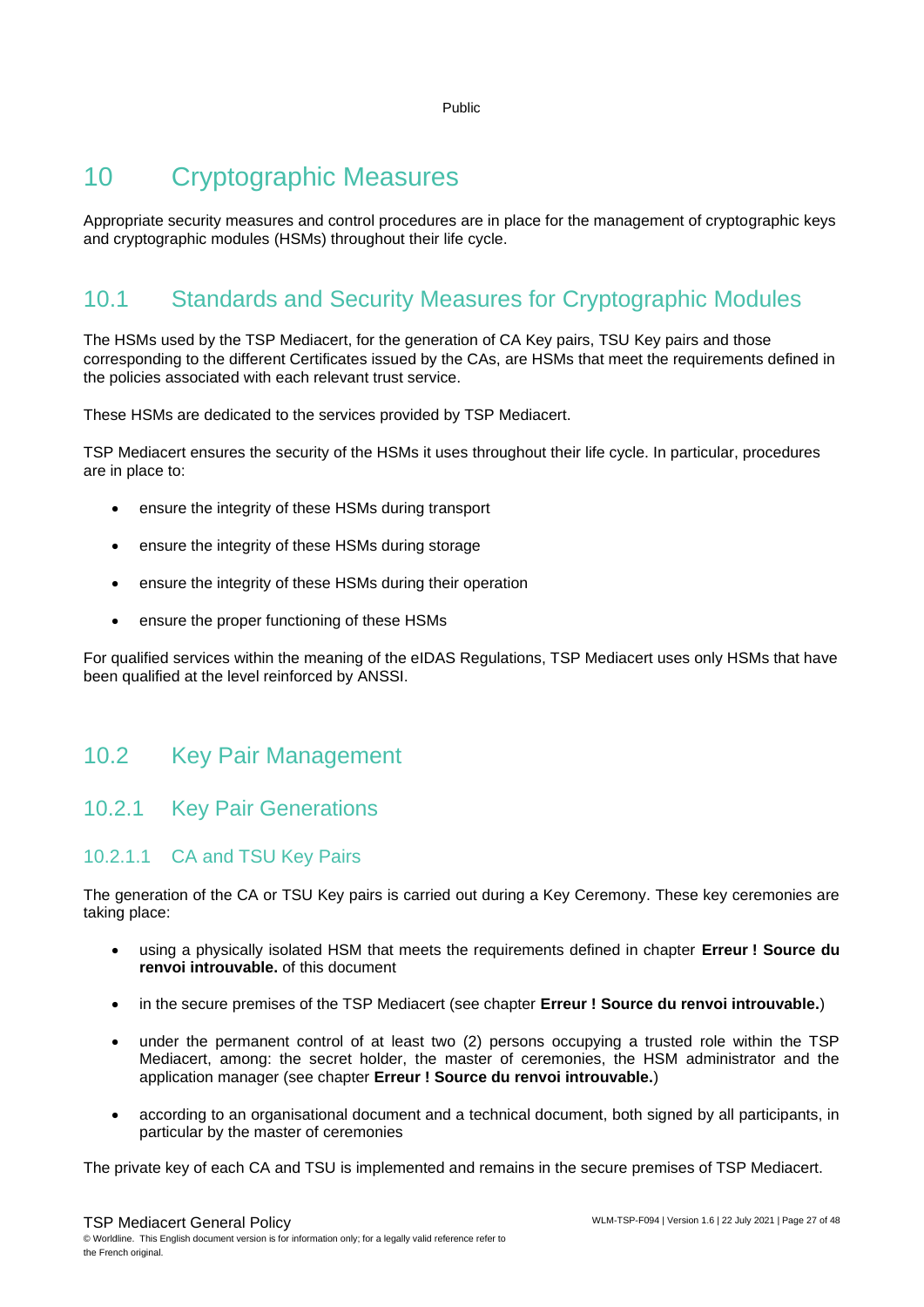#### 10.2.1.2 Authentication Key Pairs for a Component of a TSP Mediacert Service

The Authentication Keys of a component of a TSP Mediacert service are generated during a Key Ceremony. This can be done at the same time as for CA or TSU keys. This ceremony takes place under the same conditions as those described in chapter [10.2.1.1](#page-26-3) above.

#### 10.2.1.3 Others

Each TSP Mediacert service can define its own requirements in terms of key pair generation for other uses in accordance with applicable cryptographic requirements.

#### 10.2.2 Transmission of the Public Key to Users

The means of transmitting the public key to Users is specific to each service of the TSP Mediacert. This information is therefore found in the policies associated with each trusted service.

#### 10.2.3 Key Pairs Size and Algorithm

The size of the Key pairs and the algorithms used by the TSP Mediacert comply with the requirements [ETSI 119 312], the requirements [RGS B1] and the ANSSI [SOGIS\_CRYPTO] recommendations.

#### 10.2.4 Checking the Private Key

The control of CA private keys, corresponding backup copies and TSUs private keys is carried out by trusted personnel: secret carriers and HSM administrators (see chapter **Erreur ! Source du renvoi introuvable.**); in a protected environment. This control is carried out using activation data, called "secrets", divided between several persons identified in the role of secret carrier.

#### 10.2.5 Private Key Escrow

<span id="page-27-0"></span>TSP Mediacert does not offer a private key escrow service for collection purposes.

#### 10.2.6 Backup Copy of the Private Key

There is no backup copy of CA private keys. Each site has its own CA private keys to allow continuity of service in the event of a site compromise.

For offline CA private keys, backup procedures are performed according to the specifications of the TSP Mediacert HSM provider.

The number of copies is limited to the minimum required to ensure the continuity of TSP Mediacert services.

#### 10.2.7 Archiving the Private Key

TSP Mediacert does not offer a private key archiving service.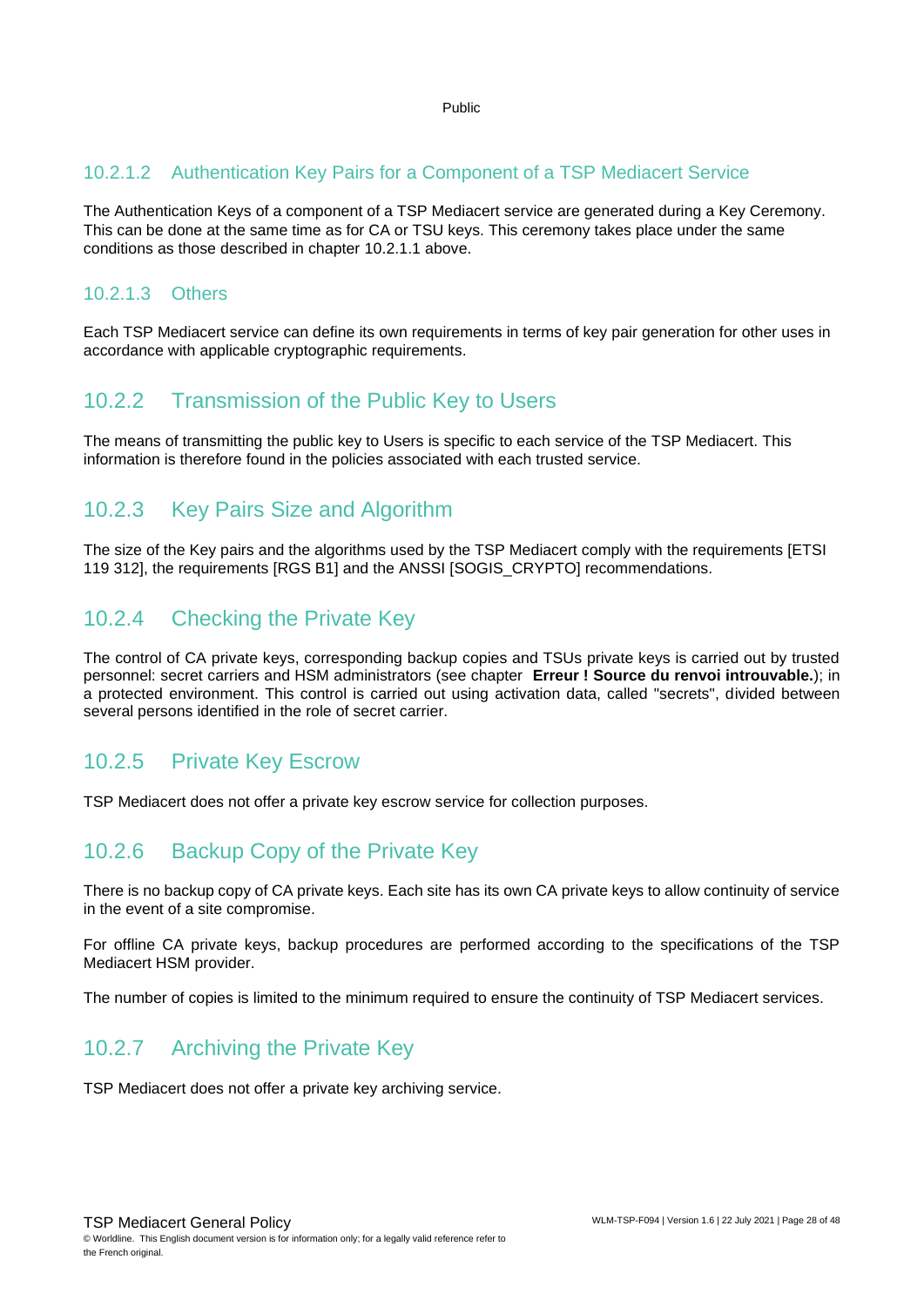#### 10.2.8 Transfer of the Private Key to/from the Cryptographic Module

Offline CA private keys are generated within an HSM (see chapter 10.2.1.1) and are transferred to a storage key only in the case of backup copies (see chapter [10.2.6\)](#page-27-0), this storage key is stored in a safe under the exclusive control of the secret holders.

During a transfer, the private key is encrypted with an algorithm recommended by the HSM manufacturer to ensure information security. The encrypted private key cannot then be decrypted without the use of hardware cryptographic components and the action of identified persons in the necessary trusted roles.

#### 10.2.9 Storage of the Private Key

CA and TSU private keys are stored in a physically secure HSM that meets the requirements defined in chapter **Erreur ! Source du renvoi introuvable.** of this document. The same applies to the storage of backup copies of CA private keys.

Procedures around these HSMs are in place to ensure the confidentiality of their content.

#### 10.2.10 Method of Activating the Private Key

CA private keys can only be activated with activation data held by two (2) persons in a trusted role within the TSP Mediacert.

The activation of a CA private key can only be done during a documented and traced Key Ceremony.

#### 10.2.11 Method of Deactivating the Private Key

The deactivation of CA private keys in the HSM is automatic as soon as it is stopped.

#### 10.2.12 Method of Destroying Private Keys

CA private keys, corresponding backup copies and TSUs private keys shall be deleted from the cryptographic resource in accordance with the manufacturer's procedures. The destruction operations are carried out during an audited procedure such as Key Ceremony.

At the end of its normal or anticipated life (due to revocation) of a private CA or TSU key, it is systematically destroyed, as well as any copy and any element allowing it to be reconstituted. In addition, if the hardware cryptographic resource hosting the above-mentioned private keys must be decommissioned, then so must they.

#### <span id="page-28-0"></span>10.3 CA Private Key Activation Data

#### 10.3.1 Generation and Installation

CA private key activation data is generated in an HSM during key ceremonies under the control of two (2) people in trusted roles, stored on smart cards and then given to secret carriers who then hold the activation data (see chapter 10.2.10). These activation data are only known by those responsible who are identified by name in the context of the trusted role assigned to them.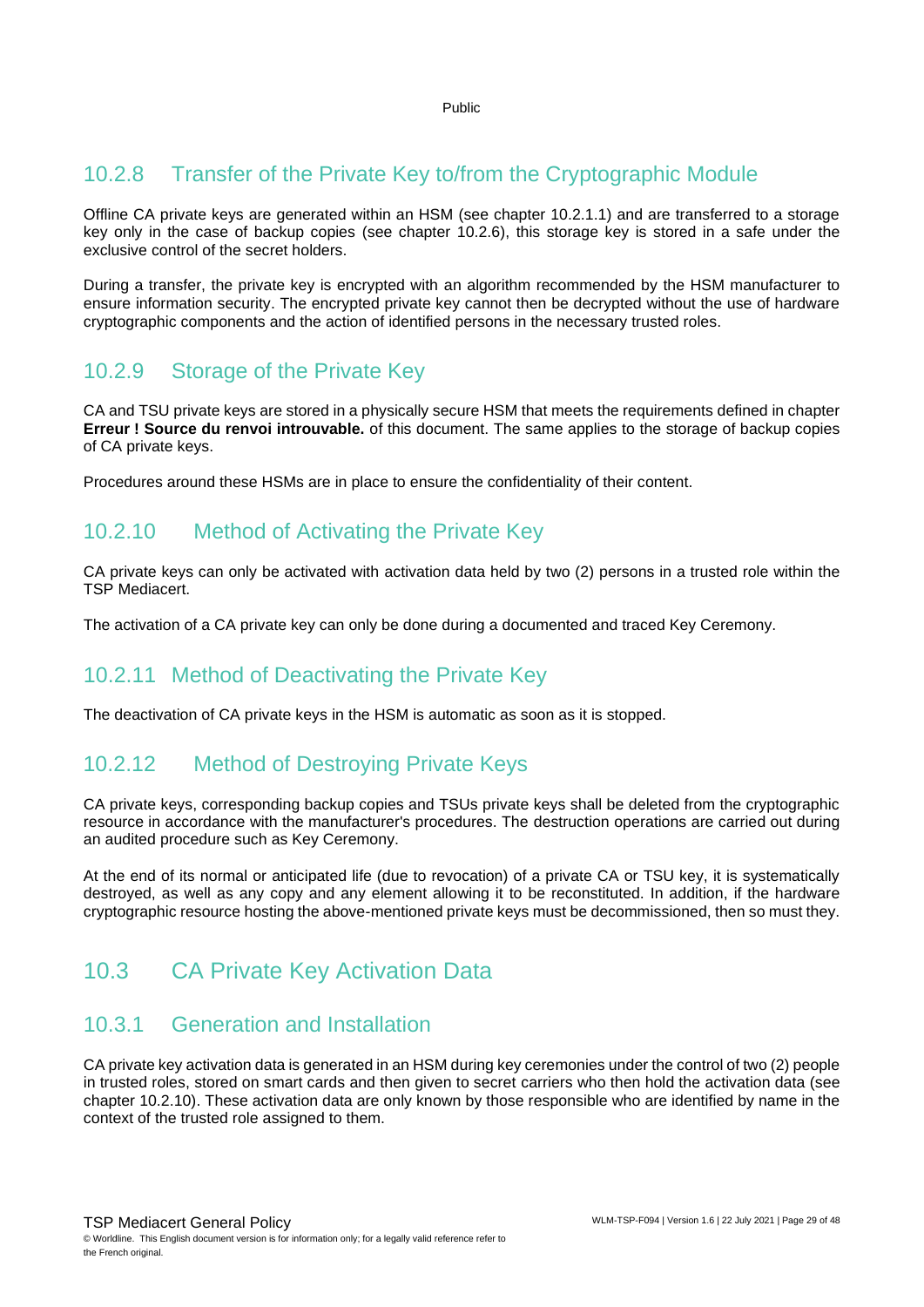#### 10.3.2 Protection

Activation data is protected by cryptographic and physical access control mechanisms. Secret carriers are responsible for protecting the secrets for which they are responsible. A carrier of secrets does not hold more than one activation data per CA.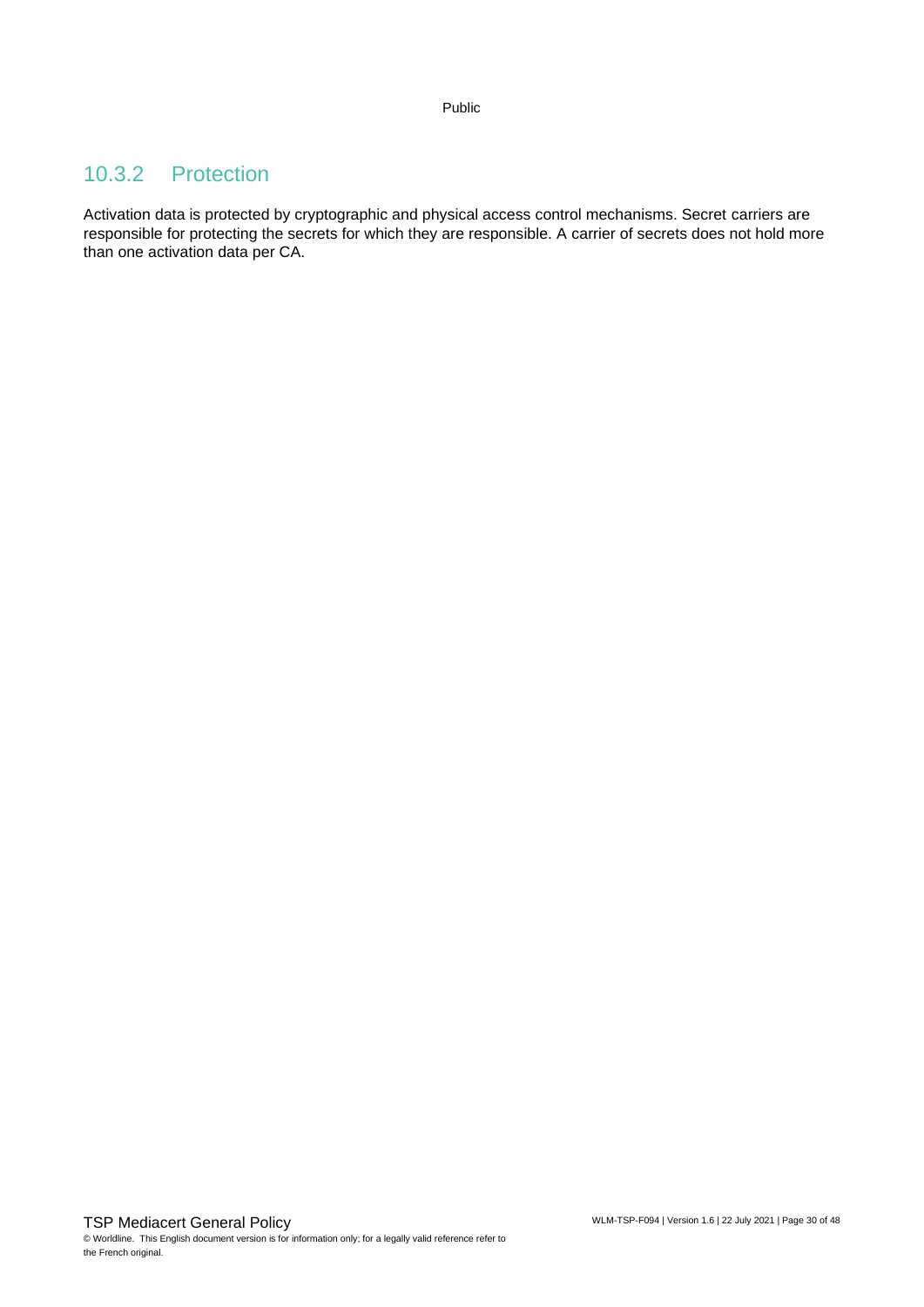## <span id="page-30-0"></span>11 Physical and Environmental Security

A set of physical security measures is put in place by TSP Mediacert to ensure that:

- the means, information systems and data used in the operational implementation of the TSP Mediacert are installed in secure premises, access to which is controlled and restricted to strictly authorized personnel. The physical access control system makes it possible to guarantee the nominative traceability of access to the premises hosting the means and information of the TSP Mediacert (cf. chapter [9.1\)](#page-24-1)
- the implementation of these controls makes it possible to respect the separation of trusted roles as provided for in this GP (see chapter [6.4\)](#page-17-2)

<span id="page-30-1"></span>Below is a list of environmental measures implemented to ensure the availability of hosted equipment and the continuity of services provided by TSP Mediacert. Details are provided in the TDGP document.

#### 11.1 Geographical Location and Site Construction

TSP Mediacert environments are installed on secure European Worldline France IT production sites. These sites are designed to host IT and telecom systems.

<span id="page-30-2"></span>TSP Mediacert administrative and operational teams operate on European Worldline France sites.

### 11.2 Power Supply and Air Conditioning

A number of measures (emergency generators, etc.) are in place to prevent power failures and simplify maintenance operations. Similarly, measures (system redundancy, etc.) are put in place to prevent failures in the air conditioning system. These preventive measures are regularly maintained and tested.

#### <span id="page-30-3"></span>11.3 Vulnerability to Water Damage

<span id="page-30-4"></span>Monitoring means (sensors, monitoring, etc.) are in place to prevent water damage. These monitoring systems are regularly maintained and tested.

#### 11.4 Fire Prevention and Protection

Fire prevention and control measures (detectors, fire doors, etc.) are in place to prevent any risk of fire and to protect TSP Mediacert systems if necessary. These preventive and protective measures are regularly maintained and tested.

#### <span id="page-30-5"></span>11.5 Decommissioning of Storage Media

All paper documents containing confidential data (PIN code, password, etc.) that are no longer needed or obsolete are physically destroyed.

For physical media (disc, HSM, etc.) a special buffer storage procedure for grinding is set up. The result of this destruction is subject to a report (minutes).

In particular, if an HSM is deactivated, the keys are deleted beforehand using the "zeroization" functions of the **HSM**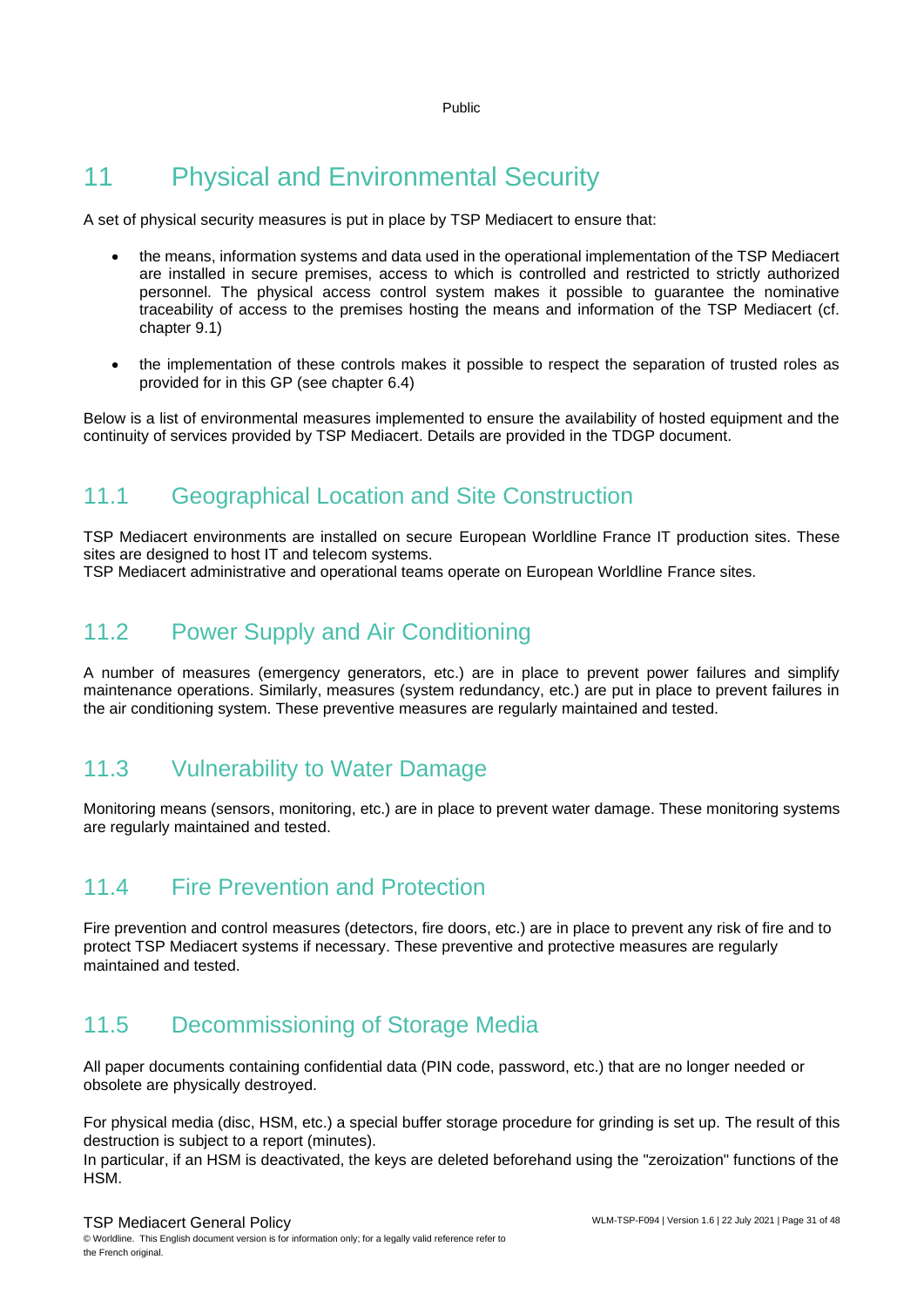Equipment, data, media and software operated in the secure area may not be removed from the site without authorization.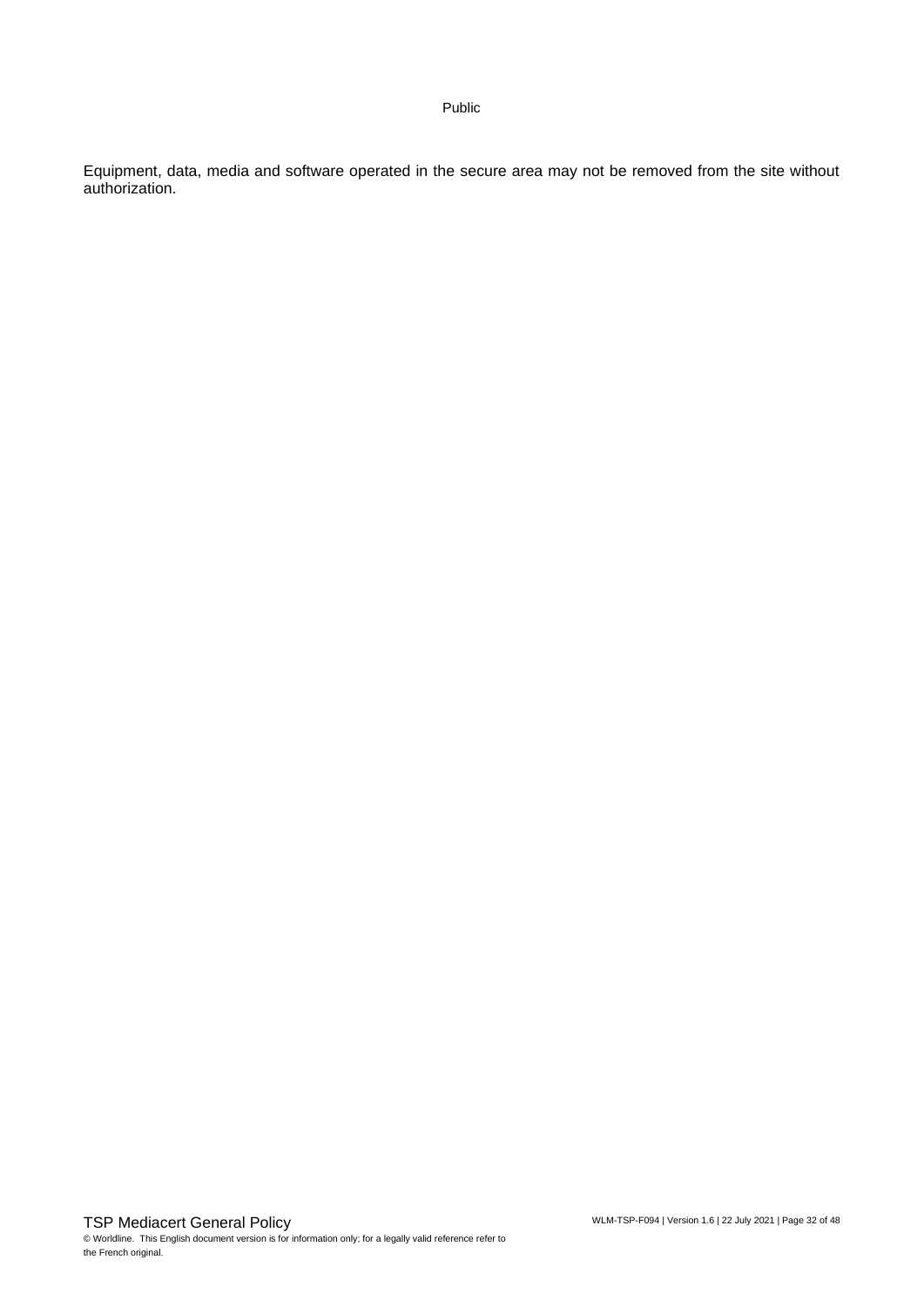## <span id="page-32-0"></span>12 Operational Management

### <span id="page-32-1"></span>12.1 Computer System Security Measures

#### 12.1.1 Technical Security Requirements Specific to Computer Systems

The minimum technical security requirements implemented by TSP Mediacert meet the following objectives:

- strong user identification and authentication for system access (see chapter [9.2\)](#page-24-2)
- protection of the network against unauthorized access (see chapter [9.3\)](#page-24-3)
- management of user and account rights (see chapters [9.4](#page-24-4) and [9.5\)](#page-25-0)
- management of user sessions: disconnection after a period of inactivity, access to files controlled by role and user name (see chapter [9.5\)](#page-25-0)
- audit functions: non-repudiation, accountability and nature of actions performed (see chapter **Erreur ! Source du renvoi introuvable.**)
- application of change procedures for delivery, modification and urgent resolution of software problems (see chapter [12.2\)](#page-33-0)
- protection against viruses, malicious or unauthorized software and software updates (see chapter [12.3\)](#page-33-1)
- application of change procedures for any modification of software configurations (see chapter [12.8\)](#page-35-0)
- protection of the network to ensure the confidentiality and integrity of the data transmitted over it (see chapter **Erreur ! Source du renvoi introuvable.**)
- redundancy of network connections to ensure accessibility in the event of a simple failure

Monitoring devices, with automatic recording and alarm, as well as procedures for auditing system settings, in particular routing elements, and incident response procedures are in place.

#### 12.1.2 Qualification Level of Computer Systems

TSP Mediacert uses reliable systems to store the data provided to it in a verifiable form so that:

- the data are only publicly available for processing after having obtained the consent of the person concerned by the data
- only authorized persons may enter and modify the stored data
- the authenticity of these data can be verified

Details are provided where necessary in the policies associated with each service.

#### 12.1.3 Handling and Security of the Storage Media

The media used by TSP Mediacert are handled securely, according to defined procedures, to protect them from damage, theft, unauthorized access and obsolescence.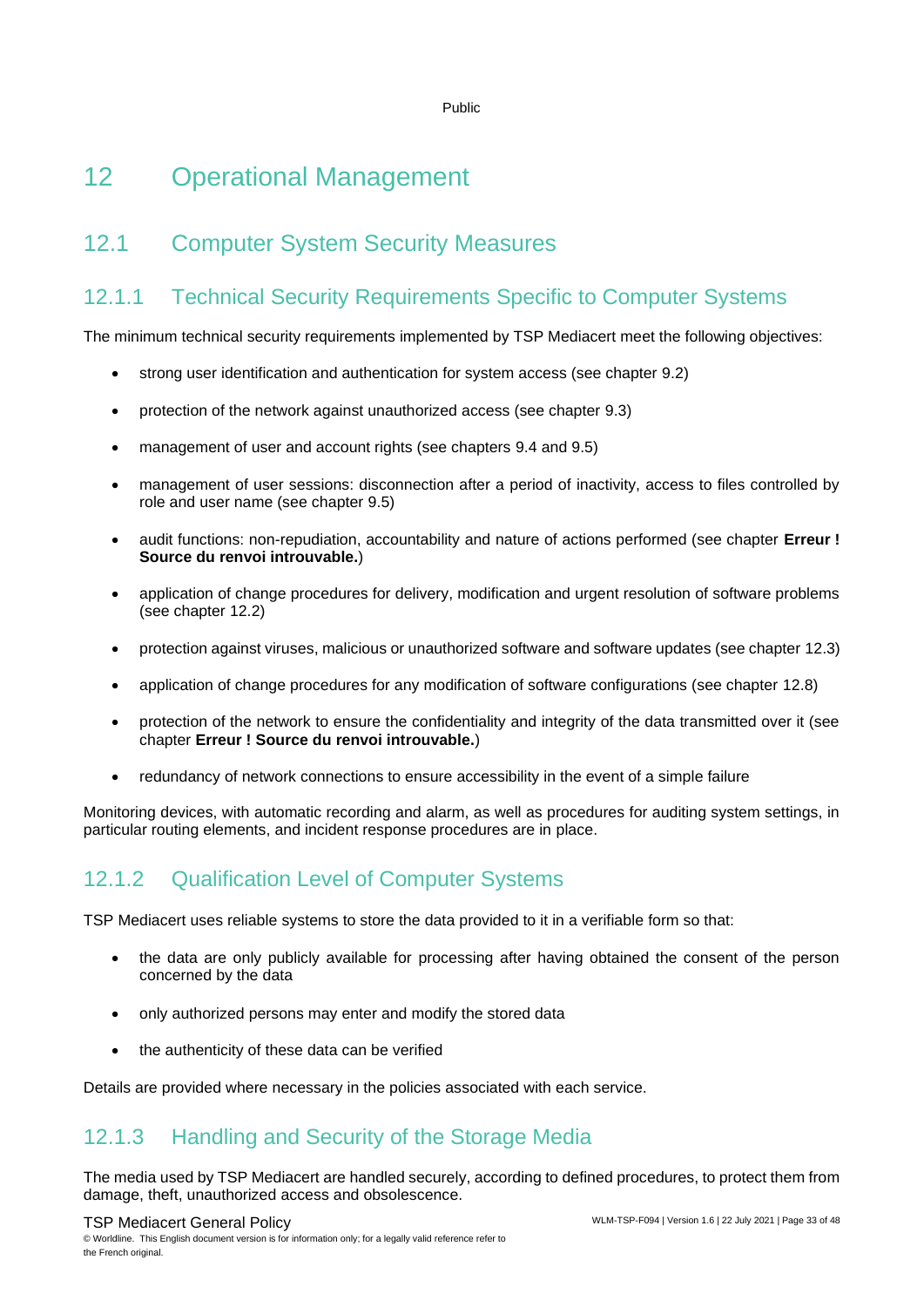The measures specifically address the reuse of media that have contained information in another context, so that it cannot be accessed by unauthorized persons.

Media containing sensitive data shall be disposed of in accordance with the definition in chapter [11.5](#page-30-5) of this document.

<span id="page-33-0"></span>Backup media are subject to specific measures described in chapter [12.4.1.](#page-33-4)

#### 12.2 Operating Procedures and Responsibilities

The operating procedures of the TSP Mediacert are documented and made available to the concerned teams, in particular all administrative staff or staff in a trusted role that may have an impact on the provision of the Trusted Service.

In particular, change monitoring procedures are in place to control software deployments, updates and emergency fixes, as well as changes in system configurations involved in the provision of Trust Services. TSP Mediacert relies on an internal Worldline France tool to track changes and incidents related to the operation of its services. The tool is used to document all changes made.

<span id="page-33-1"></span>TSP Mediacert ensures that the different environments of the production environment are distinguished for all Trusted Services systems operated.

#### 12.3 Protection Against Malware

<span id="page-33-2"></span>TSP Mediacert implements a set of solutions to protect its production platforms and administration stations against viruses and malicious or unauthorized software. These solutions are specified in the TDGP.

#### 12.4 Backups

#### <span id="page-33-4"></span>12.4.1 Conservation of the storage media

As part of TSP Mediacert activities, backups of different nature are performed. Measures are then put in place to ensure the availability, confidentiality and integrity of the backup media used. These measures are described in the TDGP. These measures may address, where appropriate, the problems of obsolescence and deterioration of media, in particular when it is necessary to keep data for long periods.

#### 12.4.2 Off-site Backups

<span id="page-33-3"></span>As part of this GP, TSP Mediacert is implementing off-site backups in accordance with the procedures defined by Worldline France.

#### 12.5 Logging and Monitoring

#### 12.5.1 Logging

The logging measures implemented are described in chapter [15.1](#page-39-1) of this document.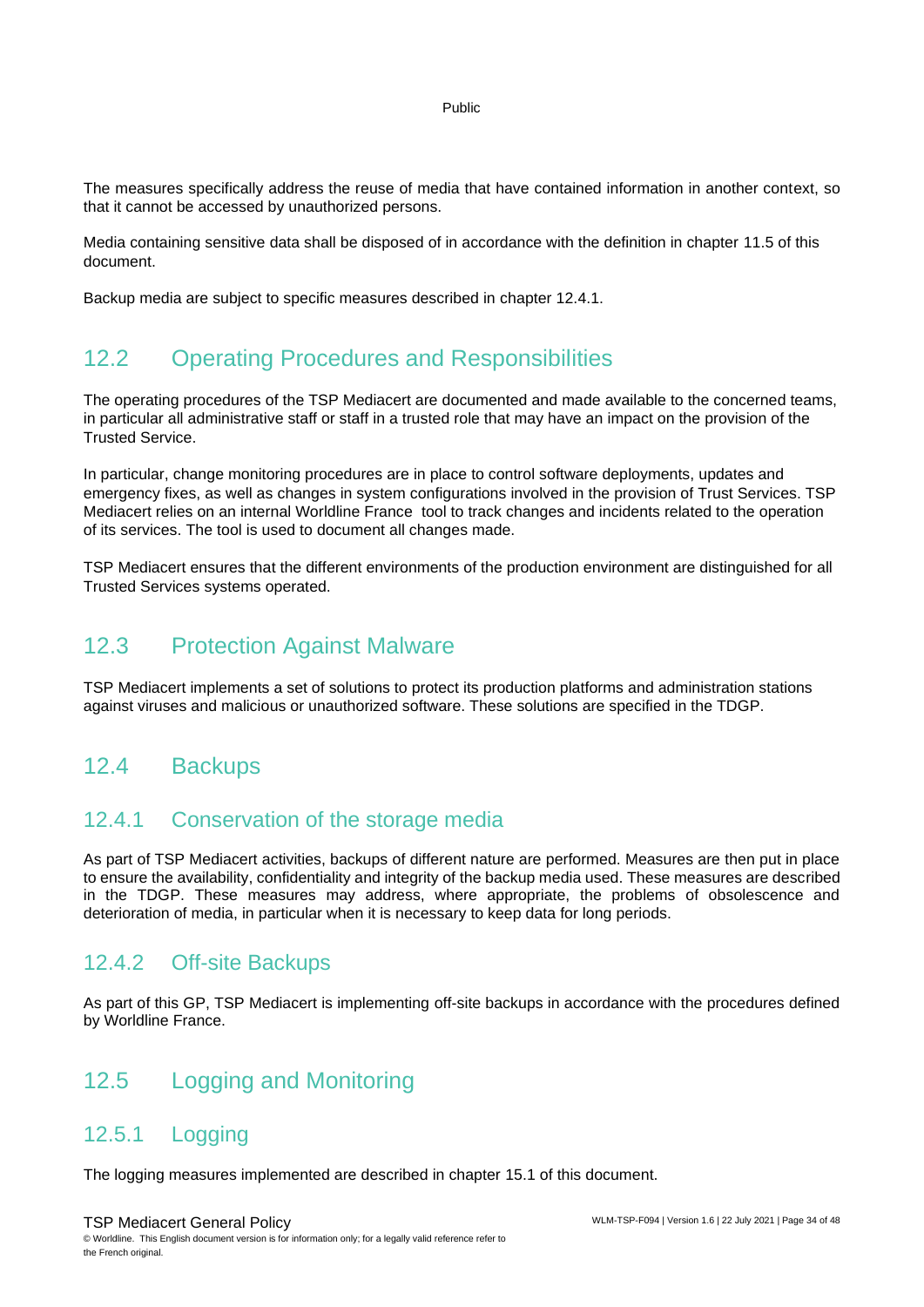#### <span id="page-34-3"></span>12.5.2 Event Log Monitoring

Event logs are inspected when they are issued by tools specified in the TDGP. These tools make it possible, in particular, to automatically trigger alarms in order to notify the event manager of a potential incident detected, in particular a critical security incident.

#### 12.5.3 Capacity Monitoring

A projection of future capacity requirements on TSP Mediacert platforms is regularly carried out, usually at meetings organized by the Mediacert Committee. In particular, these platforms are monitored for capacity (availability and use of services) to ensure adequate processing and storage capacity.

#### <span id="page-34-2"></span>12.5.4 Security Monitoring

A tool (SIEM) is implemented to process event logs (analysis, correlation) in order to identify and report security alerts. The TSP Mediacert relies in particular on a team dedicated to these activities (SOC) to report security alerts and thus meet the requirements to which it is subject.

In particular, the following events are monitored:

- stop and start of trace generation functions
- abnormal activity on the network

Alerts are processed by the TSP according to the procedures described in chapter **Erreur ! Source du renvoi introuvable.**.

A regular review is carried out with this team to review abnormal events and anticipate configuration changes.

#### 12.5.5 System Monitoring

<span id="page-34-0"></span>TSP Mediacert systems are monitored using various tools to ensure that they are functioning properly.

### 12.6 Mastery of Software in Operation

TSP Mediacert masters the software (inventory, versions, etc.) installed on its systems. In addition, only the necessary software is installed on the systems in production. These software products have been selected for their reliability and ability to ensure the security and continuity of the services they provide. They are subject to security measures to protect them from any modifications or alterations.

Systems are hardened by removing unused accounts, applications, services, protocols and ports.

<span id="page-34-1"></span>Installation rights on the various environments of the TSP Mediacert Trust Services are limited and subject to change procedures (see chapter [12.2\)](#page-33-0).

#### 12.7 Technical Vulnerability Management

The TSP Mediacert provides technical vulnerability management via:

• the implementation of patch management processes

TSP Mediacert General Policy © Worldline. This English document version is for information only; for a legally valid reference refer to the French original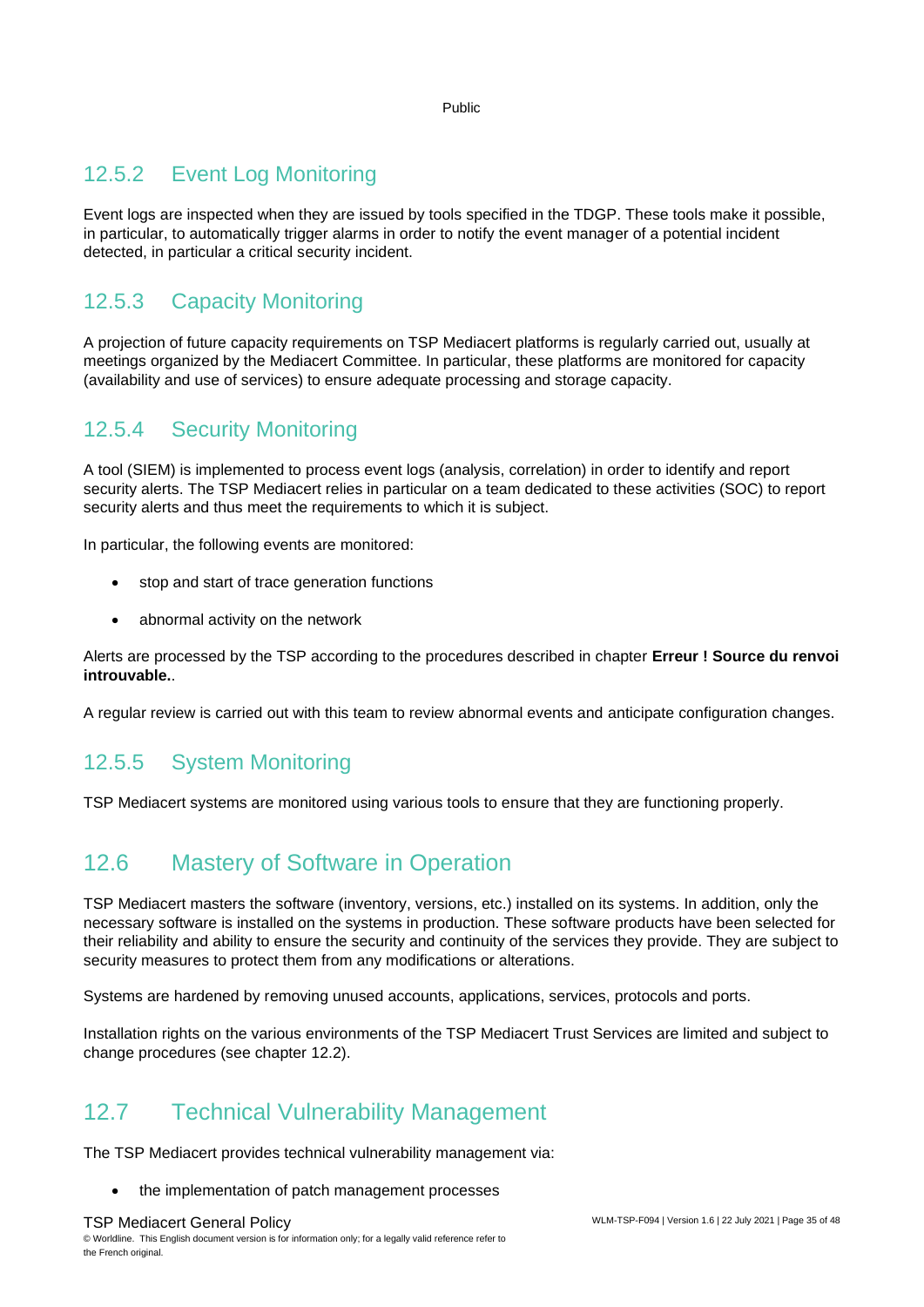- the implementation of technical monitoring
- vulnerability scans

These processes are available in the TDGP document.

These processes make it possible to detect potential vulnerabilities and create vulnerability correction plans in order to maintain the information system in optimal security conditions. It is possible that a vulnerability may not be the subject of a correction plan, however, the TSP Mediacert then documents the elements that justify this arbitration.

Any critical vulnerability must be addressed within forty-eight (48) hours of its discovery. These processes also ensure that:

- patches are applied within a reasonable time after they are made available
- patches are not applied if they introduce vulnerabilities or instabilities that offset their theoretical benefits
- if a patch is not applied, the reasons for this decision are documented

Vulnerability scans are performed on a regular basis by personnel with the skills, tools, ethics and independence necessary to produce a reliable report.

#### <span id="page-35-0"></span>12.8 Acquisition, Development and Maintenance of Information Systems

The implementation, configuration and any modification or update of a system to implement the components of a TSP Mediacert service is documented and controlled (see chapter [12.6\)](#page-34-0). Any changes that impact the security level must be approved by the Mediacert Committee.

Developments are made according to Worldline France secure development policy. This covers design, development, testing and deployment in production. It is based on recognized good security practices. An analysis of security requirements is performed at the time of design or selection of each of the architecture components to ensure that security is taken into account in the IT systems.

TSP Mediacert does not use outsourced developments for trust services.

Developments are systematically passed into an automatic analysis tool to control the quality of the code.

Developments are subject to functional tests and acceptance before delivery to production.

Production data are not copied to pre-production, test or development environments. Anonymized test or data sets are used for tests and developments.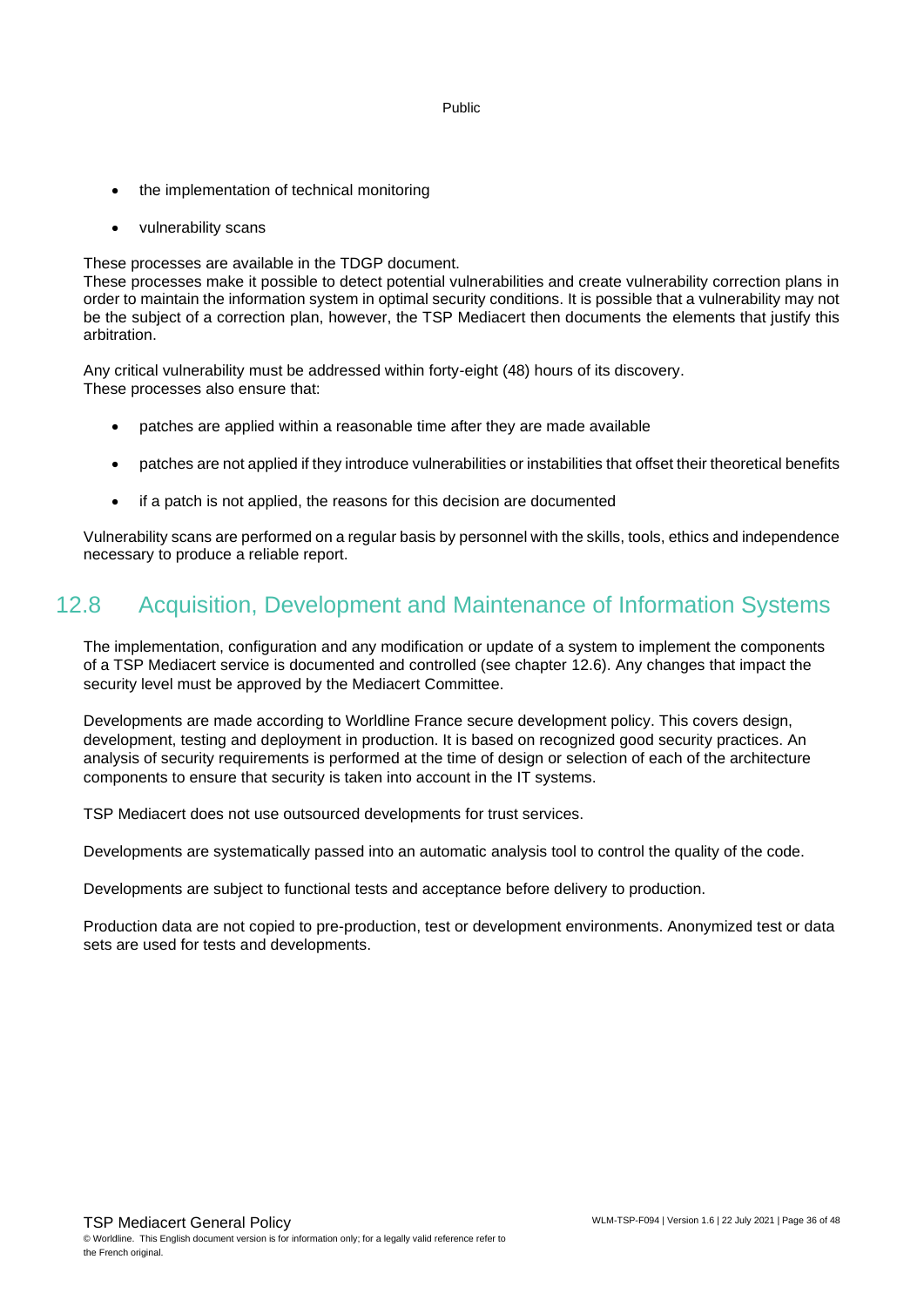## <span id="page-36-0"></span>13 Communications Security

#### <span id="page-36-1"></span>13.1 Network Access Management

TSP Mediacert is implementing measures to protect its network against possible attacks.

#### 13.1.1 Network Partitioning

TSP Mediacert platforms are hosted in separate network areas depending on their role and sensitivity. Critical network components are maintained in a secure environment. The sensitivity of the various elements is established in line with the results of the risk analysis. TSP Mediacert applies the same security controls to all components in a network area.

In particular, network flows to the TSP Mediacert, as well as between each separate network area, are monitored (see chapter [13.2\)](#page-37-0) in order to prevent any unauthorized flows (including flows from users or service subscribers). In particular, network control devices are configured to prohibit all protocols and access that are not necessary for trusted service operations.

Configurations are subject to regular review.

Production and test/development environments are also compartmentalized.

In order to document the partitioning, the TSP Mediacert creates and maintains a simplified network schema (or mapping) representing the different IP zones and the associated addressing plan, routing and security equipment (firewalls, application relays, etc.) and interconnections with the outside world (Internet, private networks, etc.) and partners. This scheme makes it possible to locate the servers holding the entity's sensitive information.

#### 13.1.2 Access to Platforms

TSP Mediacert platforms are subject to logical access restrictions (see chapter [9.3\)](#page-24-3) and are not directly accessible. The process for logical access to TSP Mediacert platforms is internal and described in the TDGP. Access control management is under the control of TSP Mediacert. This management includes account management and allows you to modify or delete accesses without delay. Access rights and privileges to the platforms are assigned according to the logical access policy defined by the TSP Mediacert.

The access control system in place allows for efficient and adequate access management, in particular:

- it allows a separation of roles, in particular between administration operations and other business level operations by using networks dedicated to each of the uses
- it allows you to control and restrict the use of different applications and utilities

The systems used for administration are dedicated to this purpose.

Penetration tests are carried out when the service infrastructure is set up and then at each major change or modification. Due to their criticality, and the importance of providing a reliable report, penetration tests can only be performed by personnel selected on criteria such as their skills, knowledge, effectiveness, ethics and independence.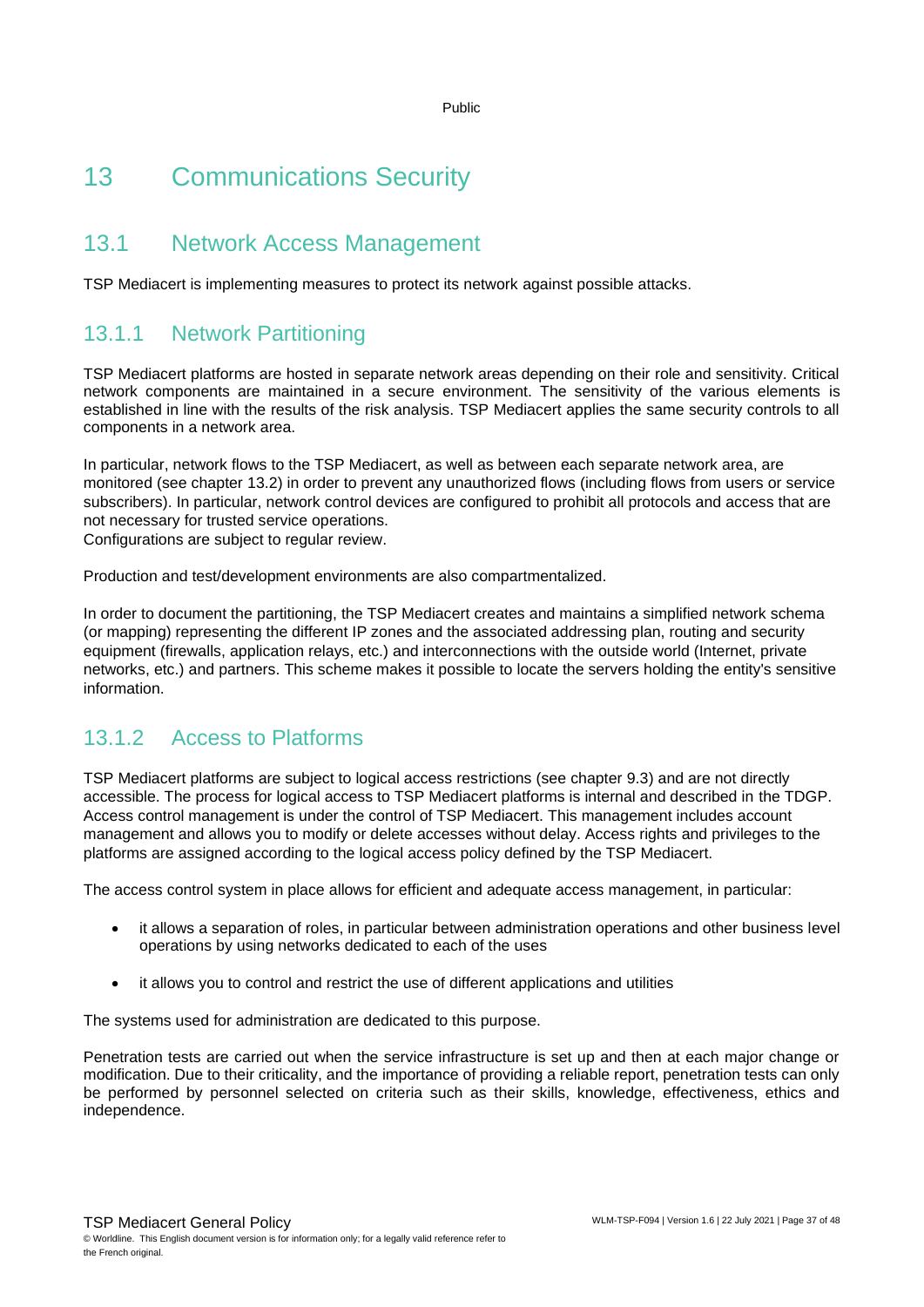#### 13.1.3 Access to Services

TSP Mediacert services are not in direct contact with networks open to the Internet. The gateways allowing access are protected against intrusion or attack attempts.

These gateways limit open services and protocols to only those services essential to the operation of the services provided by TSP Mediacert. They are regularly updated to take into account developments in antiintrusion systems and to close potential security gaps.

#### <span id="page-37-0"></span>13.2 Information Transfer

In the event that they are not located in a dedicated network, all communication flows between TSP Mediacert equipment are exclusively via secure network communication protocols that guarantee the confidentiality and integrity of the communication.

#### <span id="page-37-1"></span>13.3 Redundancy

The external connection is redundant to provide a high level of service availability.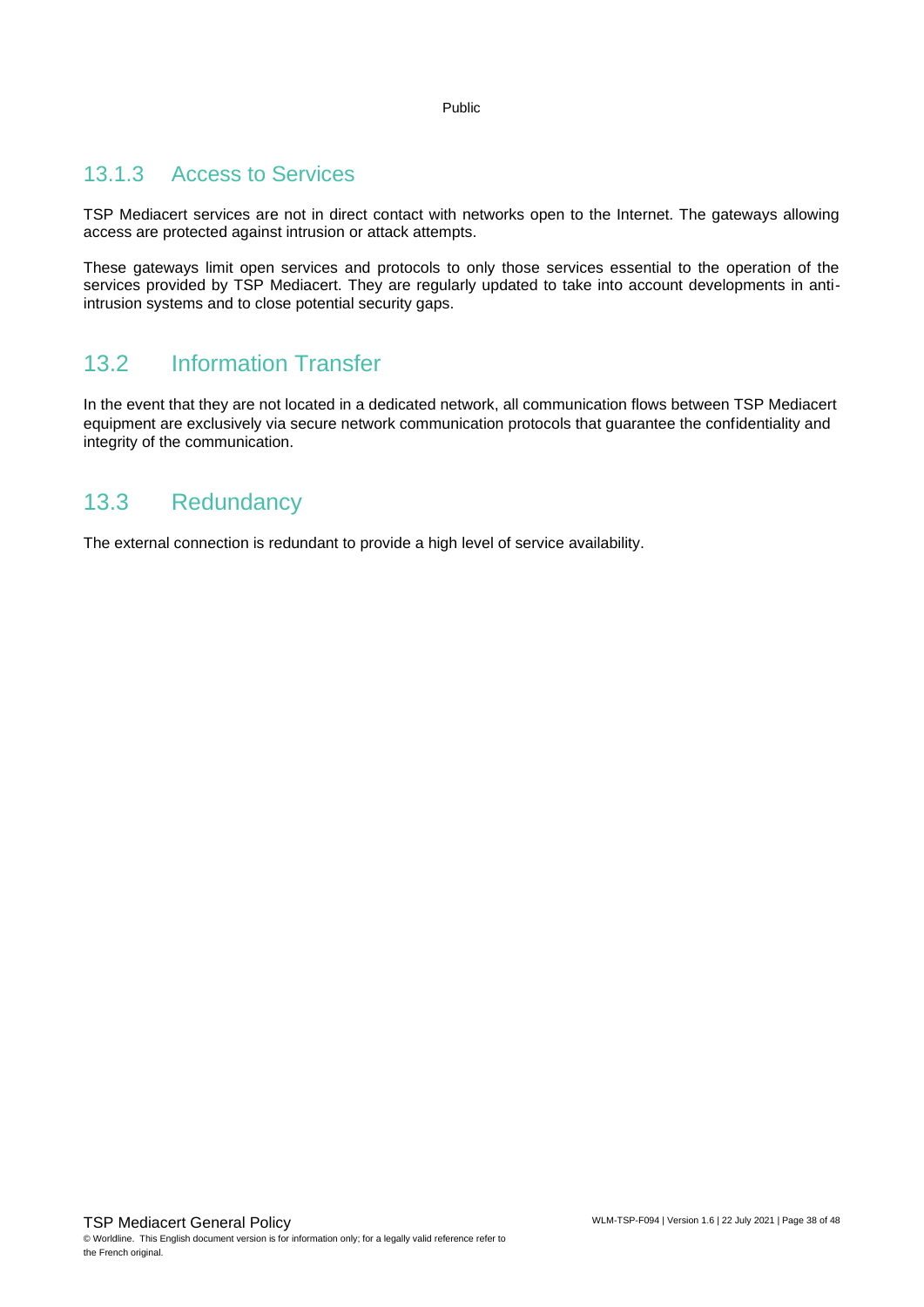## <span id="page-38-0"></span>14 Incident Management

<span id="page-38-1"></span>In the event of an alert escalation, TSP Mediacert has set up an incident management system to respond in a coordinated and rapid manner to incidents in order to limit their impact.

## 14.1 Security Incident Management

Incident management processes are in place to limit the consequences of such incidents and to inform the parties concerned in a timely manner. In particular, the follow-up of alerts that may be linked to a security incident is carried out by staff in a role of trust. These personnel ensure that the reporting and processing of these incidents is carried out in accordance with the incident management procedures established by the TSP Mediacert.

In addition, in the event of compromise of the Trust Services, the competent legal authorities are notified if the nature of the compromise so requires. In particular, a proven security incident affecting the integrity of the trust service or compromising personal data must be reported within twenty-four (24) hours:

- to ANSSI in all cases, following the procedure recommended by ANSSI
- to the CNIL in the event that the incident impact personal data

TSP Mediacert will also notify affected Subscribers.

These processes include the review of incidents to ensure the follow-up of corrective and preventive action plans to prevent recurrence of such incidents.

<span id="page-38-2"></span>They also provide for the establishment of surveillance to detect security incidents as soon as possible (see chapter [12.5.4\)](#page-34-2).

#### 14.2 Security Incident Management Procedures

Procedures are established to ensure an appropriate response to proposed incidents. To do this, TSP Mediacert relies on the Worldline France Incident Management Policy, which deals in particular with the classification and reporting of security incidents. In this respect, the TSP Mediacert has its own notification procedure, described within the TDGP.

These procedures address, in particular, the case of compromise of Trust Services and service interruptions. In addition, in the event of corruption of IT resources or technical incidents, TSP Mediacert has implemented a Business Continuity and Resumption Plan for each of the trust services it provides (see chapter [16.2\)](#page-41-2).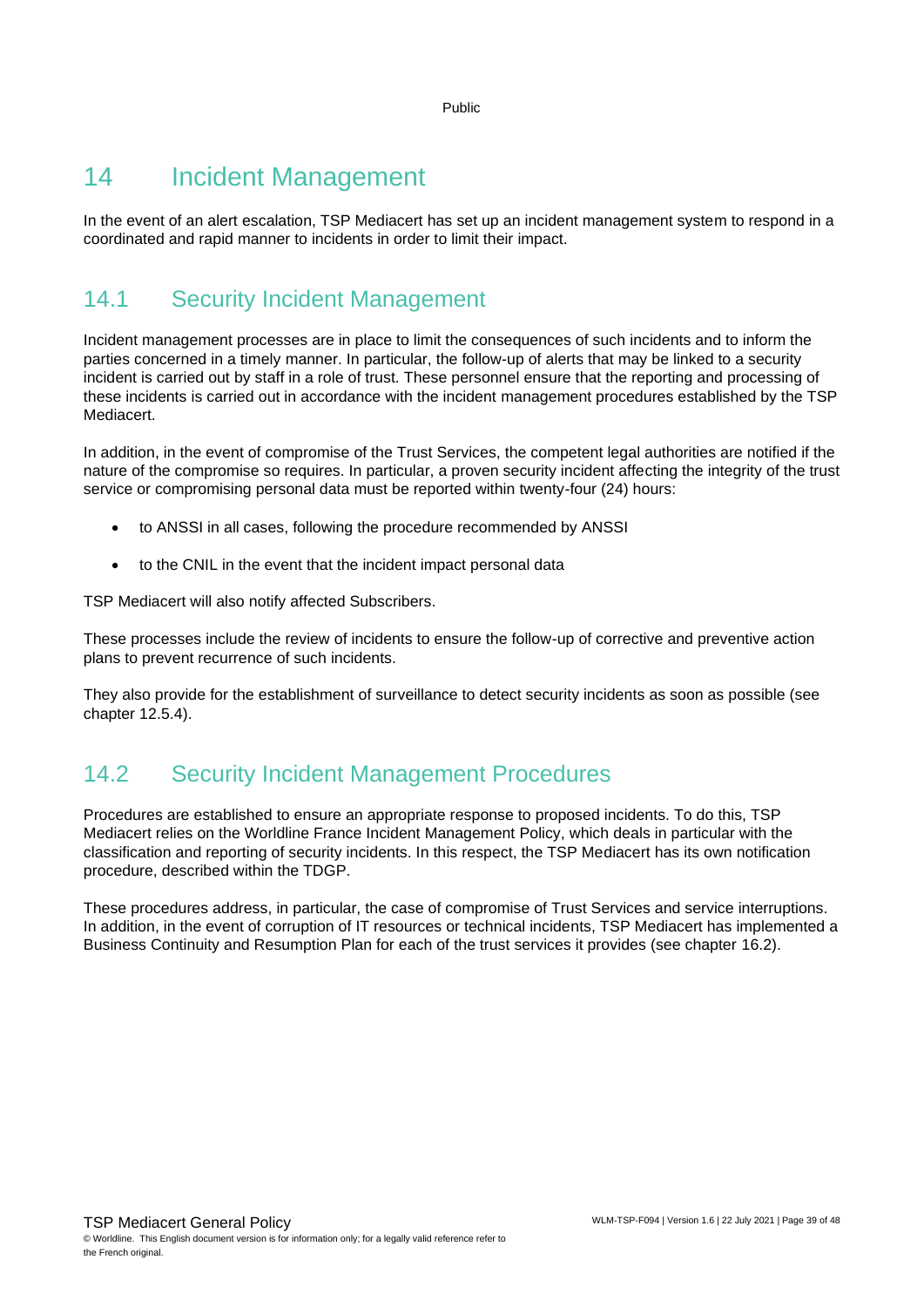## <span id="page-39-0"></span>15 Collection of Evidence

### <span id="page-39-1"></span>15.1 Logging

The events involved in the life of the TSP Mediacert are logged as files from software-automated generations and supplemented, if necessary, by manual entries. The purpose of these files is to ensure the traceability and accountability of the operations performed (authors, timestamps, etc.).

Event logs explicitly include the performer's identifier (software or human), the date and time of the operation and the nature of the event.

They may be made available to the courts upon a legal request by the applicants.

#### 15.1.1 Type of Events Logged

The TSP Mediacert logs related events:

- security (including access or attempted access)
- the activities and life cycle of the systems of the trust services it provides

These event logs can be in electronic or handwritten form. All these events are listed in the TDGP technical documentation relating to this document.

#### 15.1.2 Frequency of Event Log Processing

The monitoring systems implemented (see chapter [12.5.2\)](#page-34-3) process logs as soon as they are collected.

#### 15.1.3 Frequency of Storage of Event logs

Event logs are exported over time to a remote server.

#### 15.1.4 Event Log Retention Period

Event logs are kept over different time periods depending on the type of event and the trust service involved. These retention periods are specified in the policies associated with the various trust services of TSP Mediacert.

#### 15.1.5 Protection of Event Logs

Electronic event logs are collected via the system described in chapter [15.1.7](#page-40-1) of this document and then outsourced to two types of environment (supervision and notarization) whose administrations are different. Access to these elements is therefore only possible to personnel authorized by the TSP Mediacert as defined in the TDGP document and cannot be modified or deleted without authorization.

Handwritten event logs are protected by secure physical systems such as safes or strong cabinets whose accesses are controlled by the TSP Mediacert.

These systems ensure the integrity and confidentiality of event logs.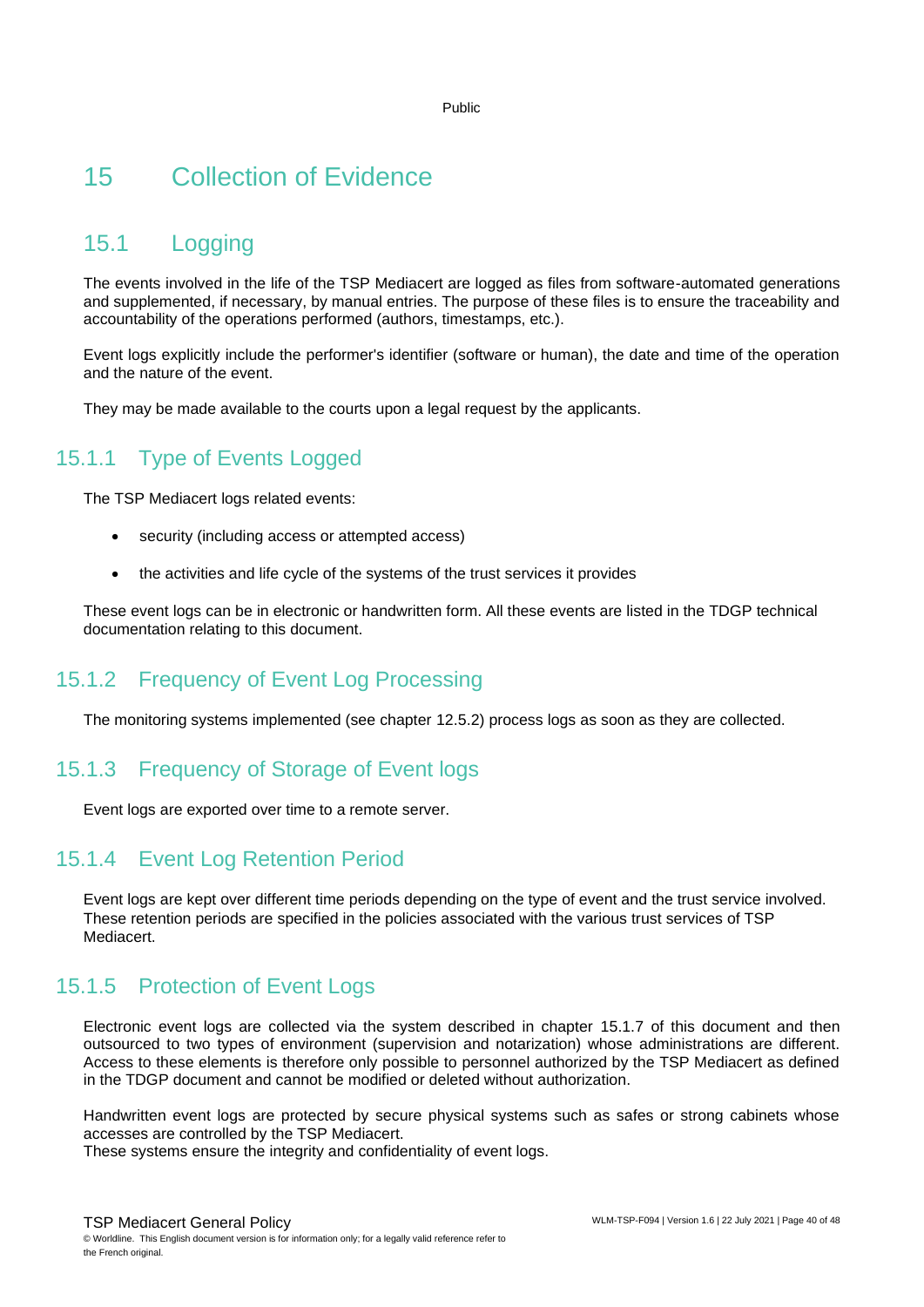#### 15.1.6 Procedure for Backing Up Event Logs

The procedure for backing up TSP Mediacert event logs is internal and is specified in the TDGP document.

#### <span id="page-40-1"></span>15.1.7 Event Log Collection System

The TSP Mediacert event log collection system is internal and is specified in the TDGP document. This takes into account the sensitivity of the information collected and analysed.

#### 15.1.8 Notification of the Registration of an Event to the Event Manager

There is no systematic notification of the recording of an event to the event manager.

#### <span id="page-40-0"></span>15.2 Archiving

#### <span id="page-40-2"></span>15.2.1 Protection of Archives

The confidentiality of the archives is ensured by appropriate physical, system and network access management. It ensures the completeness and confidentiality of the archives.

During their period of retention in TSP Mediacert secure premises, the archives are protected in integrity and are accessible only to authorized persons. Indeed, the request for access to an archive can only be made by the head of the TSP Mediacert, a deputy head of the TSP Mediacert or the security officer of the TSP Mediacert in order to ensure the confidentiality of the information.

Procedures are in place to prevent obsolescence and deterioration of the archives. In particular, they are stored in premises subject to measures to protect against natural threats.

#### 15.2.2 Archive Backup Procedure

The level of archive protection is equivalent to the level of backup protection. Archive backup procedures are internal and are specified in the TDGP document.

#### 15.2.3 Data Time Stamping Requirements

All events are precisely dated with the system time of the TSP Mediacert servers. TSP Mediacert servers synchronize their internal clock regularly (at least every 24 hours) on reference servers to ensure the consistency of the time (UTC) indicated in the various electronic logs.

#### 15.2.4 Archive Collection System

The TSP Mediacert event archive collection system is internal and is specified in the TDGP document.

#### 15.2.5 Procedure for Retrieving and Verifying Archives

The archives may be retrieved within a period of less than two (2) working days from the registration of the request. Access to the archives is subject to restrictions (see chapter [15.2.1\)](#page-40-2).

The archives will be made available in case of judicial requisition.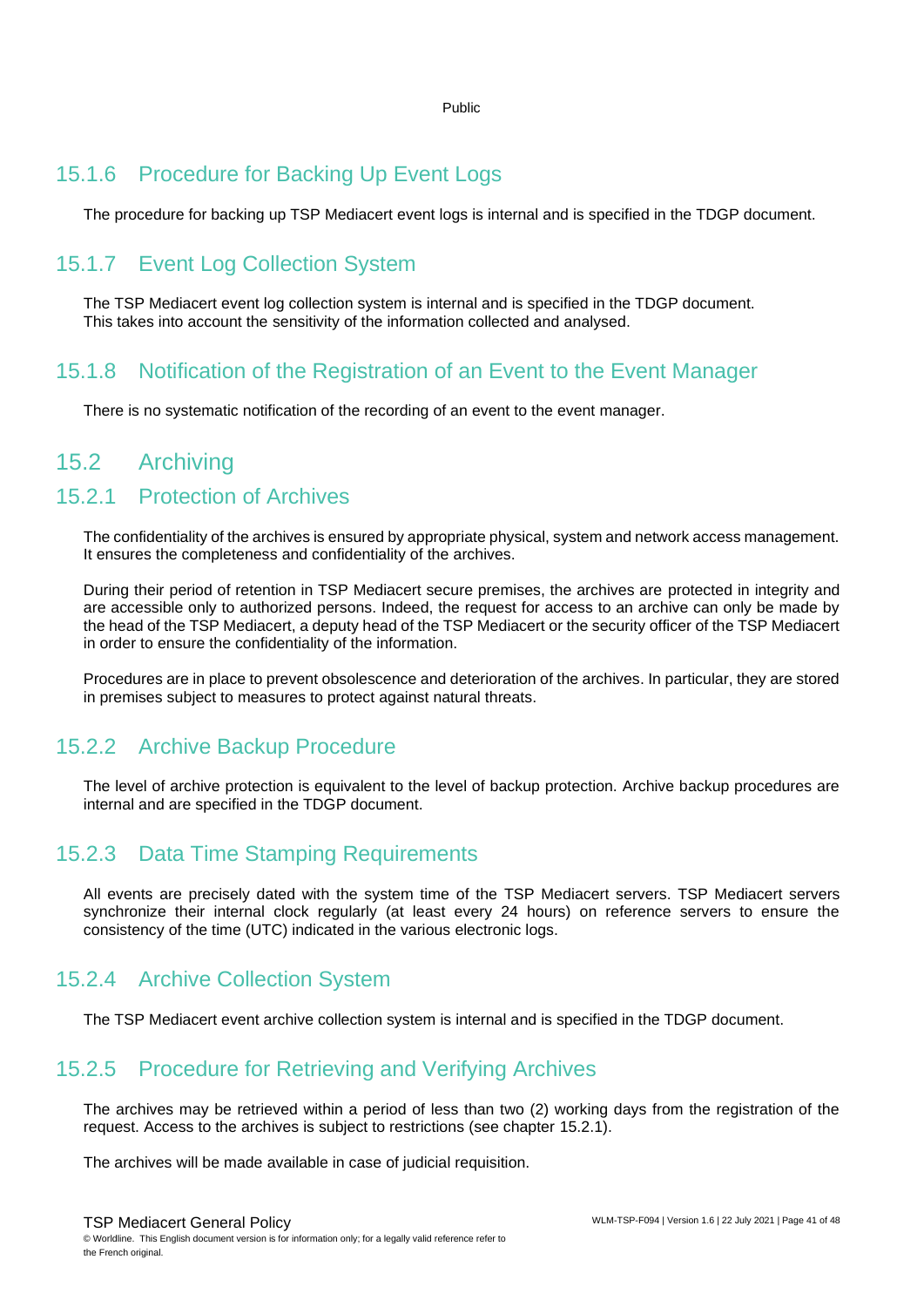## <span id="page-41-0"></span>16 Business Continuity

#### <span id="page-41-1"></span>16.1 Availability Commitments

The availability target for the TSP Mediacert website is specified in chapter **Erreur ! Source du renvoi introuvable.** of this document.

In addition, TSP Mediacert has availability commitments specific to each trusted service it provides.

#### 16.1.1 Certification Services

The Certificate status information function is available 7 days a week, 24 hours a day. TSP Mediacert aims at the lowest possible level of unavailability.

#### 16.1.2 Time Stamping Services

The targeted availability for the provision of the service is defined in the policy in question.

#### 16.1.3 Archiving Services

<span id="page-41-2"></span>The targeted availability for both the deposit service and the archive consultation service is defined in the various archiving policies.

#### 16.2 Business Continuity and Recovery

In the event of interruption or corruption of IT resources (hardware, software and/or data), in particular in the event of compromise of the private key of a component, the TSP Mediacert will then apply the Continuity and Business Resumption Plan of the concerned service in order to ensure the continuity and/or restoration of the service as soon as possible.

Remedial measures are put in place to limit the risk of a new incident occurring.

The IMP and BCP are regularly updated by Worldline France security teams and the teams in charge of TSP Mediacert respectively.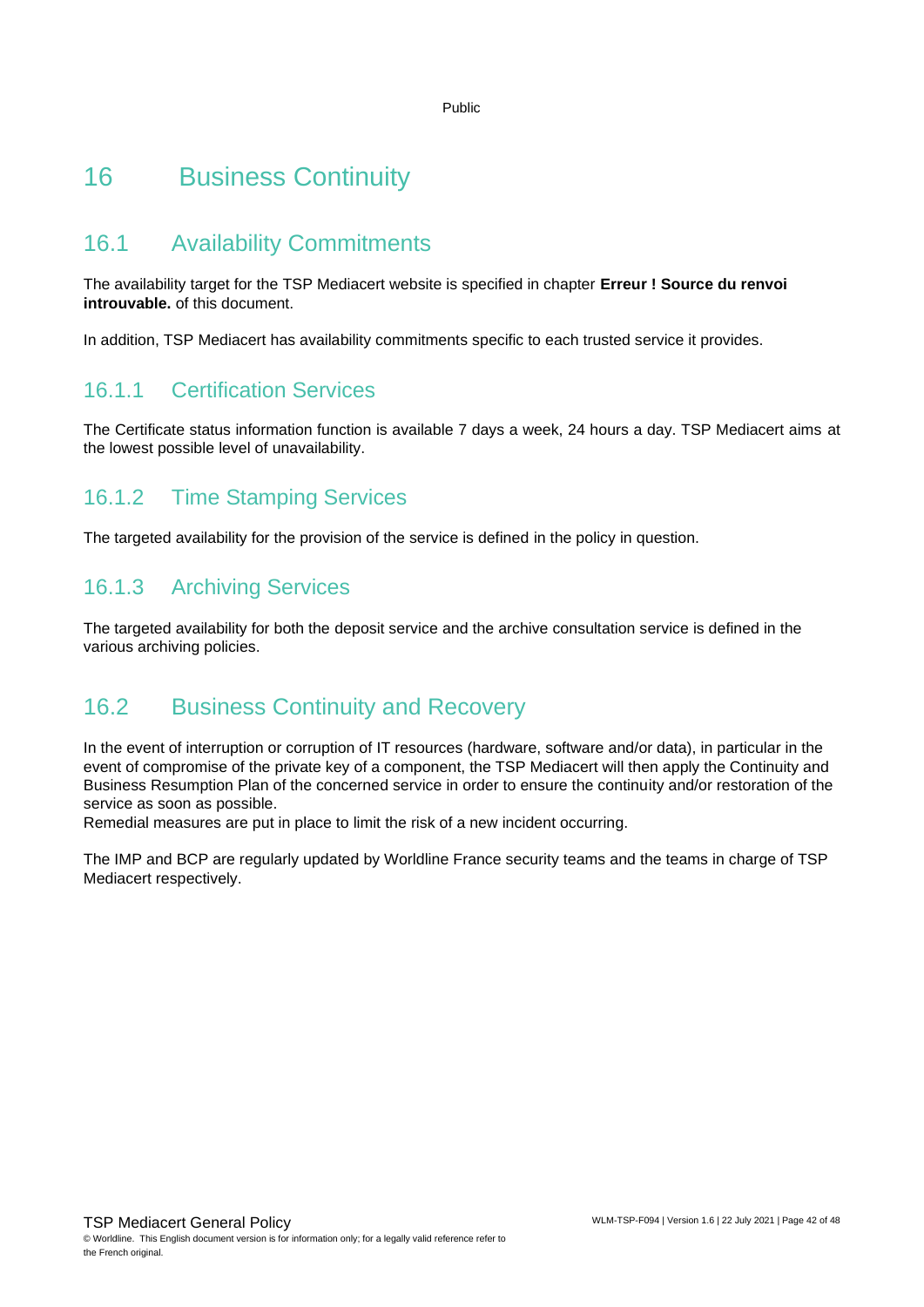## <span id="page-42-0"></span>17 End of Activities

TSP Mediacert is implementing a business interruption plan to minimize the impact of a business interruption on Subscribers and Users.

In the event that TSP Mediacert decides to discontinue the provision of one of its trusted services, the termination plan of the service concerned will then be applied. Each of the plans for the termination of the trust services includes the following points:

- information of the decision of the TSP Mediacert to the persons concerned (supervisory bodies such as ANSSI, partners, Subscribers, users) before the termination of the service's activities, subject to prior notice
- repeal of the authorizations given to potential subcontractors to act on its behalf in the performance of any functions related to the service provision process
- transfer to Worldline France of its obligations to maintain the event logs and archives necessary to demonstrate the correct operation of the service for a reasonable period of time
- destruction of private keys (nominal and backed up) concerned by the service in such a way that they cannot be recovered
- maintaining or transferring to Worldline France its obligations to make its public keys and Certificates concerned by the User Service available for a reasonable period of time

The termination plans of the various trust services of TSP Mediacert are regularly reviewed and updated in accordance with the state of the art.

In the event that TSP Mediacert goes bankrupt, it will rely on Worldline France to cover the end-of-life obligations of the trust services it provides.

Each policy of a TSP Mediacert Trust Service can complement these points with provisions specific to the type of trust service implemented.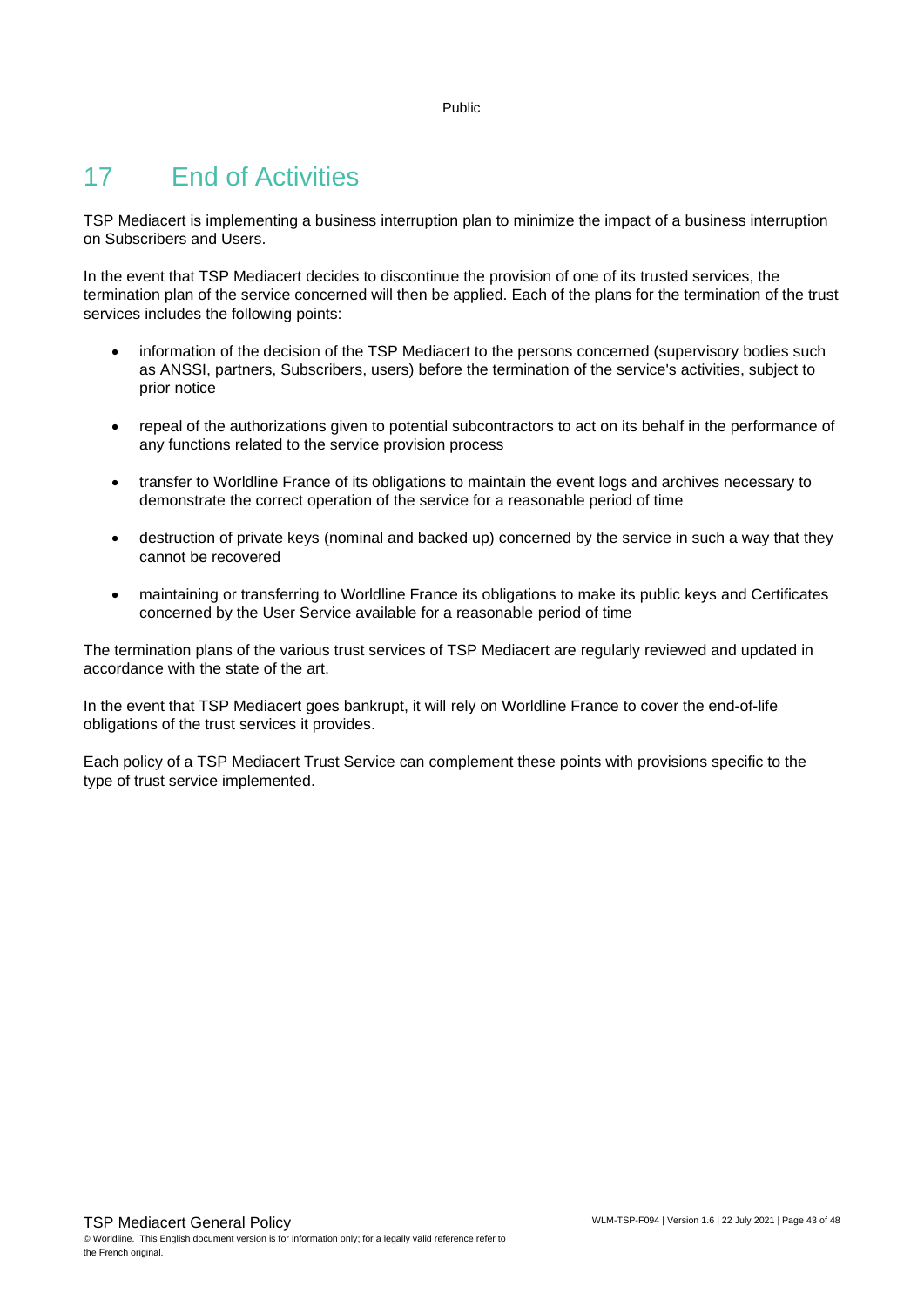### <span id="page-43-0"></span>18 Compliance

#### <span id="page-43-1"></span>18.1 Insurance

#### 18.1.1 Insurance Coverage

Worldline France disposes, with a company known to be solvent, an insurance policy guaranteeing the damage that may occur to its property, its staff, as well as a policy covering its professional liability in connection with the services provided.

#### 18.1.2 Other Resources

Worldline France has the financial resources to provide the services of TSP Mediacert.

#### 18.1.3 Coverage and Guarantee for User Entities

TSP Mediacert cannot be held responsible for any unauthorized or non-compliant use of the services it provides (Certificates, Time stamps).

Indeed, TSP Mediacert can only be held liable in the event of proven non-compliance with its obligations.

In addition, to the extent of the limitations of the law, TSP Mediacert shall not be held liable:

- no financial loss
- no data loss
- any indirect damage related to the use of a Certificate or Time stamps
- of any other damage

TSP Mediacert is generally not responsible for the documents and information provided by the Subscriber and does not guarantee their accuracy or the consequences of harmful facts, actions, negligence or omissions by the Subscriber.

In any event, the liability of TSP Mediacert shall be limited, for all events and for all damages combined, to the amount for access to the relevant trusted service as specified in particular in the associated service contract, in compliance with and within the limits of applicable law.

#### <span id="page-43-2"></span>18.2 Confidentiality of Professional Data

#### 18.2.1 Scope of Confidential Information

The following information is considered confidential:

- technical information relating to the safety of the operations of the HSMs and certain components of the TSP Mediacert services
- private keys of CAs, their components and issued Certificates
- the private keys of the TSUs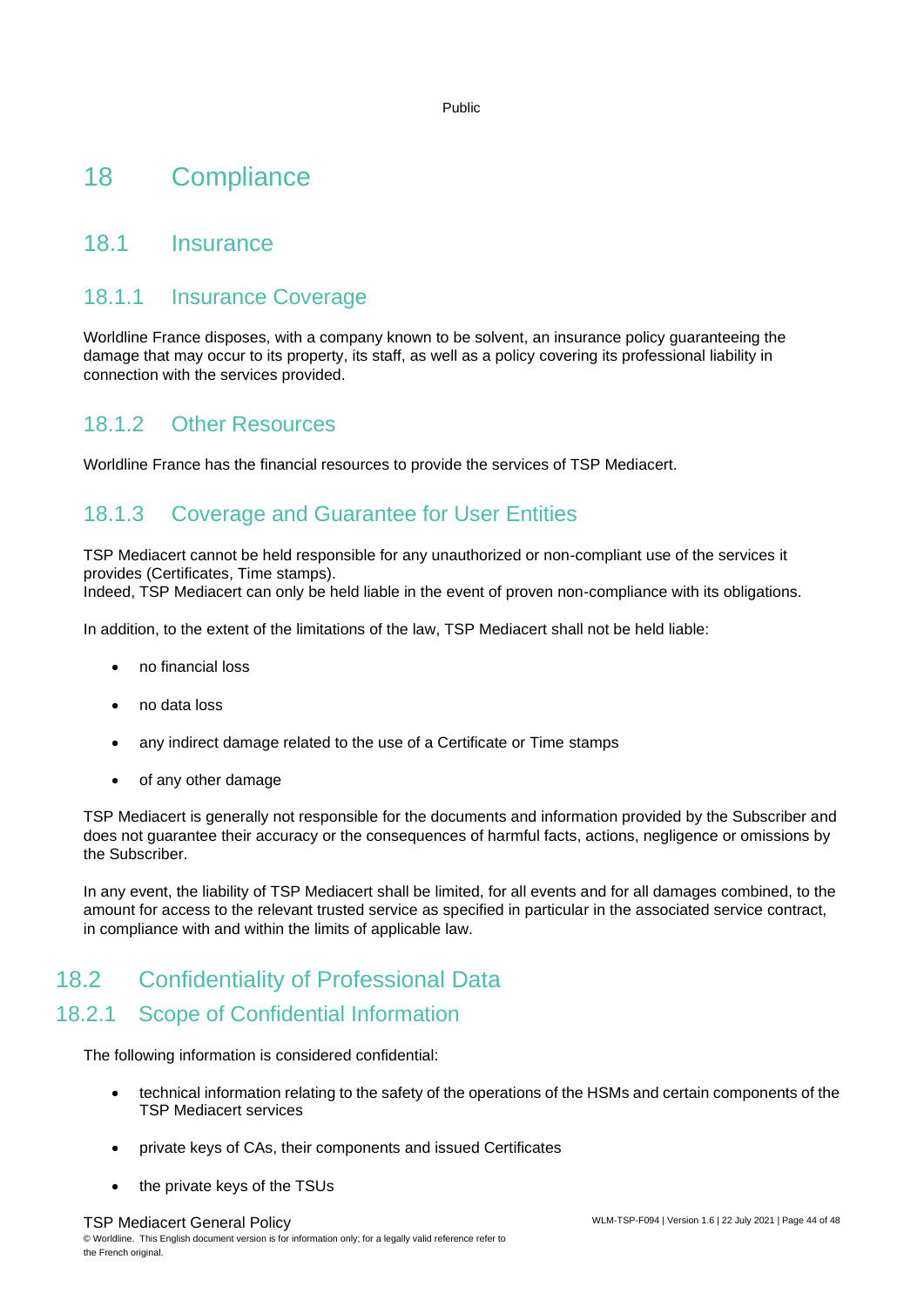- activation data of CA and TSU private keys
- the technical documentation relating to the policies of the various trust services
- internal operating procedures
- the continuity and disaster recovery plan for the various trust services
- the plan for the cessation of activity of the various trust services
- registration files
- audit reports

Only persons authorized by Worldline France and having the need or authorization to know its content may consult, upon request, the above-mentioned information. This request must be forwarded to the person in charge of the TSP Mediacert or one of his deputies.

#### 18.2.2 Information Outside the Scope of Confidential Information

The information of the TSP Mediacert considered public and therefore non-confidential is defined in chapter **Erreur ! Source du renvoi introuvable.** of this document.

#### 18.2.3 Responsibility for the Protection of Confidential Information

<span id="page-44-0"></span>TSP Mediacert undertakes to handle collected confidential information in compliance with the laws and regulations in force.

#### 18.3 Protection of Personal Data

#### 18.3.1 Personal Data Protection Policy

Worldline France ensures the protection of the personal data it holds or is likely to hold, in accordance with the rules relating to the protection of personal data in force in the territory from which it provides its services.

These data are protected according to the French national law applicable to its services, which in France is in conformity with the European regulations both eIDAS and the GDPR (cf. chapter [18.7\)](#page-46-1).

Thus, in accordance with the eIDAS Regulation, TSP Mediacert takes the appropriate technical and organizational measures to manage the security risks associated with the trust services it provides. Taking into account the latest technological developments, these measures shall ensure that the level of safety is proportionate to the degree of risk. In particular, measures shall be taken to prevent and limit the consequences of security incidents and to inform the parties concerned of the adverse effects of such incidents.

In the event of a breach of personal data, TSP Mediacert refers to the Worldline France Personal Data Breach Handling Procedure made available.

TSP Mediacert acts in accordance with RCL type obligations (Regulatory and Contractual Legal).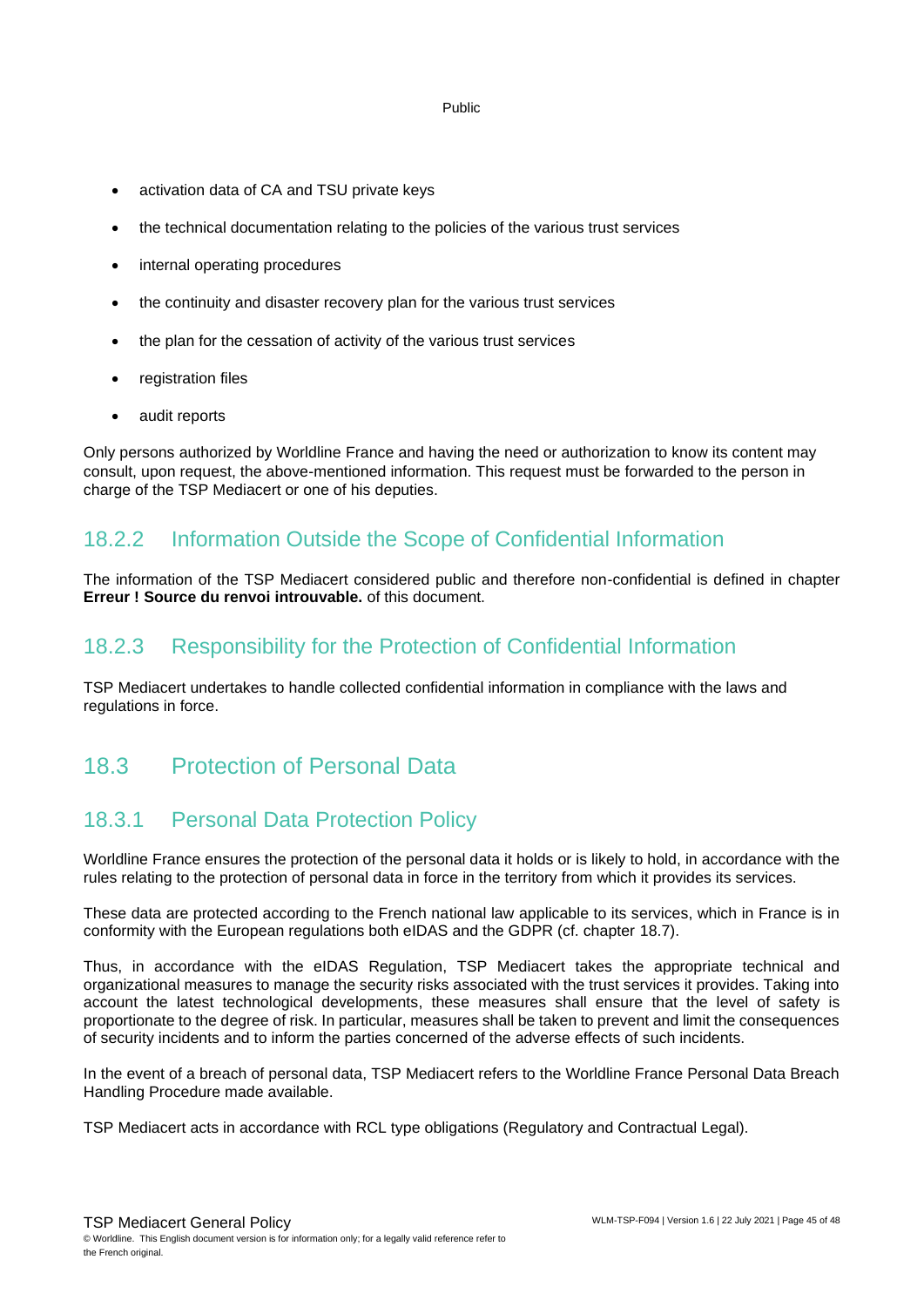#### 18.3.2 Responsibility for the Protection of Personal Data

Worldline France processes personal data in accordance with the laws and regulations defined in chapter [18.7](#page-46-1) of this document, which are in line with those prevailing in Europe regarding the protection of personal data.

#### 18.3.3 Right of Access to Data

In accordance with Article 40 of the Data Protection Act amended by Law No. 2016-1321 of 7 October 2016 - Art. 63, any natural person proving his identity may require the controller of a processing operation to rectify, complete, update, lock or delete, as the case may be, personal data concerning him, which are inaccurate, incomplete, ambiguous, outdated, or whose collection, use, communication or storage is prohibited. Where the data subject so requests, the controller must provide proof, at no cost to the applicant, that he or she has carried out the said operations.

The right of access may be exercised in writing: by post to the TSP Mediacert contact point, at the address given in chapter **Erreur ! Source du renvoi introuvable.** this document or on the TSP Mediacert website (see chapter **Erreur ! Source du renvoi introuvable.**), accompanied by a copy of an identity document. Ideally, by registered mail with acknowledgement of receipt.

#### 18.3.4 Conditions for Disclosing Personal Information to Judicial or Administrative Authorities

Worldline France may have to make available personal information collected to authorized third parties in connection with legal proceedings or audits to verify the validity of the operation of TSP Mediacert services. The latter has secure procedures to allow these accesses, which are tracked by name and stored.

#### <span id="page-45-0"></span>18.4 Intellectual and Industrial Property Rights

<span id="page-45-1"></span>TSP Mediacert acts in accordance with the legislation and regulations defined in chapter [18.7](#page-46-1) of this document. Public documents, outside the scope of confidential information, remain the property of Worldline France.

#### 18.5 Provisions Concerning Conflict Resolution

For any dispute, it is advisable to contact the TSP Mediacert at the contact point described in **Erreur ! Source du renvoi introuvable.**.

The parties shall endeavour to settle amicably any dispute concerning the interpretation or execution of the contract as soon as possible. In the absence of conciliation, any dispute relating to the validity, interpretation or execution of this General Policy, the Services Policies or the Terms and Conditions shall be submitted to the competent courts indicated in [18.6.](#page-46-0)

Additional dispute resolution provisions specific to each TSP Mediacert Trusted Service may be set out in the policies and Terms and Conditions of those services. They are therefore defined in the associated policies and/or general conditions.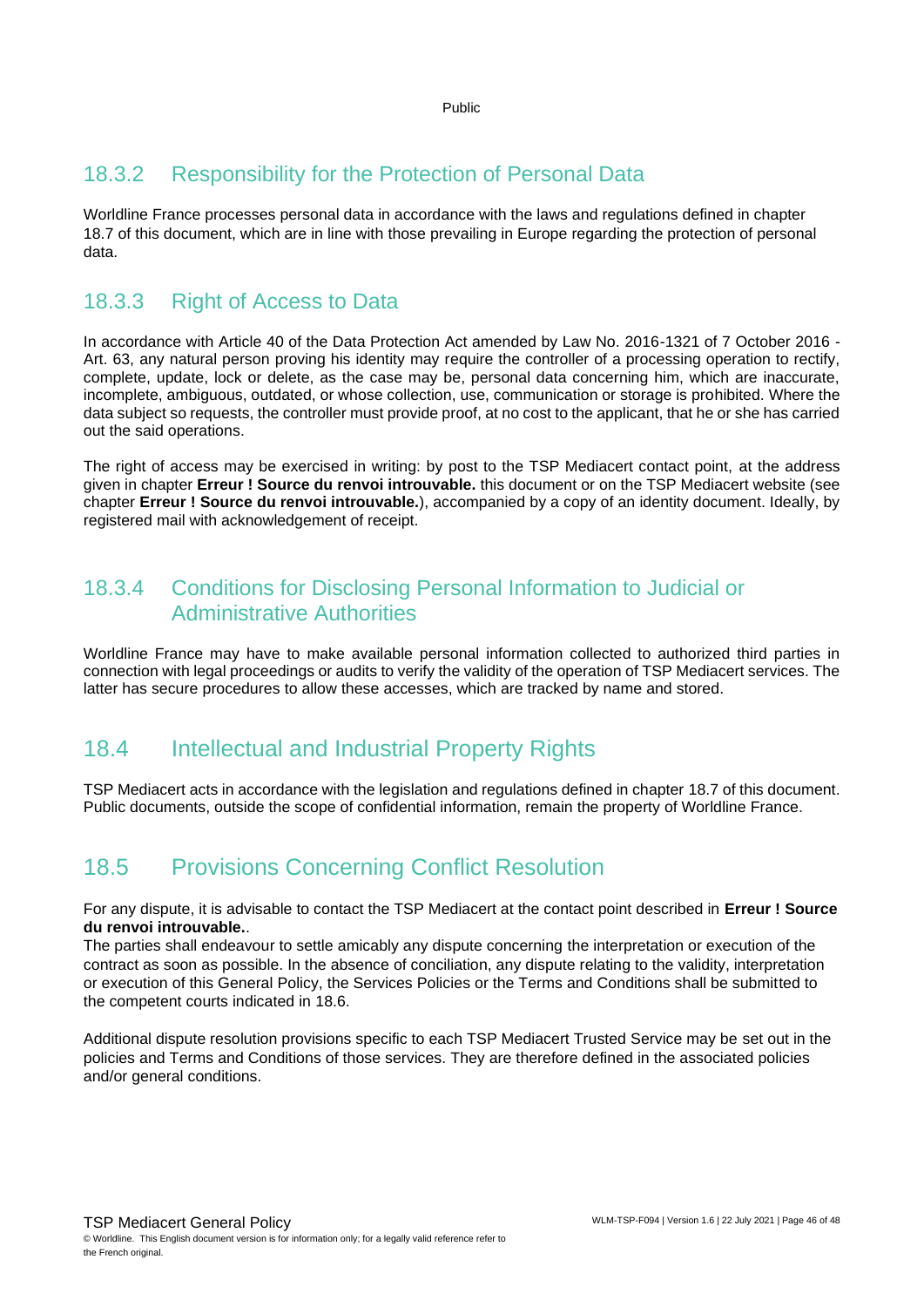#### <span id="page-46-0"></span>18.6 Competent Jurisdictions

In the event of a dispute relating to the Trust Services provided by TSP Mediacert, including the related documentation and failure to reach an amicable agreement, any dispute will be brought before the competent courts in Paris.

### <span id="page-46-1"></span>18.7 Compliance with Laws and Regulations

The TSP Mediacert, in all its components and including documentaries, is governed by the French legislation and regulations applicable to it, itself generally based on European texts, although its activities resulting from this GP may have legal effects outside French territory.

A regular monitoring is carried out to verify compliance with these legal constraints.

In addition, only the French version of the contractual documents (including this GP) is enforceable against the parties, even in the presence of translations. Indeed, the translations of express agreements are provided for mere convenience and cannot have any legal effect, in particular on the interpretation of the Subscription Contract or the common intention of the parties.

#### <span id="page-46-2"></span>18.8 Force Majeure

Considered as force majeure are all those usually retained by the jurisprudence of French courts and tribunals, including the case of an irresistible, insurmountable and unpredictable event. As such, TSP Mediacert cannot be held liable for any indirect damage and interruption of its services due to force majeure.

#### <span id="page-46-3"></span>18.9 Audits

TSP Mediacert subjects its services to compliance audits or other means of evaluation. Each service provides details on the subject within their specific policy.

#### 18.9.1 Frequency and/or Circumstances of Evaluations

Worldline France audits the compliance of its various trust services (Certification Service, Time-Stamping Service and Archiving Service) with current policies during the operational implementation of a component of a trust service and during any significant change within a component by an accredited organisation.

Worldline France may have to carry out a surveillance audit (internal or external) between two external certification audits to the standards in force on the trust service of the TSP Mediacert concerned.

#### 18.9.2 Identities / Qualifications of Assessors

#### 18.9.2.1 Certification Audit

The audit of the trust service component is carried out by a team of auditors who are part of an audit body authorized and accredited to carry out assessments according to the specifications of the standards applicable to the trust service of the evaluated TSP Mediacert.